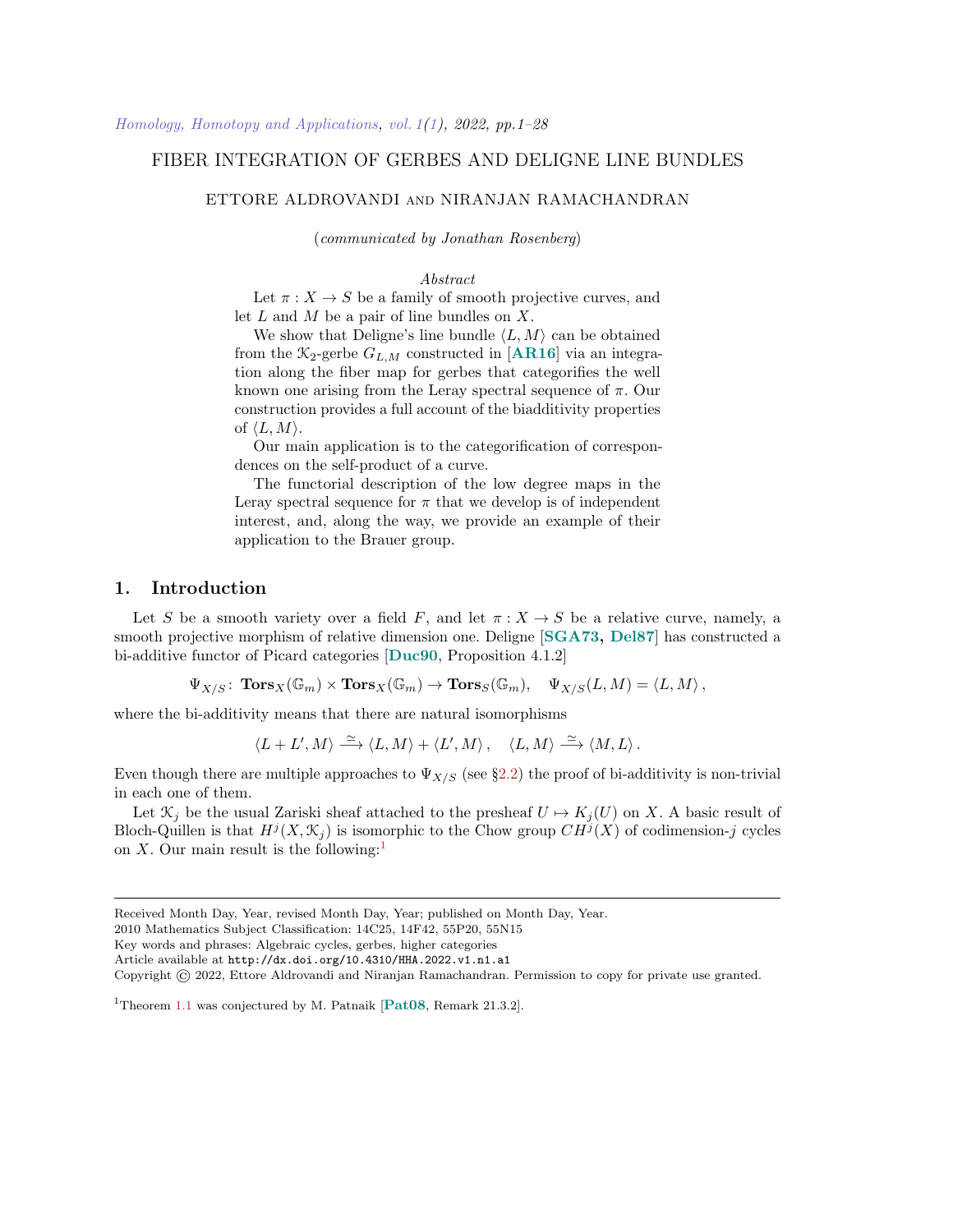<span id="page-1-0"></span>**Theorem 1.1.** The functor  $\Psi_{X/S}$  factorizes as a composition of a bi-additive functor  $\cup$  and an additive functor  $\int_{\pi}$ :

$$
\mathbf{Tors}_X(\mathbb{G}_m) \times \mathbf{Tors}_X(\mathbb{G}_m) \stackrel{\cup}{\longrightarrow} \mathbf{Gerb}_X(\mathcal{K}_2) \xrightarrow{\int_{\pi}} \mathbf{Tors}_S(\mathbb{G}_m).
$$

In the statement,  $\mathbf{Gerb}_X(\mathcal{K}_2)$  denotes the Picard 2-category of gerbes on X with band  $\mathcal{K}_2$ ; the bi-additivity of  $\Psi_{X/S}$  is a consequence of the bi-additivity of the cup-product. The functor  $\int_{\pi}$ categorifies the pushforward map

$$
\pi_*: \operatorname{CH}^2(X) \to \operatorname{CH}^1(S)
$$

and it represents [[SGA73](#page-27-0), XVIII §1.3] the integration of a gerbe along the fibers of  $\pi$ . Thus,  $\Psi_{X/S}$ is actually a categorification of the pairing

$$
\operatorname{CH}^1(X) \times \operatorname{CH}^1(X) \xrightarrow{\cup} \operatorname{CH}^2(X) \xrightarrow{\pi_*} \operatorname{CH}^1(S).
$$

The proof of Theorem [1.1](#page-1-0) is obtained by combining the following Theorems [1.2,](#page-1-1) [1.3,](#page-1-2) and [1.4:](#page-1-3)

<span id="page-1-1"></span>**Theorem 1.2.** On any smooth variety Y over F, there exists a natural bi-additive functor

$$
\mathbf{Tors}_Y(\mathbb{G}_m) \times \mathbf{Tors}_Y(\mathbb{G}_m) \stackrel{\cup}{\longrightarrow} \mathbf{Gerb}_Y(\mathcal{K}_2).
$$

This is essentially proved in [[AR16](#page-25-0)], but for the biadditivity, which we address below. Biadditivity or additivity is straightforward, but we must contend with the fact that some of the entities involved are higher categories or stacks.

Let  $G_{L,M}$  be the  $\mathcal{K}_2$ -gerbe corresponding to the cup-product of line bundles L and M on X (viewed as  $\mathbb{G}_m$ -torsors).

<span id="page-1-2"></span>**Theorem 1.3.** For  $\pi: X \to S$  as above of relative dimension one, there exists a natural additive functor

$$
\int_{\pi} \colon \mathbf{Gerb}_X(\mathcal{K}_2) \longrightarrow \mathbf{Tors}_S(\mathbb{G}_m) \, .
$$

The proof of Theorem [1.3](#page-1-2) consists in writing the maps in the low degree part of the Leray spectral sequence for  $\pi: X \to S$  directly in terms of the (higher) stacks they classify. While this can be traced back in some implicit form to  $[\text{Gir71}, \text{SV.3.1-2}]$  $[\text{Gir71}, \text{SV.3.1-2}]$  $[\text{Gir71}, \text{SV.3.1-2}]$ , we reprise it here as we need in particular an explicit description of the functors involved. In particular, the integration map is given by taking the sheaf of connected components of the pushforward gerbe from  $X$  to  $S$ . We describe the integration map in greater generality, by working with a general site morphism.

Finally, we have

<span id="page-1-3"></span>Theorem 1.4. One has a natural isomorphism

$$
\int_{\pi} G_{L,M} \cong \langle L,M \rangle.
$$

Let Y be a smooth proper variety Y over F; let  $\text{CH}^*(Y) = \bigoplus_j \text{CH}^j(Y)$  for the total Chow group of Y. Recall that one has a homomorphism [[Ful98](#page-26-1), Example  $16.1.2(c)$ ]

<span id="page-1-4"></span>
$$
CH^{\dim Y}(Y \times Y) \to End(CH^*(Y))
$$
\n(1)

of rings; the ring structure on the former is given by the composition of correspondences. The categorification of [\(1\)](#page-1-4) is of great interest. We use Theorem [1.1](#page-1-0) to provide a categorification (Theorem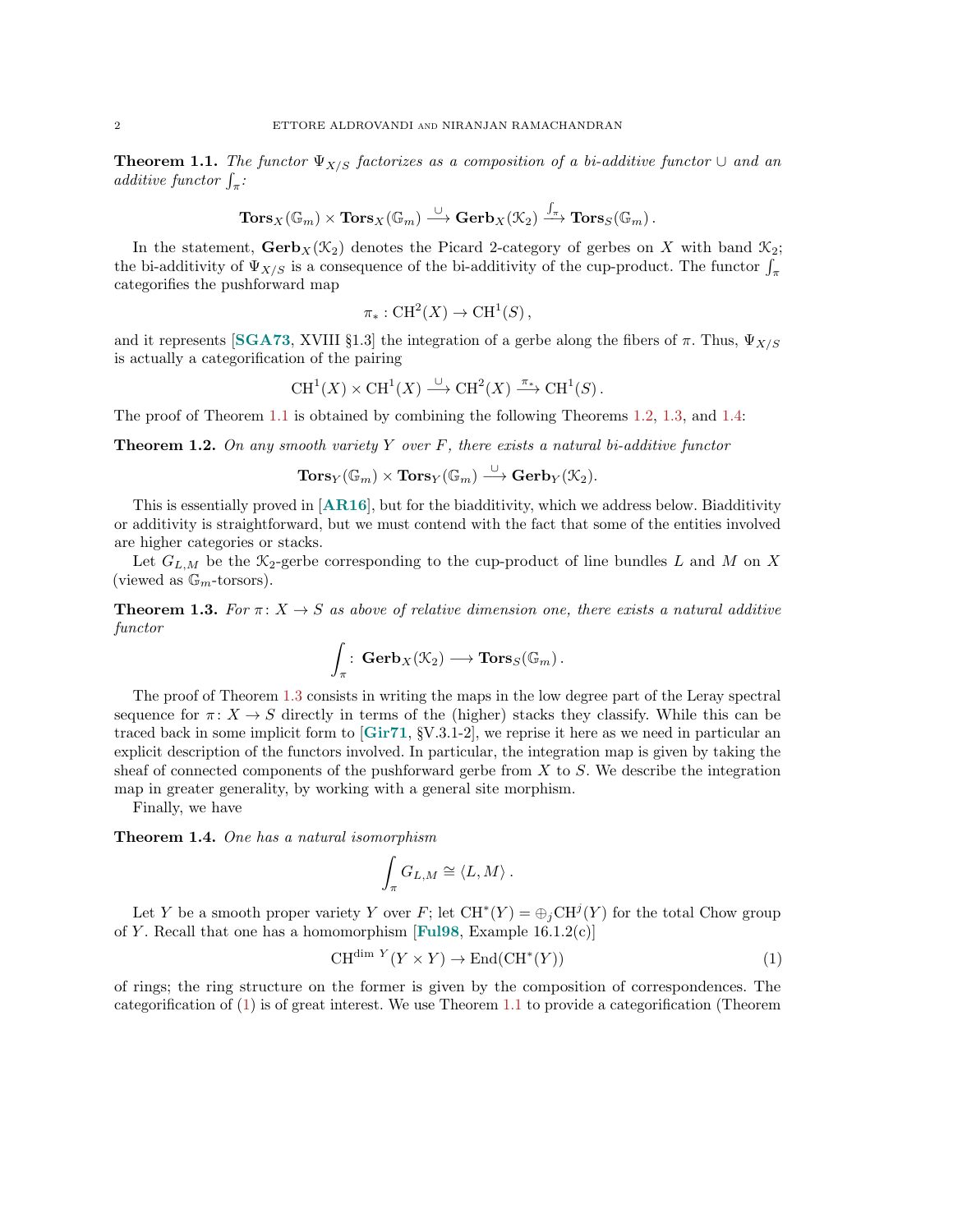[7.1\)](#page-21-0) of [\(1\)](#page-1-4) when dim  $Y = 1$ . It should be remarked that the problem of categorification of (1) seems to be formidable when dim  $Y > 1$ : for a surface Y, one needs to endow the Picard 2-category  $\text{GERBy}_{Y\times Y}(\mathcal{K}_2)$  with a ring structure.

Let  $\mathbf{C}\mathbf{H}^{1}(Y)$  denote the Picard category of line bundles on Y. If C is a smooth projective curve over an algebraically closed field, then  $\mathbf{C}\mathbf{H}^1(C\times C)$  can be naturally enhanced to a categorical ring and the natural functor

$$
\mathbf{CH}^1(C \times C) \to \mathrm{END}(\mathbf{CH}^1(C))
$$

is a functor of categorical rings (Theorem [7.1\)](#page-21-0).

While there are several generalizations [[Gor09,](#page-26-2) [Blo89,](#page-25-3) [BS88,](#page-25-4) [Elk89,](#page-26-3) [Fra91,](#page-26-4) [Fra90,](#page-26-5) [Blo84,](#page-25-5) [Eri13](#page-26-6)] of Deligne's construction, they are all restricted to line bundles or codimension one. However, Theorem [1.1](#page-1-0) suggests new generalizations [[AR21](#page-25-6)] of Deligne's construction: if  $f: Y \to S$  is smooth proper of relative dimension two, there exists a natural bi-additive functor

$$
\Psi^2_{Y/S}: \operatorname{\bf Gerb}_Y(\mathcal{K}_2) \times \operatorname{\bf Gerb}_Y(\mathcal{K}_2) \longrightarrow \operatorname{\bf Gerb}_S(\mathcal{K}_2),
$$

which is a categorification of the pairing

$$
CH2(Y) \times CH2(Y) \longrightarrow CH4(Y) \xrightarrow{f_*} CH2(S).
$$

#### Organization

In section [3](#page-4-0) we analyze in some detail the low-degree terms exact sequence of the Leray spectral sequence for  $\pi: X \to S$ . While this is all well known from [[Gir71](#page-26-0), §V.3.1-2], we expand on it as several details were famously left as an exercise ([[Gir71](#page-26-0), Exercice V.3.1.9.2, ]). Since we describe the maps in the sequence fairly explicitly, as an example we use them to illustrate an application to the Brauer group, which is of independent interest. In section [4](#page-10-0) we prove Theorems [1.2](#page-1-1) and [1.3,](#page-1-2) and, finally, we prove Theorem [1.4,](#page-1-3) the comparison with Deligne's construction, in section [5.](#page-15-0) We end with a proof of the main result (Theorem [7.1\)](#page-21-0) about the categorification of correspondences in §[7.](#page-19-0) The requisite results from the theory of Picard categories are in §[6.](#page-18-0)

#### Notations

For any sheaf A of abelian groups on a site we denote by  $\textbf{Tors}(A)$  the Picard category of A-torsors and by  $TORS(A)$  the corresponding stack. Similarly, one categorical level up, for  $\mathbf{Gerb}(A)$  and  $GERB(A)$ , which denote the 2-Picard category of A-gerbes and the corresponding 2-stack. For any stack F, we denote by  $\pi_0(\mathcal{F})$  its sheaf of connected components and by F the category of its global sections, that is  $\text{Hom}(pt, \mathcal{F})$ , where pt is the terminal sheaf.

## Acknowledgments

Thanks to Gerard Freixas I Montplet for alerting us to [[BS88](#page-25-4)], and Sasha Beilinson for his help with understanding [[BS88](#page-25-4)] and for guiding us in the proof of Proposition [4.4.](#page-12-0) We thank the referee for useful comments.

This work was partly supported by a Travel Award Grant from the Florida State University College of Arts and Sciences, which we gratefully acknowledge.

#### 2. Norms and Deligne's construction

We recall some properties of Deligne's functor  $\Psi_{X/S}$ , the line bundle  $\langle L, M \rangle$  on S and examples.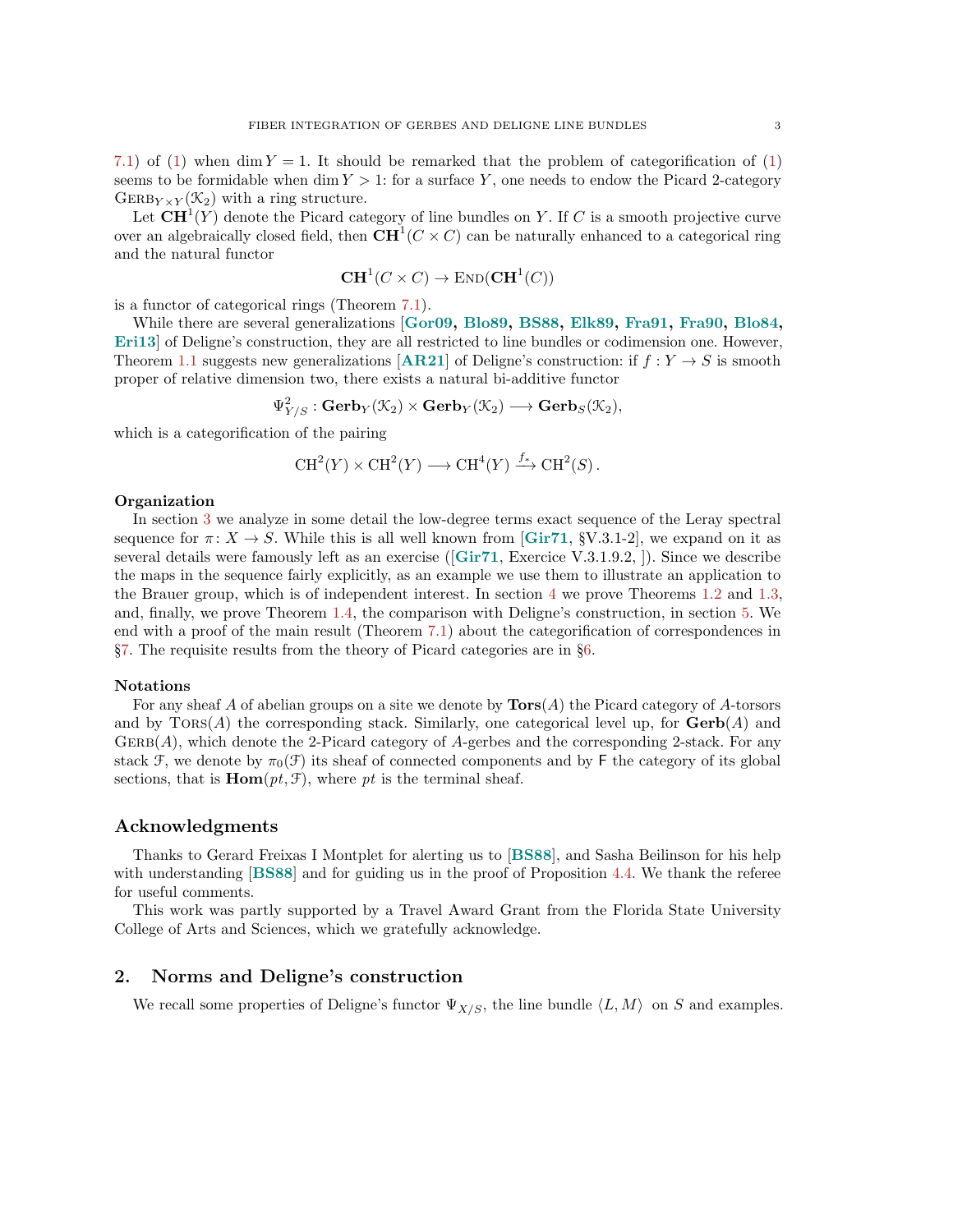#### 2.1. Norms and finite maps

Let  $g: V \to W$  be a finite and flat morphism of varieties. Given a line bundle L on V, its norm (relative to g) [[Duc90](#page-25-2), §3.1] is a line bundle  $N_{V/W}(L)$  on W. One has an additive functor of Picard categories [[Del87](#page-25-1), §7.1]

$$
N_{V/W} : \textbf{Tors}_V \, \mathbb{G}_m \longrightarrow \textbf{Tors}_W \, \mathbb{G}_m \, .
$$

#### <span id="page-3-0"></span>2.2. Characterization of Deligne's functor  $\Psi_{X/S}$

Let  $D \subset X$  be an effective relative Cartier divisor [[Sta20](#page-27-2), Tag 056P] of  $\pi : X \longrightarrow S$ . Namely, D is an effective Cartier divisor on X and the induced morphism  $\pi: D \to S$  is finite and flat. For any line bundle M on X, the norm  $N_{D/S}(M)$  is a line bundle on S. Deligne's construction  $\Psi_{X/S}$  is characterized by  $[SGA73, XVIII 1.3.16]$  $[SGA73, XVIII 1.3.16]$  $[SGA73, XVIII 1.3.16]$ : (i) functoriality, and (ii) for any section of L with zero set an effective Cartier divisor  $D$  on  $X$ , a canonical isomorphism

<span id="page-3-1"></span>
$$
N_{D/S}(M \mid_D) \cong \langle L, M \rangle . \tag{2}
$$

Another approach to  $\Psi_{X/S}$  from [[SGA73](#page-27-0), XVIII 1.3.17.2] is the following: if D and E are effective relative Cartier divisors on  $X$ , then

$$
\langle \mathcal{O}(D), \mathcal{O}(E) \rangle \cong \det \mathbf{R} \pi_* (\mathcal{O}(D) \stackrel{\mathbf{L}}{\otimes} \mathcal{O}(E)). \tag{3}
$$

If D and E are finite over S, one has  $\text{[Duc90, (22)]}$  $\text{[Duc90, (22)]}$  $\text{[Duc90, (22)]}$ 

$$
\langle \mathcal{O}(D), \mathcal{O}(E) \rangle \cong N_{D/S} \big( \mathcal{O}(E) \big|_D \big).
$$

In this case,  $\langle O(D), O(E) \rangle$  has a canonical section  $s_{D,E}$  which is the norm of the morphism  $\mathcal{O}_D \to \mathcal{O}(E)|_D$  obtained by the restriction to D of the canonical section of  $\mathcal{O}(E)$ .

#### 2.3. Examples

In general, explicit computations of Deligne's line bundles are hard to come by.

*Example 2.1* (Weng-Zagier [[WZ08](#page-27-3)]). Consider the moduli stack  $S = M_{g,N}$  of curves of genus g with N ordered marked points  $P_1, \dots, P_N$ , and let  $\pi: C_{g,N} \to M_{g,N}$  be the universal curve. Let K be the relative dualizing sheaf of  $\pi$  and let  $\Lambda = \det R\pi_*K$  be the Mumford bundle. We write L<sub>i</sub> (for  $1 \leq i \leq N$ ) for the pullback  $P_i^*K$  along the canonical sections  $P_i : M_{g,N} \to C_{g,N}$  of  $\pi$ . Let  $E = P_1 + \cdots P_N$ , viewed as a divisor on  $C_{q,N}$ . It is known that

$$
\langle K(E), K(E) \rangle \cong \Lambda^{\otimes^{12}} \otimes L_1 \otimes \cdots \otimes L_N ;
$$

see Weng-Zagier<sup>[[WZ08](#page-27-3)]</sup> for this and generalizations.

Example 2.2 (Moret-Bailly [[MB85](#page-27-4), Corollaire 2.7.6]). Let  $\pi : X \to S$  be a smooth proper morphism of relative dimension one. Given  $x, y \in X(S)$ , considered as divisors on X and a line bundle L on X with degree zero on the fibers of  $\pi$ , one has

$$
\langle L, \mathcal{O}(x - y) \rangle \cong x^* L \otimes y^* L^{-1}.
$$

This is also an easy consequence of [\(2\)](#page-3-1).

*Example 2.3* (Ducrot [[Duc90](#page-25-2), §3.3]). Let  $A = F[a_1, \dots, a_n, b_1, \dots, b_m]$ ,  $B = A[T]$ ,  $f = \prod_i (T - a_i)$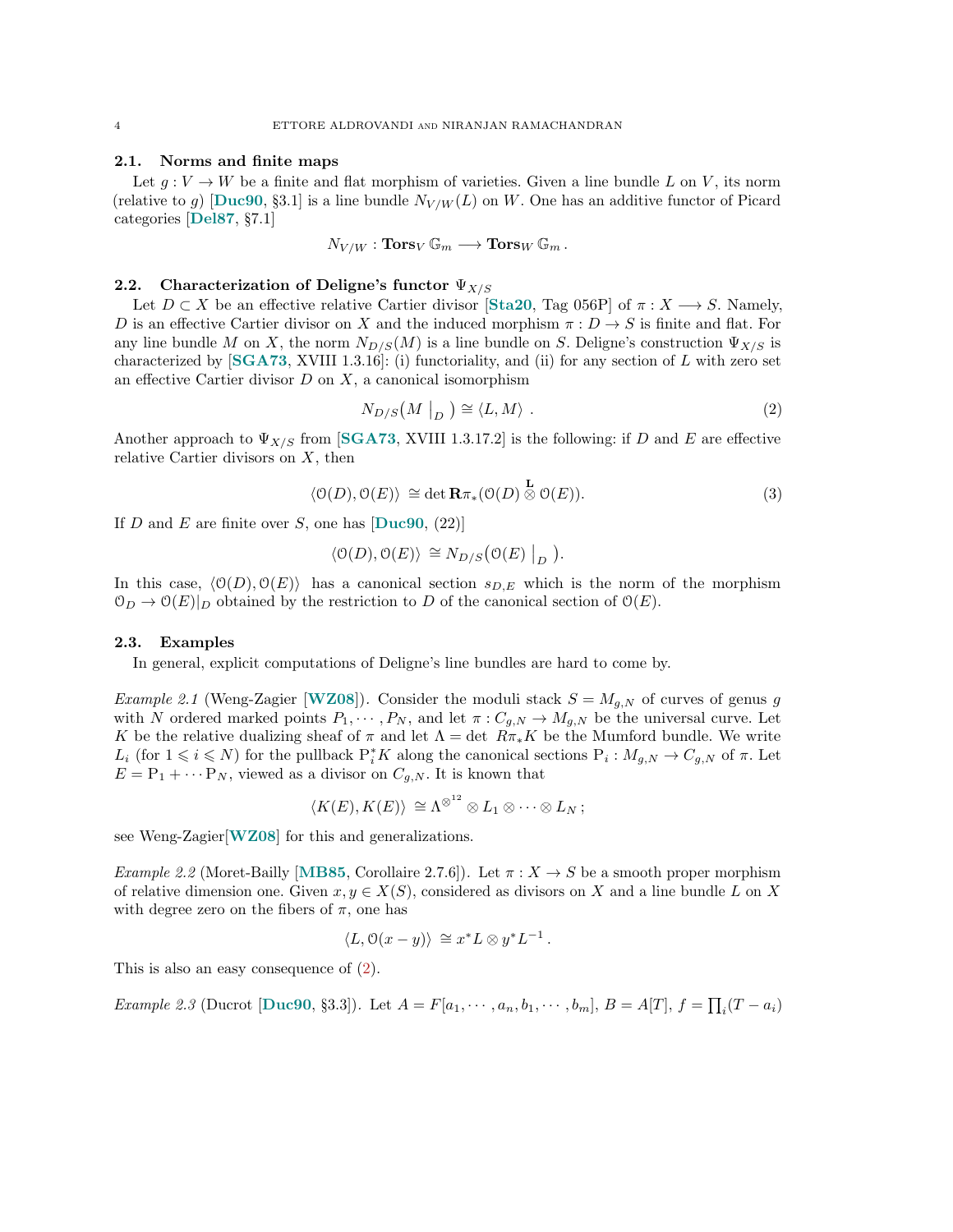and  $g = \prod_j (T - b_j)$ . The classical formula [[Duc90](#page-25-2), (31)]

$$
res(f, g) = N_{B'/A}(g),
$$
  $B' = \frac{B}{(f)}.$ 

for the resultant res $(f, g)$  of f and g is clearly related to  $(2)$ .

Let us restate this in geometric terms. Let  $C = \mathbb{A}^1$  be the affine line over F and let  $\pi : X \to S$ be the relative curve  $C \times C^n \times C^m \to C^n \times C^m$ . Let D and E be the canonical relative divisors on  $X$  of degree n and m. Namely, we have

$$
S = \operatorname{Spec} A, \quad X = \mathbb{A}^1_S = \operatorname{Spec} B, \quad D = \operatorname{Spec} \frac{B}{(f)}, \quad E = \operatorname{Spec} \frac{B}{(g)};
$$

then  $\langle 0(D), 0(E) \rangle$  is trivial and the section  $s_{D,E}$  (an element of A) is the resultant res(f, g).

## <span id="page-4-0"></span>3. Fiber Integration of gerbes and the Leray spectral sequence

Let  $A$  be an abelian sheaf on  $X$ . The spectral sequence

$$
E_2^{i,j} = \mathrm{H}^i(S, \mathrm{R}^j \pi_* A) \Rightarrow \mathrm{H}^{i+j}(X, A) \tag{4}
$$

has as low-term exact sequence [[Mil80](#page-27-5), Appendix II, page 309]

<span id="page-4-2"></span>
$$
0 \longrightarrow E_2^{1,0} \longrightarrow E^1 \longrightarrow E_2^{0,1} \longrightarrow E_2^{2,0} \longrightarrow E_1^2 \longrightarrow E_2^{1,1}, \tag{5}
$$

where

$$
E^{1} = H^{1}(X, A), \quad E_{1}^{2} = \text{Ker}(\text{H}^{2}(X, A) \longrightarrow \text{H}^{0}(S, \text{R}^{2}\pi_{*}A)),
$$

and, of course,  $H^0(S, R^2 \pi_* A) = E_2^{0,2}$ .

The maps above arise from functors between categories of torsors and gerbes, as shown in [[Gir71](#page-26-0), pp. 324–327]. For our own purposes, and also to rephrase the arguments in loc. cit. in a more transparent way, we turn to an explicit description of these functors.

Our arguments below (in the Zariski topology) are easily seen to be also valid in the étale or analytic topology. In fact, at the beginning they are valid for any morphism between sites whose underlying functor is assumed for simplicity to preserve finite limits, and we shall begin our discussion in such generality.

## <span id="page-4-1"></span>3.1. Site morphisms, push-forwards and pullbacks of stacks

Let  $\pi: D \to C$  be a morphism of (small) sites. We let  $u = \pi^{-1}: C \to D$  denote the underlying functor. Thus,  $\pi$  is a morphism of sites if composition along u preserves sheaves, and this operation has a left adjoint that is exact  $[SGA73]$  $[SGA73]$  $[SGA73]$ ; this is implied by the property that u preserves coverings and if both C and D have finite limits u preserves them  $\text{[Jar15]}$  $\text{[Jar15]}$  $\text{[Jar15]}$ ,  $\text{[Sta20, Tag 00X0]}$  $\text{[Sta20, Tag 00X0]}$  $\text{[Sta20, Tag 00X0]}$  $\text{[Sta20, Tag 00X0]}$  $\text{[Sta20, Tag 00X0]}$ .

Let G be a category over D. Its push-forward  $\pi_*\mathcal{G}$  along  $\pi$  is defined by

$$
\pi_*\mathcal{G} = \mathsf{C} \times_{\mathsf{D}} \mathcal{G}
$$

as a category over C via the first projection. It is fibered (resp. a stack) if so is G. On the other hand, let  $p: \mathcal{F} \to \mathsf{C}$  be a stack. The inverse image  $\pi^* \mathcal{F}$  is a pair  $(\mathcal{F}', \phi)$ , where  $\mathcal{F}'$  is a stack over  $\mathsf{C}$ , and  $\phi: \mathcal{F} \to \pi_* \mathcal{F}'$  a stack morphism such that, for any stack G over D, the following composite functor

$$
\mathrm{Hom}_{\mathsf{D}}(\mathcal{F}', \mathcal{G}) \longrightarrow \mathrm{Hom}_{\mathsf{C}}(\pi_*\mathcal{F}', \pi_*\mathcal{G}) \longrightarrow \mathrm{Hom}_{\mathsf{C}}(\mathcal{F}, \pi_*\mathcal{G}),
$$

is an equivalence of categories  $\lbrack \text{Gir71}, \text{Déf. II.3.2.1} \rbrack$  $\lbrack \text{Gir71}, \text{Déf. II.3.2.1} \rbrack$  $\lbrack \text{Gir71}, \text{Déf. II.3.2.1} \rbrack$ . Here **Hom** denotes the category of stack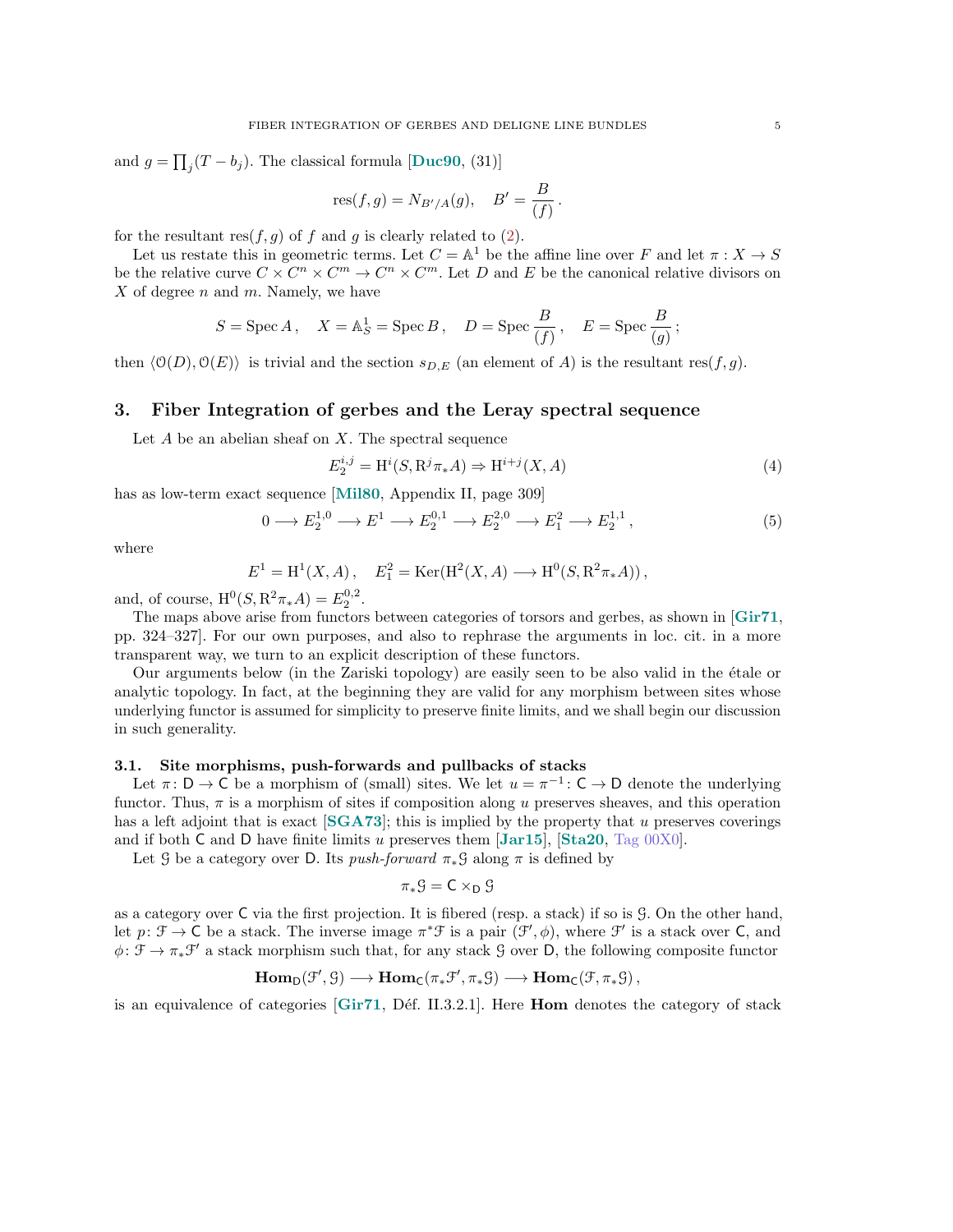morphisms. Thus, the inverse image is truly only defined up to equivalence.

While specific formulas to compute a model of  $\pi^* \mathcal{F}$  do exist [[Sta20](#page-27-2), [Tag 04WJ\]](https://stacks.math.columbia.edu/tag/04WJ), the universal property is sufficient to characterize its connected components. Recall that  $\pi_0(\mathcal{F})$  is the sheaf corresponding to the presheaf of connected components: to any object  $U \in \mathbb{C}$  it assigns the set of connected components  $\pi_0(\mathcal{F}_U)$  of the fiber category  $\mathcal{F}_U$  [[Bre94](#page-25-7), Chap. 7]. (In ref. [[Gir71](#page-26-0), III.2.1.3.3] this is the "sheaf of maximal sub-gerbes of F.") We have [[Gir71](#page-26-0), Prop. III.2.1.5.5 (iii)] an isomorphism of sheaves over D:

$$
\pi_0(\pi^* \mathfrak{F}) \stackrel{\simeq}{\longrightarrow} \pi^*(\pi_0(\mathfrak{F})).
$$

This follows from the fact that if x, y are any two objects of  $\mathcal F$  over  $U \in \mathsf C$ , then there is a sheaf isomorphism

$$
\pi^* \operatorname{Hom}_{\mathcal{F}}(x, y) \xrightarrow{\simeq} \operatorname{Hom}_{\mathcal{F}'}(x', y'),
$$

where the objects  $x', y'$  of  $\mathcal{F}'_{\pi^{-1}(U)}$  are constructed via the above universal property (ibid.). As a consequence, since a gerbe is locally connected, we have that the inverse image of a gerbe is a gerbe [[Gir71](#page-26-0), Cor. III.2.1.5.6]. In fact, assuming, as we shall do in later sections, that  $\mathcal F$  has band  $A$ , for an abelian sheaf A over C, then  $\pi^* \mathcal{F}$  has band  $\pi^* A$ .

On the other hand, even if  $G \rightarrow D$  is a gerbe, its push-forward will not necessarily be so. In other words,  $\pi_0(\pi_*(\mathcal{G}))$  may turn out to be a nontrivial sheaf over C. More precisely, we have the following statement.

<span id="page-5-0"></span>**Lemma 3.1** ([[Gir71](#page-26-0), Exercice V.3.1.9.2]). Let  $\pi: D \to C$  be a site morphism as above. Let G be an A-gerbe on D, where A is an abelian sheaf. Then  $\pi_0(\pi_*(\mathcal{G}))$  is a pseudo  $\mathrm{R}^1\pi_*\mathrm{A}$ -torsor. It is a torsor if and only if the class  $[\mathcal{G}] \in \mathrm{H}^2(\mathsf{D}, A)$  lies in the kernel of the map  $\mathrm{H}^2(\mathsf{D}, A) \to \mathrm{H}^0(\mathsf{C}, \mathrm{R}^2 \pi_* A)$ , and hence in the term denoted  $E_1^2$  above.

An A-gerbe G is *horizontal* if its class [G] lies in  $E_1^2$ . If G is horizontal, then  $\pi_0(\pi_*(\mathcal{G}))$  is an  $R^1\pi_*A$ -torsor.

By  $\mathrm{H}^i(\mathsf{C},-)$  (same for D) we denote the cohomology of the terminal sheaf pt. In the concrete case of the Zariski sites, where pt is represented by the site's terminal object, this reduces to the groups considered at the beginning of this section.

<span id="page-5-2"></span>**Definition 3.2.** Let  $\text{GERB}_X(\mathcal{K}_2)$  be the full sub(2-)category of  $\text{GERB}_X(\mathcal{K}_2)$  consisting of horizontal gerbes. The functor

$$
\Theta_{\pi} : \mathbf{Gerb}_X(\mathcal{K}_2)' \to \mathbf{Tors}_S(\mathrm{R}^1\pi_*\mathcal{K}_2)
$$

sends a gerbe  $\mathfrak{G}$  to  $\pi_0(\pi_*(\mathfrak{G})).$ 

We write  $\theta: E_1^2 \to E_2^{1,1}$  for the induced map. (In the previous statement, as well as in several that follows, the relevant (2-)categories can be upgraded to the corresponding (2-)stacks.)

#### 3.2. Proof of Lemma [3.1](#page-5-0)

This section is devoted to a complete proof of Lemma [3.1.](#page-5-0) Several points of the proof will be explicitly needed in sections [4](#page-10-0) and [5](#page-15-0) below.<sup>[2](#page-5-1)</sup>

It is convenient to express the sites' topologies in terms of local epimorphisms [[SGA73,](#page-27-0) [KS06](#page-26-8)], and take hypercovers of those, in particular Čech nerves. For simplicial objects we use the "opposite"

<span id="page-5-1"></span> $^{2}$ As all the details are famously not available in the original reference as well as in the literature, we felt compelled to include them here.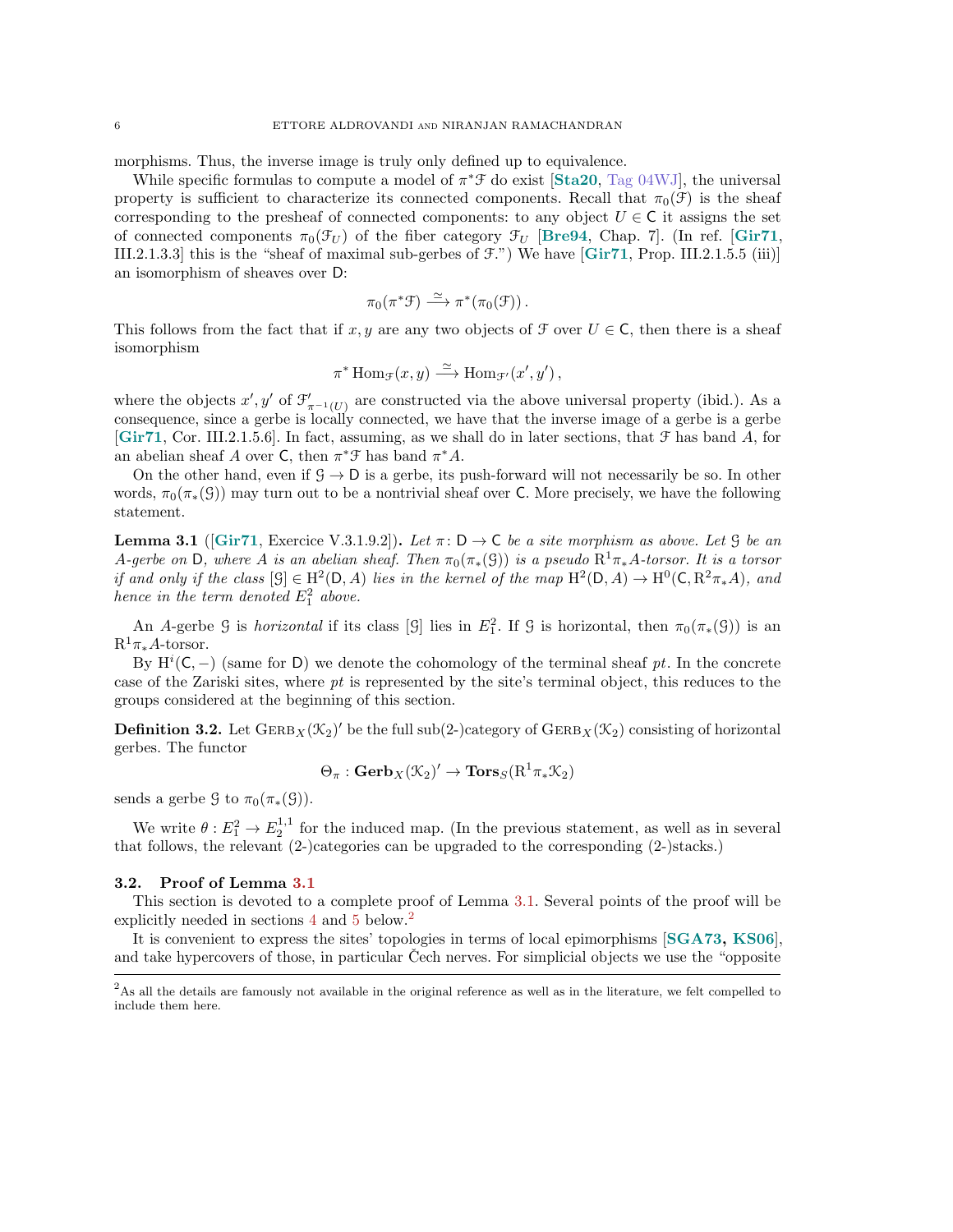index convention" [[Dus02](#page-25-8)] (and reverse the order of the maps for cosimplicial ones) when pulling back by simplicial maps:  $d_i^*(-) = (-)_{[n]\setminus i}$ , where  $[n]$  is the ordinal  $[n] = \{0 < 1 < \cdots < n\}$ .

#### 3.2.1. Objects with operators

Let  $\mathcal F$  be a stack over a site C, and let G be a sheaf of groups over C. The stack  $\mathrm{Op}(G,\mathcal F)$  has objects the pairs  $(x, \eta)$ , where  $x \in \mathcal{F}_U$ , and  $\eta \colon G|_U \to \text{Aut}_U(x)$ . Morphisms from  $(x, \eta)$  to  $(y, \theta)$  are arrows  $\alpha: x \to y$  in  $\mathcal{F}_U$  compatible with the structure:  $\alpha \circ \eta(q) = \theta(q) \circ \alpha$ , for all sections  $q \in G|_U$ .

<span id="page-6-0"></span>**Lemma 3.3** ([[Gir71](#page-26-0), §III.2.3]). There is a stack morphism t:  $Tors(G) \times_C OP(G, \mathcal{F}) \rightarrow \mathcal{F}$ .

This "twisting" morphism assigns to each pair  $(P,(x, \eta))$  over  $U \in \mathsf{C}$  an object of  $\mathcal{F}_U$ , variously denoted as  $P x$  or  $P \wedge^G x$ .

*Proof.* If  $P = G$ , the trivial G-torsor, we set  ${}^G x = x$ . To a morphism  $(g, \alpha) : (G, (x, \eta)) \to (G, (x', \eta'))$ (here  $g \in G$  is identified with an automorphism of the trivial torsor) we assign the morphism  $^G x \to ^G x'$ given by  $\alpha \circ \eta(g) = \eta'(g) \circ \alpha$ . In general, we regard  $P \in \text{TORS}(G)|_U$  and  $x \in \mathcal{F}_U$  as defined by descent data relative to an acyclic fibration  $\epsilon: V_{\bullet} \to U$  covering U. The pullbacks  $\epsilon^* x$  and  $\epsilon^* P \cong G|_{V_0}$  to  $V_0$ are glued over  $V_1$  by isomorphisms

$$
\alpha \colon x_1 \to x_0 \,, \qquad g \colon G \to G \,,
$$

where  $g \in G(V_1)$  is an isomorphism between trivial  $G|_{V_1}$ -torsors, satisfying the cocycle conditions  $\alpha_{02} = \alpha_{01} \circ \alpha_{12}$  and  $g_{01}g_{12} = g_{02}$  over  $V_2$ . That  $(x, \eta)$  is an object of  $\text{OP}(G, \mathcal{F})$  is expressed by the condition  $\alpha \circ \eta_1(-) = \eta_0(-) \circ \alpha$  over  $V_1$ .

Pullbacks to  $V_2$  along the face maps  $d_0, d_1, d_2$  yield morphisms  $(g_{ij}, \alpha_{ij}) : (G, (x_j, \eta_j)) \to (G, (x_i, \eta_i))$ in  $\text{Op}(G, \mathcal{F})_{V_2}$ , for  $0 \leq i < j \leq 2$ , such that  $\alpha_{ij} \circ \eta_j(g_{ij}) = \eta_i(g_{ij}) \circ \alpha_{ij}$ , in addition to the other cocycle conditions. Then we have

$$
\alpha_{02} \circ \eta_2(g_{02}) = \alpha_{01} \circ \alpha_{12} \circ \eta_2(g_{01}) \circ \eta_2(g_{12}) = (\alpha_{01} \circ \eta_1(g_{01})) \circ (\alpha_{12} \circ \eta_2(g_{12}))
$$

showing the gluing data  $\alpha \circ \eta_1(g) = \eta_0(g) \circ \alpha: x_1 \to x_0$  satisfy the cocycle identity and therefore define an object  $^P x$  of  $\mathcal{F}_U$ .  $\Box$ 

The most important properties of the twisted objects are listed in the following lemma implicit in [[Gir71](#page-26-0)], where for any two objects  $x, y \in \mathcal{F}_U$  we denote by Isom $U(x, y)$  the sheaf of isomorphisms from x to y. Note that  $\text{Isom}_U(x, y)$  is a right  $\text{Aut}_U(x)$ -torsor. (In fact it is an  $(\text{Aut}_U(y), \text{Aut}_U(x))$ bitorsor, but we shall not need this fact.)

<span id="page-6-1"></span>**Lemma 3.4** ([[Ems17,](#page-26-9) [MR208](#page-27-6)]). Let  $\mathcal F$  be a stack and  $G$  a sheaf of groups on  $\mathsf C$ . Let  $\mathrm{Op}(G,\mathcal F)$ the stack of objects with  $G$ -action. The twisting morphism  $t$  has the following properties:

- <span id="page-6-2"></span>1. If  $P \in \text{Tors}(G)_U$ , and  $x \in \mathcal{F}_U$ , then  $\text{Isom}_U(x, P \wedge^G x) \cong P \wedge^G \text{Aut}_U(x)$ ;
- <span id="page-6-3"></span>2. If  $P = \text{Isom}_U(y, x)$ , then there is a canonical isomorphism  $P \wedge^{\text{Aut}_U(y)} y \stackrel{\simeq}{\longrightarrow} x$ , where the twisting arises from the stack  $\text{Op}(\text{Aut}_U(y), \mathcal{F}|_U)$  over  $\text{C}/U$ .

*Proof.* Let  $(y, \theta)$  be another object of  $\text{Op}(G, \mathcal{F})$  over U. Using the same notation as in Lemma [3.3](#page-6-0) for descent data relative to  $V_{\bullet} \to U$ , a morphism  $Q \wedge^G y \to P \wedge^G x$  of twisted objects over U corresponds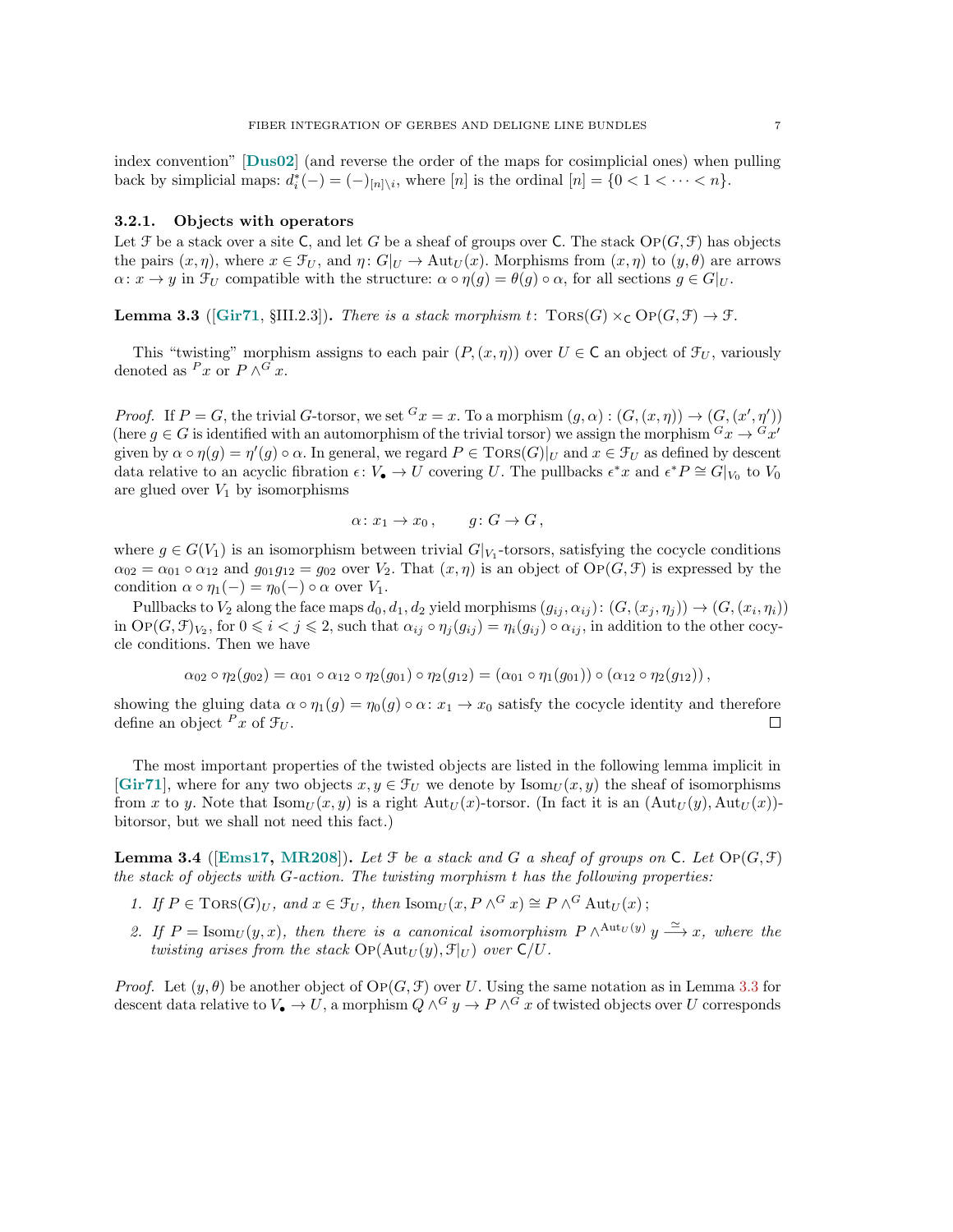to a morphism  $\lambda: \epsilon^* y \to \epsilon^* x$  over  $V_0$  such that the diagram over  $V_1$ 

<span id="page-7-0"></span>
$$
y_1 \xrightarrow{\lambda_1} x_1
$$
  
\n
$$
\beta \circ \theta_1(h) \downarrow \qquad \qquad \downarrow \alpha \circ \eta_1(g)
$$
  
\n
$$
y_0 \xrightarrow{\lambda_0} x_0
$$
 (6)

commutes. Here  $\beta$  and h represent the descent data and cocycle for y and the G-torsor Q, respectively. In particular, if  $y = x$  and Q is the trivial torsor, we get the simpler relation

$$
\alpha \circ \eta_1(g) \circ \lambda_1 = \lambda_0 \circ \alpha.
$$

Rewriting it in the more suggestive way

$$
\eta_1(g)\circ\lambda_1=\alpha^{-1}\circ\lambda_0\circ\alpha
$$

shows that the  $\lambda$  defines a section of  $P \wedge^G \text{Aut}_U(x)$ , proving the first point.

If  $P = \text{Isom}_U(x, y)$ ,  $\lambda: \epsilon^* y \to \epsilon^* x$  provides a section of P over  $V_0$ . As  $\lambda$  does not necessarily descend to U, the two pullbacks  $\lambda_0$  and  $\lambda_1$  to  $V_1$  are related by a diagram of the form



for an appropriate  $\bar{h} \in Aut(y_1) = Aut_U(y)(V_1)$ . Comparing with [\(6\)](#page-7-0) (taking  $\theta = id$ ) shows these data descend to an isomorphism  $P \wedge^{\mathrm{Aut}_U(y)} y \stackrel{\simeq}{\longrightarrow} x$ , as wanted.  $\Box$ 

 $\mathcal F$  is an abelian gerbe with band A if and only if there is a *canonical morphism*  $\mathcal F \to \mathrm{Op}(A; \mathcal F)$ , because, in such case, the correspondence

$$
x \in \mathcal{F}_U \leadsto \eta_x \colon A|_U \xrightarrow{\simeq} \mathrm{Aut}_U(x)
$$

is functorial: the diagram



commutes whenever  $\alpha: x \to y$  [[Bre94](#page-25-7), Def. 2.9]. (Note that the above diagram embodies a morphism of Op(A; F).) Therefore there is a *canonical twisting action*  $(P, x) \rightsquigarrow {}^P x$  resulting from the composite morphism

$$
Tors(A) \times_C \mathcal{F} \longrightarrow Tors(A) \times_C OP(A; \mathcal{F}) \longrightarrow \mathcal{F}.
$$

#### 3.2.2. The pushforward

Let us return to the situation of the site morphism  $\pi: D \to C$ . Recall that  $u: C \to D$  is the underlying functor of  $\pi$ .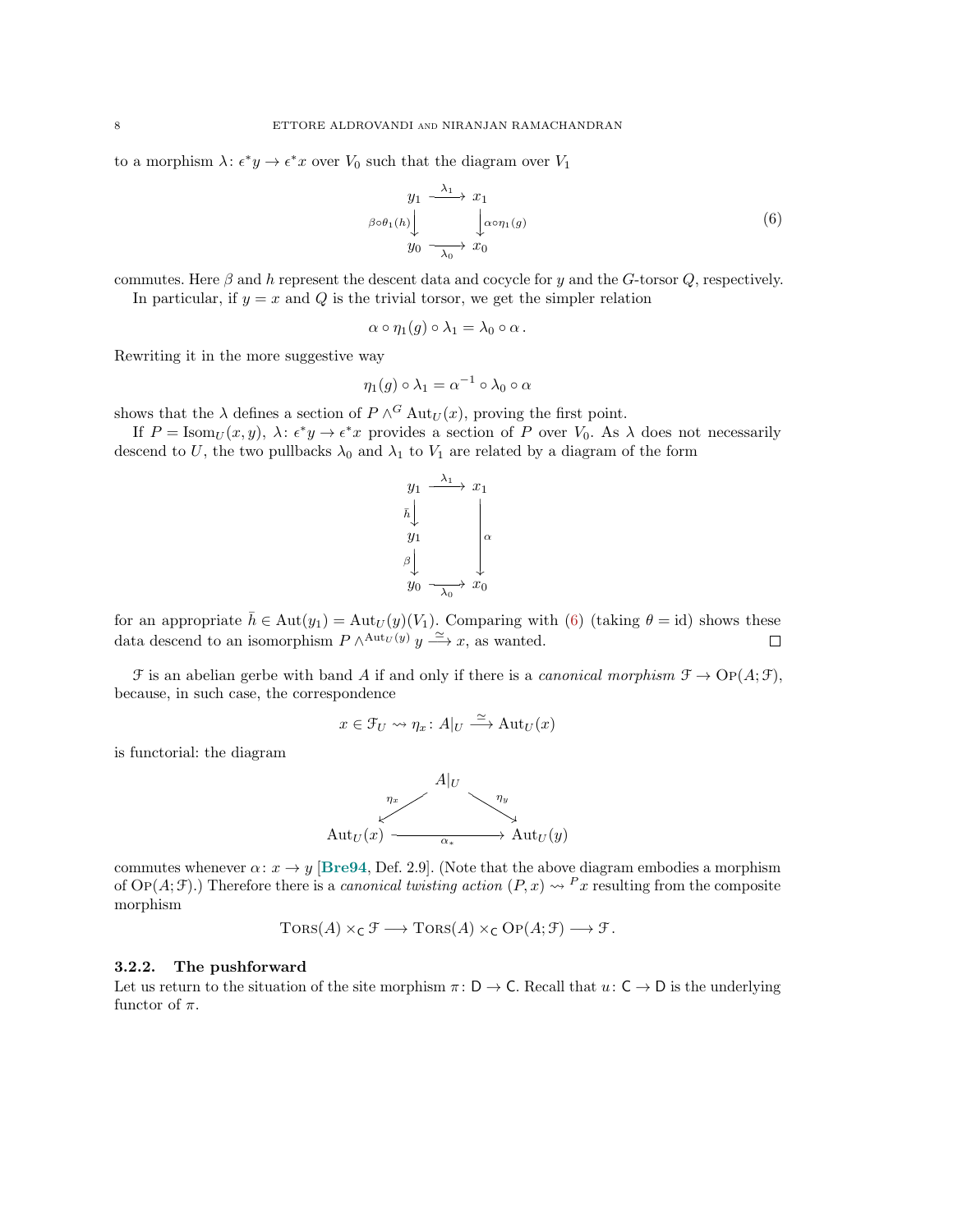Let  $A$  be an abelian sheaf and  $\mathcal G$  be an  $A$ -gerbe over  $D$ . It is convenient to identify the band with the automorphism sheaves. In this way, Lemma [3.4,](#page-6-1) statement [\(1\)](#page-6-2), simply becomes  $\text{Isom}_U(x, P \wedge^A x) \cong$ P.

The action  $\pi_0(\pi_*\mathcal{G}) \times \mathrm{R}^1\pi_*A \to \pi_0(\pi_*\mathcal{G})$  is induced by the twisting action of TORS(A) on  $\mathcal{G}$  on D: if  $x \in \mathcal{G}_{u(U)}$  represents a section of  $\pi_0(\pi_*\mathcal{G})$ , and  $P \in \text{TORS}(A)_{u(U)}$  represents a class of  $\mathbb{R}^1\pi_*A(U)$ , we let the result of the action be the connected component of the object  $P \wedge^A x \in \mathcal{G}_{u(U)} \cong \pi_*(\mathcal{G})_U$ . This action is free, because if  $P \wedge^A x \cong x$ , then by Lemma [3.4](#page-6-1) [\(1\)](#page-6-2)  $\text{Hom}_U(x, x \wedge^A x) \cong P$  has a global section, hence  $P \cong A|_{u(U)}$ .

The action is also transitive. Indeed, if the objects  $x, y \in \mathcal{G}_{u(U)} \cong \pi_*(\mathcal{G})_U$  represent two sections of  $\pi_0(\pi_*\mathcal{G})$ , by Lemma [3.4](#page-6-1) [\(2\)](#page-6-3) we have  $y \cong P \wedge^A x$ , where  $P = \text{Hom}_{u(U)}(x, y)$ . Therefore the section of  $\pi_0(\pi_*\mathcal{G})$  over U defined by y is obtained from that defined by x via the action of the section of  $R^1\pi_*A(U)$  determined by P, as wanted. Thus,  $\pi_0(\pi_*\mathcal{G})$  is a pseudo-torsor.

Let U be an object of C, and denote by  $U' = u(U)$  the corresponding object of D. As a gerbe, G is locally nonempty, hence there will be a local epimorphism  $V' \to U'$  covering U' with an object  $x \in \mathcal{G}_{V'}$ . The object x ought to be seen as a trivialization of the restriction  $\mathcal{G}|_{U'}$ , whose characteristic class is an element of  $\mathrm{H}^2(U',A|_{U'})\cong\mathrm{R}^2\pi_*A(U)$ . (In effect, this class can be calculated by computing the 2-cocycle determined by x via a hypercovering  $V'_{\bullet} \to U'$  in the usual way [[Bre94](#page-25-7)].) If it is zero, then  $\mathcal{G}_{U'}$  has a global object (that is, x descends to an object over  $U'$ ), which then provides a section of  $\pi_0(\pi_*S)$  over  $U \in \mathsf{C}$ . Clearly, if  $\mathbb{R}^2 \pi_*A$  vanishes, this argument shows that  $\pi_0(\pi_*S)$  is locally nonempty. On the other hand, if  $\pi_0(\pi_*S)$  is locally nonempty, for every object U we can find a local epimorphism  $V \to U$  such that  $\mathcal{G}_{u(V)}$  has an object and therefore  $H^2(u(V), A|_{u(V)}) = 0$ . Now writing  $R^2\pi_*A(U) = \lim_{[V_{\bullet} \to U]} H^2(u(-), A|_{u(-)})$  we get  $R^2\pi_*A = 0$ . This finishes the proof of Lemma [3.1.](#page-5-0)

#### 3.3. Maximal subgerbes and pullbacks

The following extra facts ("tautologies" in [[Gir71](#page-26-0), Cor. V.3.1.9]) are going to be helpful. Recall that we have a site morphism  $\pi: D \to C$ . Following Giraud, let us say that a gerbe G over D comes from a gerbe on C, if there is a gerbe  $\mathcal F$  on C and a morphism of gerbes  $m: \pi^* \mathcal F \to \mathcal G$  over D.

<span id="page-8-0"></span>**Lemma 3.5.** The gerbe G on D comes from a gerbe on C if and only if the sheaf  $\pi_0(\pi_*S)$  admits a section.

*Proof.* If G comes from a gerbe on C, let  $\mathcal F$  be such a gerbe and  $m: \pi^* \mathcal F \to \mathcal G$  the corresponding morphism. By adjunction (cf. the universal property that defines the operation  $\pi^*$ , sect. [3.1\)](#page-4-1) we obtain a morphism  $n: \mathcal{F} \to \pi_*\mathcal{G}$ . Since  $\mathcal{F}$  is a gerbe, for the sheaf of connected components we get  $\pi_0(n)$ :  $pt \to \pi_0(\pi_*S)$ , hence a section of  $\pi_0(\pi_*S)$ .

Conversely, if  $\pi_0(\pi_*\mathcal{G})$  has a section, say  $\xi: pt \to \pi_0(\pi_*\mathcal{G})$ , define  $\mathcal{F} = pt \times_{\pi_0(\pi_*\mathcal{G})} \pi_*(\mathcal{G})$ , which is a gerbe on C, and  $n: \mathcal{F} \to \pi_0(\pi_* \mathcal{G})$  as the second projection. The latter is by construction fully faithful, hence, again by adjunction, we have the morphism  $m: \pi^*(\mathcal{F}) \to \mathcal{G}$ , and so  $\mathcal{G}$  comes from a gerbe on C.  $\Box$ 

Remark 3.6. In the previous proof we have used the well known fact (but, again, ultimately due to Giraud  $[\text{Gir71}, \text{Prop. III.2.1.5.3}]$  $[\text{Gir71}, \text{Prop. III.2.1.5.3}]$  $[\text{Gir71}, \text{Prop. III.2.1.5.3}]$  that any stack S the projection  $S \to \pi_0(S)$  makes it a gerbe on the sheaf of its connected components. For a section  $\xi \in \pi_0(\pi_*\mathcal{G})$ , the pullback  $\xi^*(\mathcal{S})$  is the corresponding maximal sub-gerbe.

Remark 3.7. Using Lemma [3.1,](#page-5-0) we see that Lemma [3.5](#page-8-0) is equivalent to the exactness at  $H^2(\mathsf{C}, \pi_* A)$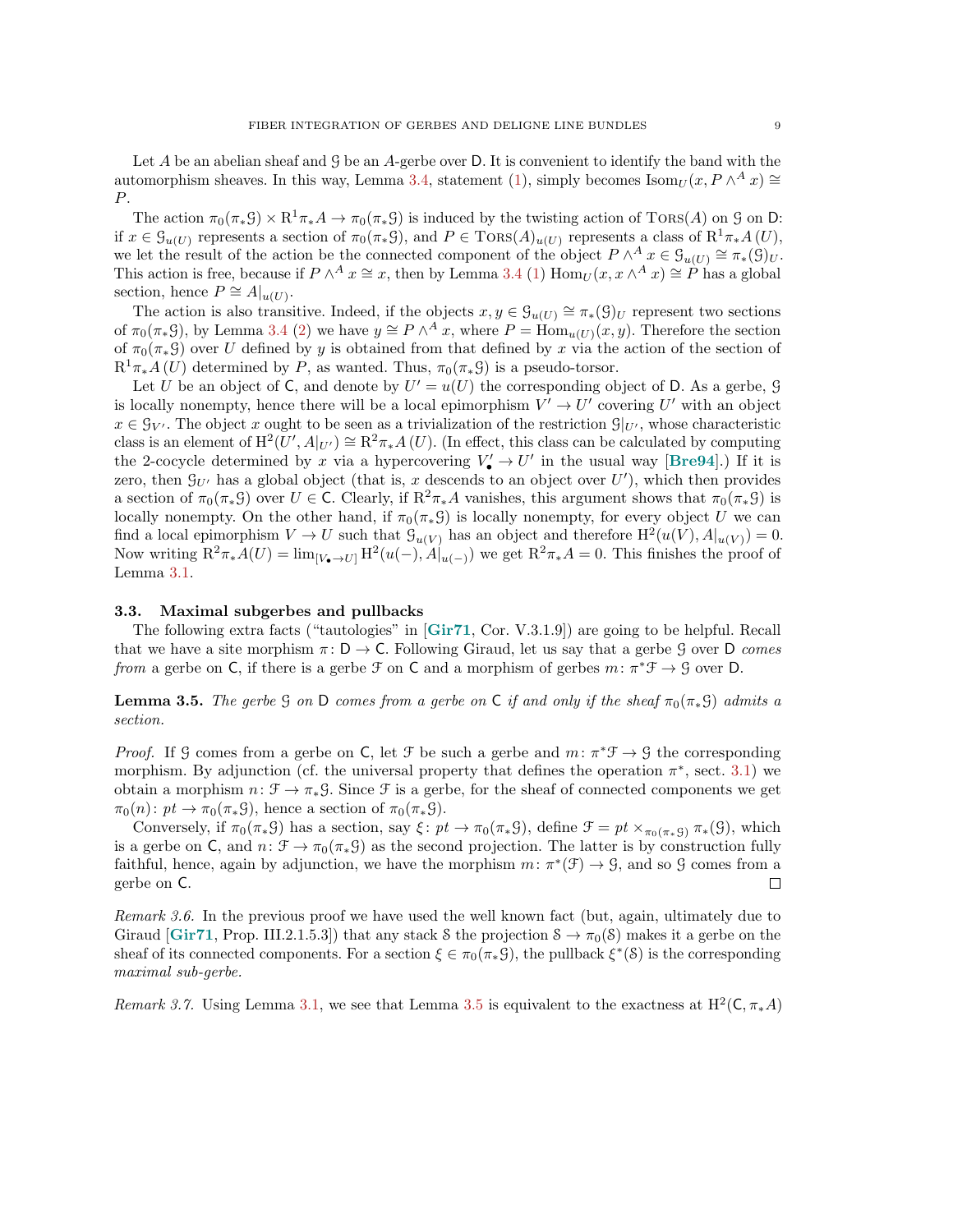of the low term sequence

$$
\cdots \longrightarrow H^0(C, R^1 \pi_* A) \longrightarrow H^2(C, \pi_* A) \longrightarrow H^2(D, A)' \longrightarrow \cdots
$$

arising from the Leray spectral sequence we recalled above, where we set  $H^2(D, A)' = E_1^2$ .

## 3.4. Interpretation of the maps

<span id="page-9-0"></span>**3.4.1.** The map  $E_2^{1,0} \to E^1$ This is the obvious pull-back map  $H^1(S, \pi_*A) \to H^1(X, \pi^*\pi_*A) \to H^1(X, A)$  using the natural adjunction  $\pi^* \pi_* A \to A$  of sheaves on X. This is just the composite functor

$$
\text{Tors}_S(\pi_*(A)) \xrightarrow{\pi^*} \text{Tors}_X(\pi^*\pi_*(A)) \longrightarrow \text{Tors}_X(A)
$$

for the corresponding gerbes.

# $\mathbf{3.4.2.} \quad$  The map  $E^1 \rightarrow E_2^{0,1}$

Using that  $R^1\pi_*A$  is the sheaf associated to  $U \leadsto H^1(\pi^{-1}(U),A)$ , the map is obtained by considering the class of an object P of  $TORS_X(X)$  under  $P \mapsto \pi_*P$ .

# **3.4.3.** The map  $E_2^{0,1} \to E_2^{2,0}$

This is the transgression map relative to the standard sequence arising from an injective resolution  $0 \to A \to I^{\bullet}$  on X. Then it is standard that

$$
0 \longrightarrow \pi_* A \longrightarrow \pi_* I^0 \longrightarrow Z^1(\pi_* I^{\bullet}) \longrightarrow \mathrm{R}^1 \pi_* A \longrightarrow 0 \, .
$$

Viewing it as the splicing of two short exact sequences

$$
0 \longrightarrow \pi_*A \longrightarrow \pi_*I^0 \longrightarrow C \longrightarrow 0, \qquad 0 \longrightarrow C \longrightarrow Z^1(\pi_*I^{\bullet}) \longrightarrow \mathrm{R}^1\pi_*A \longrightarrow 0,
$$

the transgression map is the composite

$$
H^0(S, R^2 \pi_* A) \longrightarrow H^1(S, C) \longrightarrow H^2(S, \pi_* A).
$$

The latter is obtained by taking the global objects of the composite 2-functor:

$$
A \longrightarrow \text{TORS}_S(C) \longrightarrow \text{GERB}_S(\pi_*A).
$$

The map on the right is the well known classifying map of the extension of  $R^1\pi_*A$  by C above [[Gir71](#page-26-0), §V.3.2] (see also [[AR16](#page-25-0)]).

# **3.4.4.** The map  $E_2^{2,0} \to E_1^2$

Analogously to [3.4.1,](#page-9-0) we have the composite 2-functor

$$
GERB_S(\pi_*A) \longrightarrow \text{GERB}_X(\pi^*\pi_*A) \longrightarrow \text{GERB}_X(A),
$$

where the arrow on the right is "change of band" functor along  $\pi^*\pi_*A \to A$ . Taking isomorphism classes in the global fibers gives the composite  $H^2(S, \pi_* A) \to H^2(X, \pi^* \pi_* A) \to H^2(X, A)$ . Now, thanks to Lemma [3.5](#page-8-0) the image is actually in  $E_1^2$ .

**3.4.5.** The map  $\theta: E_1^2 \to E_2^{1,1}$ 

Let G be a stack on X and consider the correspondence  $\mathcal{G} \to \pi_0(\pi_*\mathcal{G})$ . This correspondence is easily seen to be a functorial one between the homotopy category of stacks—as it identifies two naturally isomorphic stack morphisms—on X to that of sheaves on S. Therefore, by Lemma [3.1,](#page-5-0) and the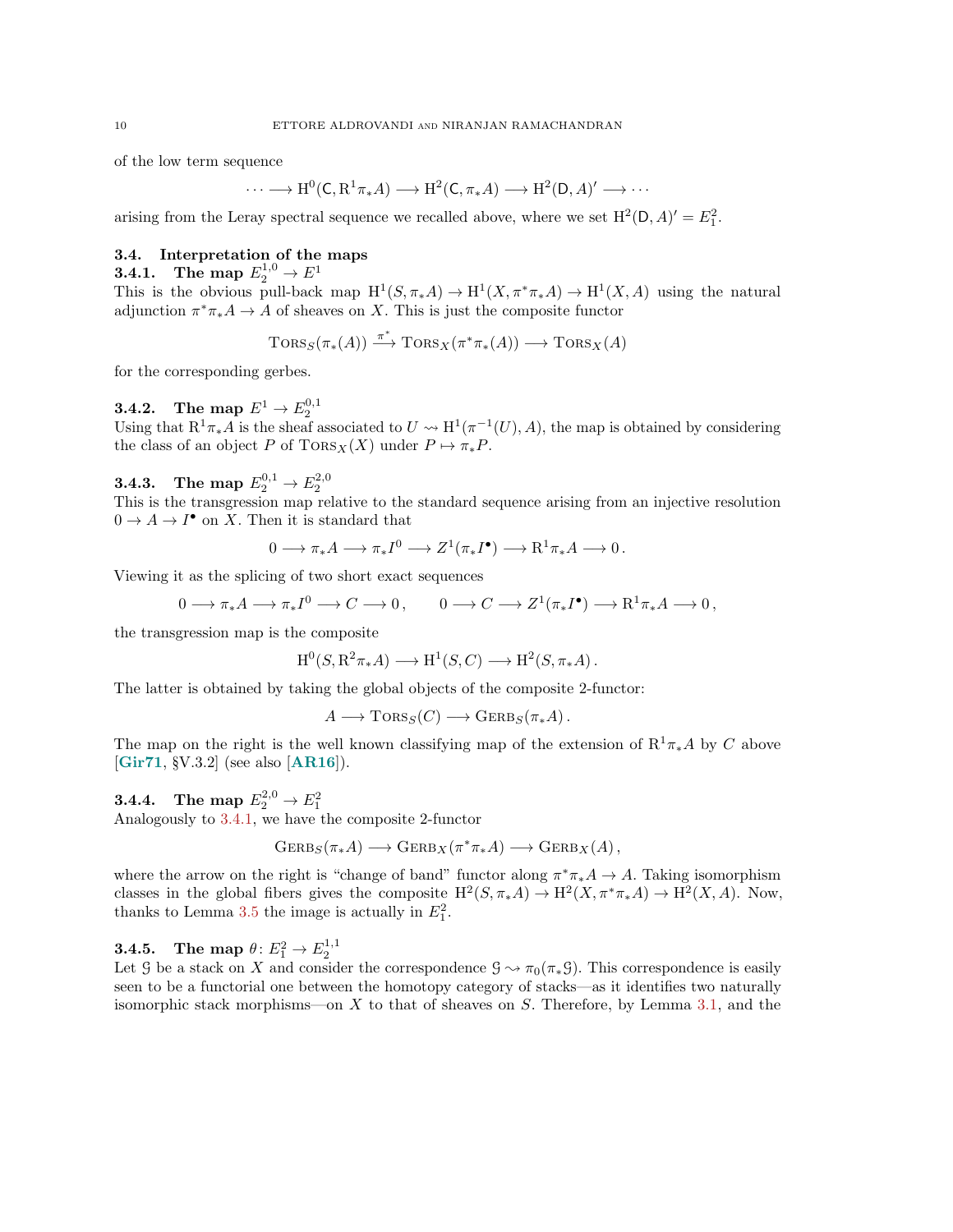subsequent sections, it reduces to a functor  $\text{Ho}(\mathbf{Gerb}_X(A)^{\prime}) \to \mathbf{Tors}_S(\mathbb{R}^1 \pi_*(A)),$  where  $\mathbf{Gerb}_X(A)^{\prime}$ denotes the subcategory of those A-gerbes whose fiber categories over opens of the form  $\pi^{-1}(U)$ , for every sufficiently small open neighborhood  $U \subset S$  around every point of S, are not empty. By taking classes, we get the map.

## 3.5. Application: Brauer groups

The map  $\theta: E_1^2 \to E_2^{1,1}$  above plays a very important role in many arithmetical applications [[Kai16,](#page-26-10) [Lic69,](#page-26-11) [Sko07](#page-27-7)]. To recall this, let F be a perfect field and consider the étale sheaf  $\mathbb{G}_m$  on  $T = \text{Spec } F$ . Fix an algebraic closure  $\bar{F}$  of F and let  $\bar{T} = \text{Spec } \bar{F}$ ; write Γ for the Galois group of  $\bar{F}$ over F. Let  $g: Y \to T$  be a smooth proper map and  $\overline{Y} = Y \times_T \overline{T}$ .

The group  $H^2_{\acute{e}t}(Y,\mathbb{G}_m)$  is the Brauer group  $Br(Y)$ . The group  $E_1^2$  is the relative Brauer group  $Br(\bar{Y}/Y)$ , namely, the kernel of the map  $Br(Y) \to Br(\bar{Y})$ . The map  $E_1^2 \to E_2^{1,1}$  then becomes the map

$$
\theta\colon Br(\bar{Y}/Y)\longrightarrow \mathrm{H}^1_{\acute{e}t}(T,\mathrm{R}^1g_*\mathbb{G}_m)\,,
$$

arising in several contexts. For instance, for any elliptic curve E over  $F = \mathbb{Q}$ , the map  $\theta$  gives the well known isomorphism

$$
Br(E) \simeq H^1(\mathbb{Q}, E(\bar{\mathbb{Q}})) = H^1_{\acute{e}t}(\mathrm{Spec} \, \mathbb{Q}, E).
$$

The following explicit description of  $\theta$  seems to be missing in the literature: Given an element  $\alpha$  of  $Br(\overline{Y}/Y)$ , pick a  $\mathbb{G}_m$  gerbe G on Y representing  $\alpha$ . By definition, the base change G on Y is trivial. Fix an equivalence  $f: \bar{G} \simeq \textbf{Tors}_{\bar{Y}}(\mathbb{G}_m)$ . Then, given any  $\sigma \in \Gamma$ , the gerbe  $\sigma^* \bar{G}$  is equivalent to  $\bar{G}$  as G comes from Y. Write  $f_{\sigma}$  for the resulting equivalence of  $\text{Tors}_{\bar{X}}(\mathbb{G}_m)$ :

$$
f_\sigma\colon \operatorname{\mathbf{Tors}}_{\bar{Y}}(\mathbb{G}_m) \stackrel{f}{\longleftarrow} \bar{G} \simeq \sigma^*\bar{G} \stackrel{\sigma^*f}{\longrightarrow} \sigma^*\operatorname{\mathbf{Tors}}_{\bar{Y}}(\mathbb{G}_m) = \operatorname{\mathbf{Tors}}_{\bar{Y}}(\mathbb{G}_m) \,.
$$

Any self-equivalence [[Mil03](#page-27-8), §5.1]

$$
\mathbf{Tors}_{\bar{Y}}(\mathbb{G}_m)\simeq \mathbf{Tors}_{\bar{Y}}(\mathbb{G}_m)
$$

is a translation by a fixed  $\mathbb{G}_m$ -torsor L, namely the self-equivalence is of the form  $(-) \mapsto (-) + L$ . Therefore, if  $L_{\sigma}$  is the  $\mathbb{G}_m$ -torsor on  $\overline{Y}$  corresponding to  $f_{\sigma}$ , then the map  $\sigma \mapsto L_{\sigma}$  represents the element  $\theta(\alpha)$  of  $H^1_{\acute{e}t}(T, \mathbf{R}^1 g_* \mathbb{G}_m)$ .

## <span id="page-10-0"></span>4. Gerbes and categorical intersection of divisors

In this section, we prove Theorems [1.2](#page-1-1) and [1.3.](#page-1-2)

Let Y be a smooth variety over F. Let  $\mathcal{K}_i$  denote the Zariski sheaf associated with the presheaf  $U \mapsto K_i(U).$ 

## 4.1. Heisenberg groups

For any pair abelian sheaves  $A$  and  $B$  on  $Y$ , we have constructed [[AR16](#page-25-0)] a Heisenberg sheaf  $H_{A,B}$  (of nilpotent groups) which fits into an exact sequence

<span id="page-10-1"></span>
$$
0 \longrightarrow A \otimes B \longrightarrow H_{A,B} \longrightarrow A \times B \longrightarrow 0,
$$
\n<sup>(7)</sup>

providing a categorification of the cup-product

<span id="page-10-2"></span>
$$
H^1(Y, A) \times H^1(Y, B) \longrightarrow H^2(Y, A \otimes B)
$$
\n<sup>(8)</sup>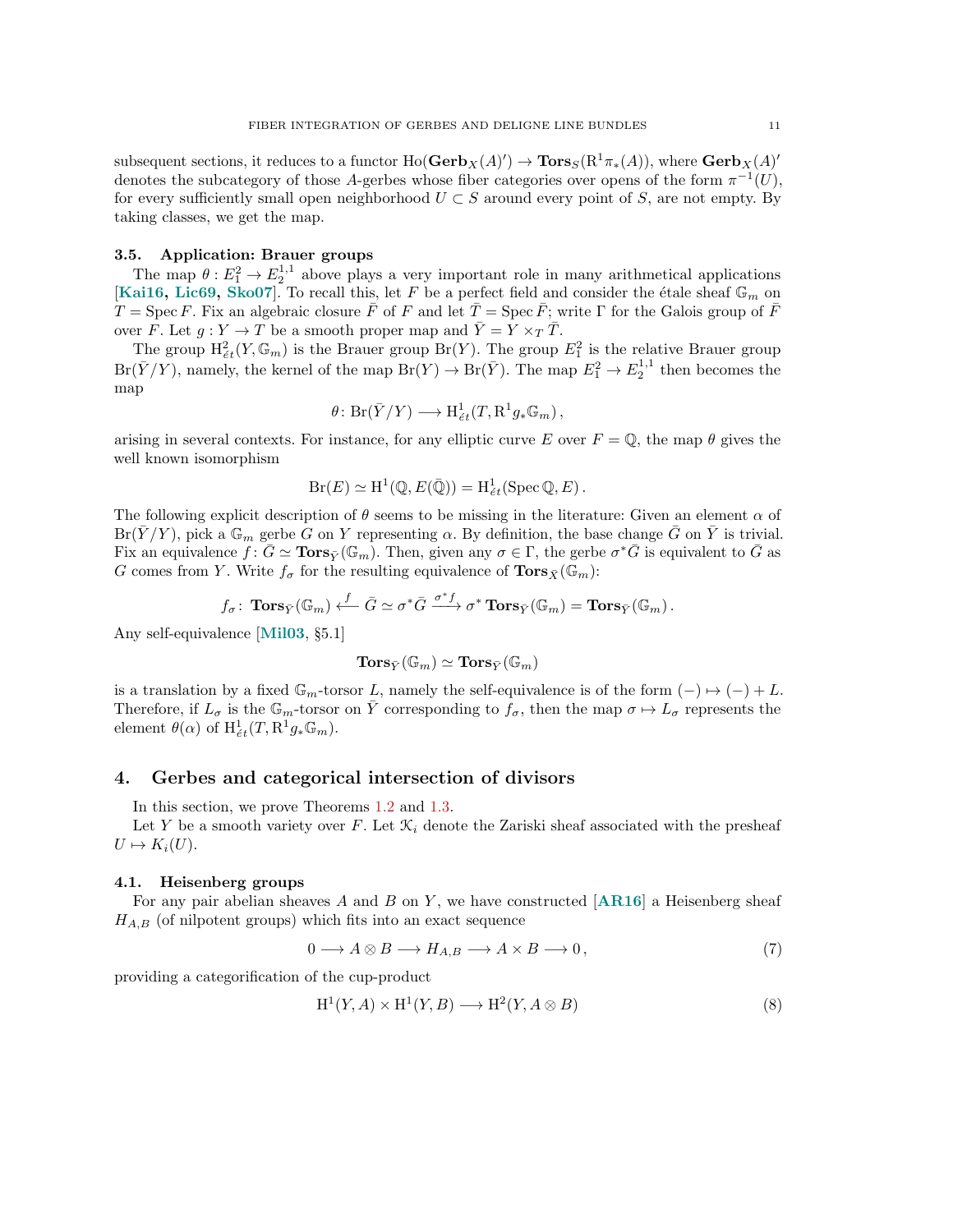in the following manner. Given an A-torsor P and a B-torsor Q, the  $A \times B$ -torsor  $P \times Q$  can be lifted locally to a  $H_{A,B}$ -torsor in several ways. These local lifts assemble to a  $A \otimes B$ -gerbe  $G_{P,Q}$ .

Much like the bulk of section [3,](#page-4-0) we can formulate the result we need in much greater generality. As in  $[AR16, §3]$  $[AR16, §3]$  $[AR16, §3]$ , we assume A and B are abelian objects of a topos T. (In the applications, we assume T to be the topos of sheaves on the Zariski, or other relevant topology, of the scheme.) Recall from loc. cit. that the Heisenberg group  $H_{A,B}$  is defined by the group law:

$$
(a, b, t) (a', b', t') = (aa', bb', t + t' + a \otimes b'),
$$

where a, a' are sections of A, b, b' of B, and t, t' of  $A \otimes B$ . The extension [\(7\)](#page-10-1) is set-theoretically split, i.e. there is a section of the underlying map of sheaves of sets. The map

<span id="page-11-1"></span>
$$
f: (A \times B) \times (A \times B) \longrightarrow A \otimes B, \quad f(a, b, a', b') = a \otimes b', \tag{9}
$$

is a cocycle representing the class of the extension in  $H^2(B_{A\times B}, A\otimes B) \cong \mathbf{H}^2(K(A\times B, 1), A\otimes B)$ , where on the left we have the cohomology of classifying topos [[Gir71](#page-26-0)], and on the right that of the corresponding Eilenberg-Mac Lane simplicial object of T. In fact these cohomologies are in turn isomorphic to  $[K(A \times B, 1), K(A \otimes B, 2)]$ , the hom-set in the homotopy category [[Bre78,](#page-25-9) [Ill71](#page-26-12)], and the cocycle f coincides with the only non-trivial component of the characteristic map  $[AR16,$  $[AR16,$  $[AR16,$ Prop. 3.4].

#### <span id="page-11-0"></span>Proposition 4.1. The functor

$$
c_{A,B} \colon \operatorname{TORS}(A) \times \operatorname{TORS}(B) \longrightarrow \operatorname{GERB}(A \otimes B), \quad P \times Q \longmapsto G_{P,Q}
$$

is bi-additive. On  $\pi_0$ , it induces the cup-product map [\(8\)](#page-10-2), upon choosing  $T = Y_{\text{Zar}}^{\sim}$ .

<span id="page-11-2"></span>Remark 4.2 (On bi-additivity). Note that for any (abelian) band L,  $\text{GERB}(L)$  is really a 2-stack. Hence the notion of 2-additivity should be updated with appropriate 2-coherence data from higher algebra. This is both outside the scope of this note and inconsequential in the case at hand. Alternatively, we can mod out the 2-morphisms and consider  $\text{GER}(L)$  as a Picard 1-stack of T. Thus, bi-additivity consists of the data of functorial equivalences

$$
c_{A,B}(P_1 + P_2, Q) \xrightarrow{\simeq} c_{A,B}(P_1, Q) + c_{A,B}(P_2, Q)
$$
  

$$
c_{A,B}(P, Q_1 + Q_2) \xrightarrow{\simeq} c_{A,B}(P, Q_1) + c_{A,B}(P, Q_2)
$$

subject to the condition that decomposing  $c_{A,B}(P_1 + P_2, Q_1 + Q_2)$  according to the two possible ways determined by the above morphisms gives rise to a commutative (or commutative up to coherent 2-isomorphism) diagram. This would be exactly the kind of diagram familiar from the theory of biextensions [[Gro72,](#page-26-13) [Bre83](#page-25-10)] (see also [[Del91](#page-25-11)]).

*Proof of Proposition [4.1.](#page-11-0)* Bi-additivity is essentially already implied by the fact that the cocycle representing the class of the extension is the tensor product, which is bilinear. It is best to look at this in the universal case, namely over  $K(A \times B, 1)$ —the rest follows by pullback—where the bilinearity of the tensor product has the following interpretation.

By functoriality, from the group operation (A is an abelian object)  $+_{A}: A \times A \rightarrow A$  we get the map  $+_A: K(A \times A \times B, 1) \to K(A \times B, 1)$  corresponding to the Baer sum of torsors. Its composition with the characteristic map  $c: K(A \times B, 1) \to K(A \otimes B, 2)$  equals in the homotopy category the sum  $c_1 + c_2$ , where  $c_i$ ,  $i = 1, 2$ , is the composition

$$
K(A \times A \times B, 1) \xrightarrow{p_i} K(A \times B, 1) \xrightarrow{c} K(A \otimes B, 2);
$$

the first map is induced by the projection onto the first (second) factor, as it follows from [\(9\)](#page-11-1) and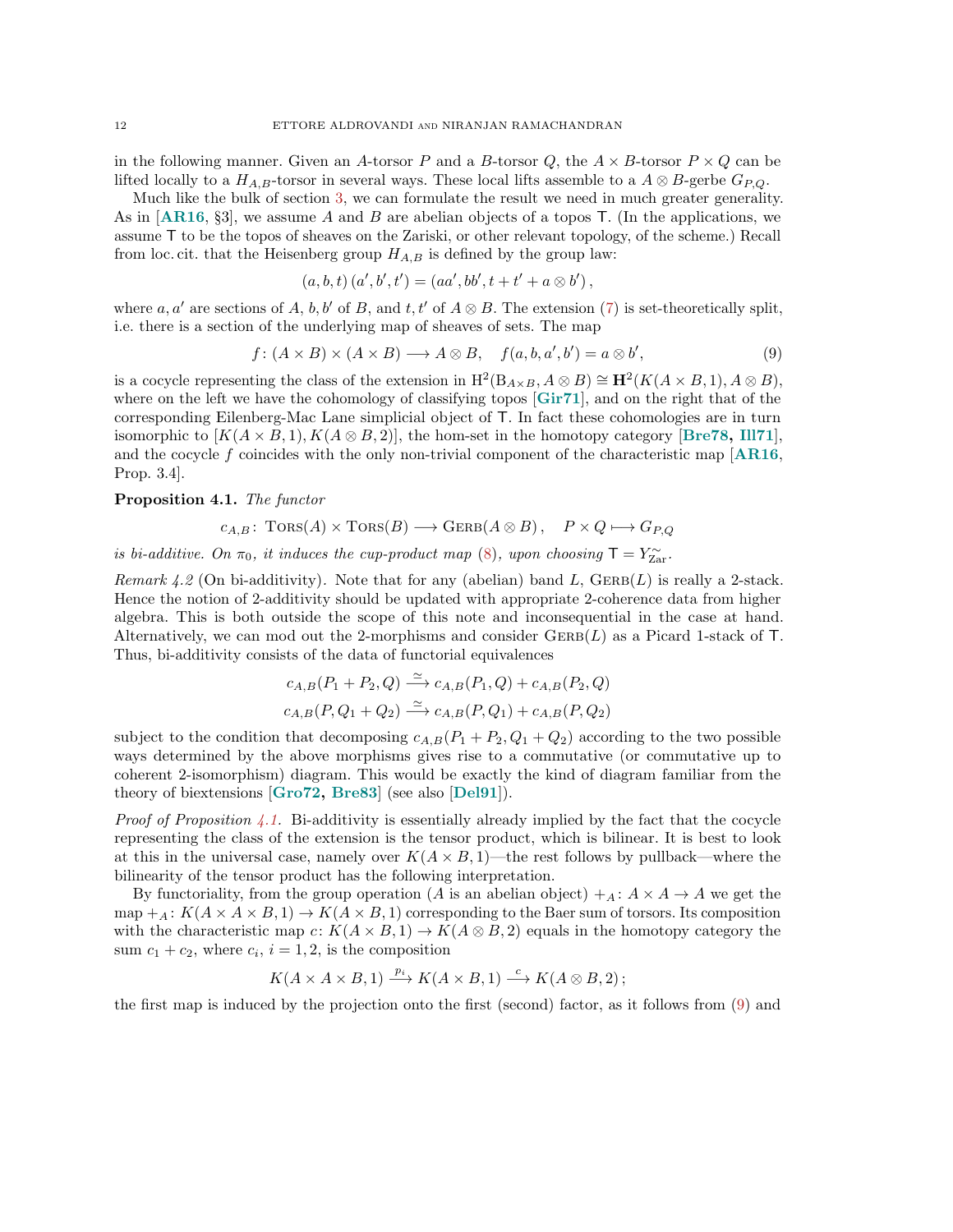the form of c computed in **.** 

In turn, the map  $c \circ (+_A)$  classifies the extension  $(+_A)^* H_{A,B}$ , whereas  $c_1 + c_2$  classifies the extension  $p_1^*H_{A,B} + p_2^*H_{A,B}$ —the sum is the Baer sum in this case—so that we obtain the isomorphism

<span id="page-12-1"></span>
$$
(+_A)^* H_{A,B} \cong p_1^* H_{A,B} + p_2^* H_{A,B} \tag{10}
$$

of central extensions of  $A \times A \times B$  by  $A \otimes B$ . Similarly for the "variable" B. Furthermore, the commutativity of the diagram alluded to in Remark [4.2](#page-11-2) is immediately implied by further pulling back the isomorphism [\(10\)](#page-12-1) by  $+_B : B \times B \to B$ , its counterpart for B via  $+_A$ , and again using [\(9\)](#page-11-1).  $\Box$ 

### 4.2. Proof of Theorem [1.2](#page-1-1)

Consider the map  $\mu: \mathbb{G}_m \times \mathbb{G}_m \to \mathcal{K}_2$  obtained using the identification  $\mathbb{G}_m \simeq \mathcal{K}_1$  and the multiplication  $\mathcal{K}_1 \times \mathcal{K}_1 \to \mathcal{K}_2$ . The functor  $\cup$  defined as the composite

$$
\mathbf{Tors}_Y(\mathbb{G}_m)\times\mathbf{Tors}_Y(\mathbb{G}_m)\xrightarrow{c_{\mathbb{G}_m,\mathbb{G}_m}}\mathbf{Gerb}_Y(\mathbb{G}_m\otimes\mathbb{G}_m)\xrightarrow{\mu_*}\mathbf{Gerb}_Y(\mathbb{X}_2)
$$

is the required bi-additive functor.

The functor ∪ is so-named as it categorifies the cup-product (which can be identified with the intersection product

$$
\mathrm{H}^1(Y,\mathbb{G}_m)\times\mathrm{H}^1(Y,\mathbb{G}_m)\longrightarrow \mathrm{H}^2(Y,\mathcal{K}_2)\simeq \mathrm{CH}^2(Y)\longleftarrow \mathrm{CH}^1(Y)\times \mathrm{CH}^1(Y).
$$

Remark 4.3. The bi-additivity property of the map  $c_{A,B}$  of Proposition [4.1](#page-11-0) has the following conjectural formal interpretation. The maps  $+_{A}$  and  $+_{B}$ , plus the commutative diagram in Remark [4.2](#page-11-2) and the proof of Proposition [4.1](#page-11-0) comprise a structure that can be described as the categorification of a biextension, namely a  $TORS(A \otimes B)$ -torsor (hence an  $A \otimes B$ -gerbe)

$$
\mathcal{H} \longrightarrow \text{TORS}(A) \times \text{TORS}(B)
$$

equipped with partial addition laws  $+_{A}$  (resp.  $+_{B}$ ) giving it the structure of an extension of TORS(A) (resp. TORS(B)) by TORS( $A \otimes B$ ).

#### 4.3. Proof of Theorem [1.3](#page-1-2)

Our proof will use the results of §[3](#page-4-0) on [\(5\)](#page-4-2) for  $\pi : X \to S$  with  $A = \mathcal{K}_2$  on X. Proposition [4.4](#page-12-0) shows that all  $\mathcal{K}_2$ -gerbes are horizontal (Definition [3.2\)](#page-5-2). The functor  $\int_{\pi}$  is then defined as the composition of

$$
GERB_X(\mathcal{K}_2) \xrightarrow{\Theta} \text{TORS}_S(R^1\pi_*\mathcal{K}_2) \xrightarrow{\text{Norm}} \text{TORS}_S(\mathcal{K}_1).
$$

Our first step is to show that  $\text{GERB}_X(\mathcal{K}_2)'$  is all of  $\text{GERB}_X(\mathcal{K}_2)$ , in other words, every  $\mathcal{K}_2$ -gerbe on X is horizontal. This is proved by showing  $R^2\pi_*\mathcal{K}_2=0$  which provides the isomorphism

$$
E_1^2 \xrightarrow{\simeq} \mathrm{H}^2(X, \mathcal{K}_2) \, .
$$

We start with the following result, implicit in [[BS88](#page-25-4), A5.1 (iv)], essentially due to Beilinson-Schechtman.

<span id="page-12-0"></span>**Proposition 4.4** (Beilinson-Schechtman). The sheaf  $R^2\pi_*\mathcal{K}_2$  is zero.

This gives a map

<span id="page-12-2"></span>
$$
\theta: H^2(X, \mathcal{K}_2) \longrightarrow H^1(S, R^1 \pi_* \mathcal{K}_2)
$$
\n
$$
(11)
$$

using

$$
\mathrm{H}^2(X,\mathcal{K}_2)\xleftarrow{\simeq} E_1^2\longrightarrow \mathrm{H}^1(S,\mathrm{R}^1\pi_*\mathcal{K}_2)\,.
$$

 $\Box$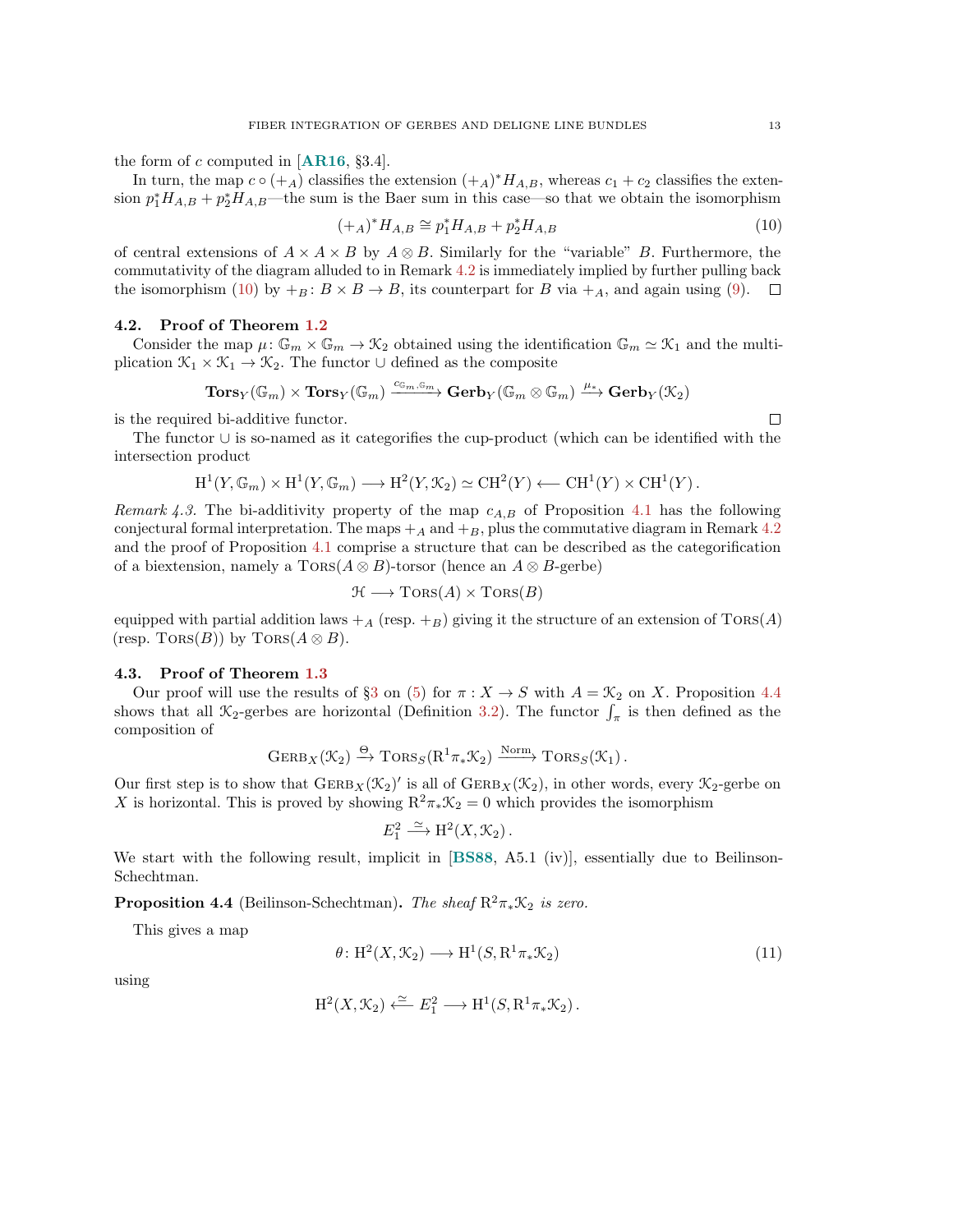*Proof.* Let N be the dimension of S, so that X has dimension  $N + 1$ .

For any  $s \in S$ , we have to show that the stalk of  $\mathbb{R}^2 \pi_* \mathcal{K}_2$  at s is zero. By definition, this is the direct limit

$$
\varinjlim_{s\in U} R^2\pi_*\mathcal{K}_2(U) = \varinjlim_{s\in U} H^2(\pi^{-1}(U), \mathcal{K}_2) = \varinjlim_{s\in U} CH^2(\pi^{-1}(U)),
$$

where the last equality comes from the Bloch-Quillen isomorphism (valid for any smooth variety  $V$ )

$$
\mathrm{H}^2(V,\mathcal{K}_2)\xrightarrow{\simeq}\mathrm{CH}^2(V).
$$

So, we have to show that for any  $s \in S$ , any open set U containing s, and any codimension two cycle Z in  $\pi^{-1}(U) \subset X$ , there exists an open subset  $U' \subset U$  such that the class of Z goes to zero under the map

$$
CH^2(\pi^{-1}(U)) \longrightarrow CH^2(\pi^{-1}(U')).
$$

This is clear when s is the generic point  $Spec F(S)$  of S: in this case, we take U' to be the complement of  $\pi(|Z|)$  in U. Here we have written |Z| for the support of Z.

The next the case is when s is a point of codimension  $i > 0$ , corresponding to a codimension i subvariety V of S. Let us write  $Y \subset X$  for  $\pi^{-1}(V)$ ; then Y is a subset of X with codimension i.

For any open  $U \subset S$ , the condition  $s \in U$  means  $U \cap V$  is non-empty. Let U be such an open set. There are two cases to consider:

**Case 1** If |Z| is disjoint from Y, then we can proceed as before as  $\pi(Z)$  is disjoint from V, so we take U' to be the complement of  $\pi(|Z|)$  in U. Since  $U' \cap V = U \cap V$ , we see that  $U' \cap V$  is non-empty.

Since Z is in the kernel of the localization sequence for Chow groups

$$
CH^2(\pi^{-1}(U)) \to CH^2(\pi^{-1}(U) - |Z|) \to 0,
$$

it is also in the kernel of the composite map

$$
CH^2(\pi^{-1}(U)) \to CH^2(\pi^{-1}(U) - |Z|) \to CH^2(\pi^{-1}(U')).
$$

This finishes the proof in this case.

**Case 2** If |Z| is not disjoint from Y, we can find a codimension two cycle Z' in  $\pi^{-1}(U)$  with  $[Z] = [Z'] \in \text{CH}^2(\pi^{-1}(U))$  which intersects Y transversally. The codimension of the cycle Z'.Y is  $i + 2$ , because its dimension (= maximum of the dimensions of the irreducible components) is  $N+1-i-2=N-1-i$ . Hence the dimension of the image  $\pi(Z'.Y)$  is at most  $N-1-i$ , and so its support  $|\pi(Z' \cdot Y)|$  is a proper closed subset of  $V = \pi(Y)$ . If U'' is the complement of  $|\pi(Z' \cdot Y)|$  in U, then the intersection of U'' and V is empty. By definition, the cycle  $Z' \cap \pi^{-1}(U'')$  is disjoint from Y. This means that the image of  $Z'$  (= image of Z) under the map

$$
CH^2(\pi^{-1}(U)) \longrightarrow CH^2(\pi^{-1}(U''))
$$

is a cycle disjoint from Y. By Case 1, we can shrink  $U''$  further to  $U'$  such that  $Z'$  (and hence Z also) is in the kernel of the map

$$
CH^2(\pi^{-1}(U'')) \longrightarrow CH^2(\pi^{-1}(U'))
$$
,

as required.

 $\Box$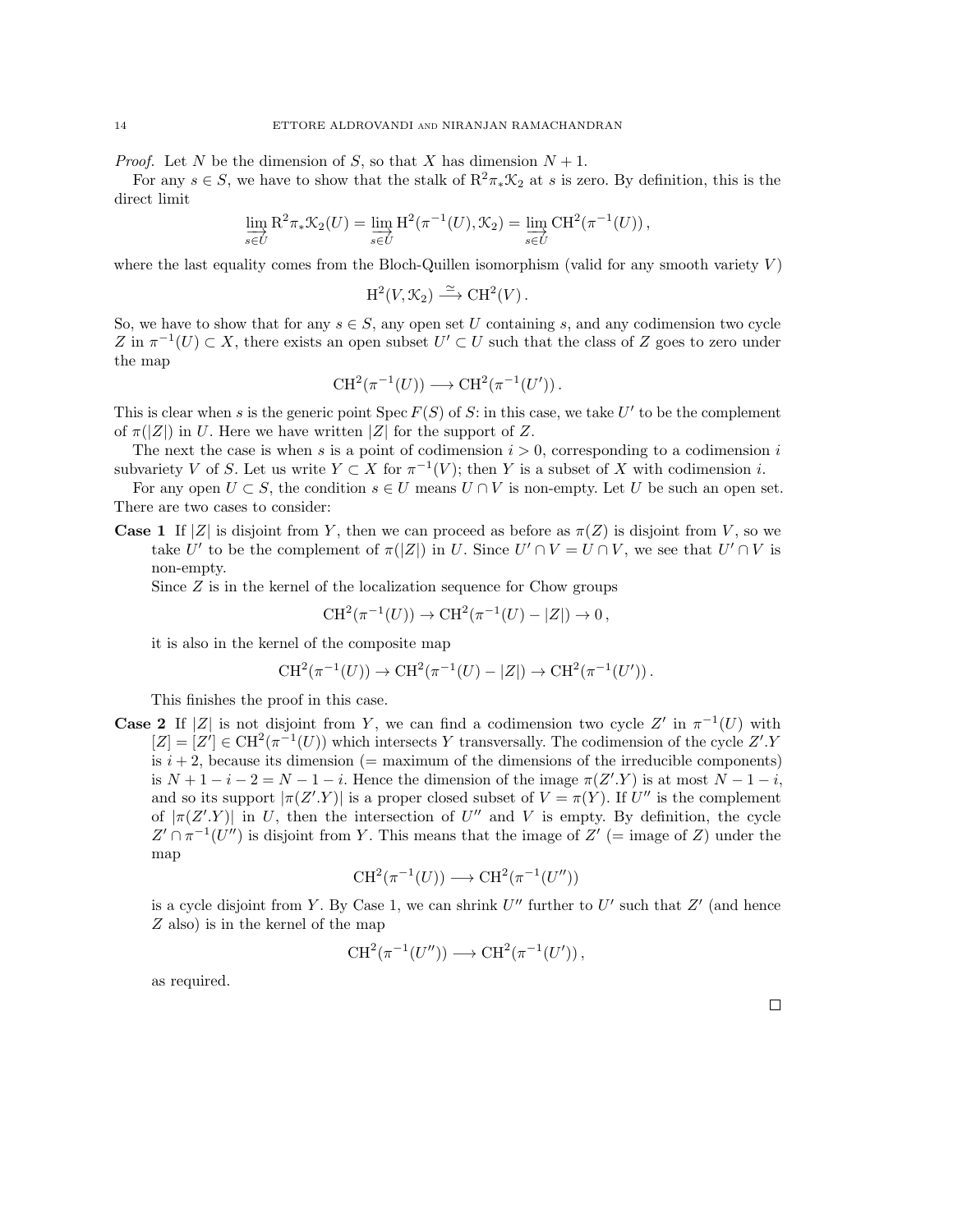This gives the functor Θ appearing in the definition of

$$
\int_{\pi} : \text{GERB}_X(\mathcal{K}_2) \xrightarrow{\Theta} \text{TORS}_S(\mathrm{R}^1 \pi_* \mathcal{K}_2) \xrightarrow{\text{Norm}} \text{TORS}_S(\mathcal{K}_1).
$$

Our next step is the definition of the map  $R^1\pi_*\mathcal{K}_2 \longrightarrow \mathcal{O}_{\mathcal{S}}^*$ .

Remark 4.5. The same proof shows that if  $f: Y \to T$  is a smooth proper map of dimension n with Y and T smooth, then  $R^{j}f_{*}\mathcal{K}_{j}=0$  for all  $j>n$ . This says that the relative Chow sheaves  $CH^{j}(Y/T)$ vanish for all  $j > n$ .

## <span id="page-14-1"></span>4.4. The norm map  $\mathrm{R}^1\pi_*\mathcal{K}_2\longrightarrow \mathcal{O}_S^*$

This well known map [[Ros96](#page-27-9), 3.4], [[Gil05](#page-26-14), pp. 262-264] arises from the covariant functoriality for proper maps of Rost's cycle modules (Chow groups in our case). We provide the details for the convenience of the reader. Our description proceeds via the Gersten sequence (a flasque resolution of the Zariski sheaf  $\mathcal{K}_2$  on X)

<span id="page-14-0"></span>
$$
0 \longrightarrow \mathcal{K}_2 \longrightarrow \eta_* \mathcal{K}_{2,\eta} \longrightarrow \bigoplus_{x \in X^{(1)}} i_* K_1(k(x)) \longrightarrow \bigoplus_{y \in X^{(2)}} i_* K_0(k(y)) \longrightarrow 0;
$$
 (12)

here  $\eta: \operatorname{Spec} F(X) \to X$  is the generic point of X and  $X^{(i)}$  denotes the set of points of codimension  $i$  of X. For any U open in S, the norm map

$$
H^1(\pi^{-1}(U), \mathcal{K}_2) \longrightarrow \mathcal{O}_S^*(U)
$$

is obtained as follows. Since the first group is the homology at degree one of [\(12\)](#page-14-0), we proceed by constructing a map

$$
\bigoplus_{x \in \pi^{-1}(U)^{(1)}} i_* K_1(k(x)) \to \mathcal{O}_S^*(U) .
$$

For each such  $x \in \pi^{-1}(U)$  of codimension one, the map  $x \to \pi(x)$  is either finite or not, and it is zero in the second case. In the first case, there is a norm map

$$
k(x)^* \to k(\pi(x))^* \, ;
$$

since x has codimension one in X, its image  $\pi(x)$  is the generic point of S and hence the above norm map is a map

$$
k(x)^* \to F(S)^*.
$$

An element of  $H^1(\pi^{-1}(U), \mathcal{K}_2)$  arises from a finite collection of functions  $f_x \in k(x)^*$  (for  $x \in \pi^{-1}(U)$ ) of codimension one which is finite onto its image) which is in the kernel of the map

$$
\bigoplus_{x \in \pi^{-1}(U)^{(1)}} i_* K_1(k(x)) \to \bigoplus_{y \in \pi^{-1}(U)^{(2)}} i_* K_0(k(y)).
$$

On each component, this is the ord or valuation map. One checks that this means that the (finite) product of the norms of  $f_x$  is an element of  $F(S)^*$  with no poles on U and hence defines an element of  $\mathcal{O}_S^*(U)$ . This gives the required functor

$$
TORS_S(R^1\pi_*\mathcal{K}_2) \xrightarrow{\text{Norm}} TORS_S(\mathcal{K}_1),
$$

completing the definition of the functor  $\int_{\pi}$  of Theorem [1.3.](#page-1-2)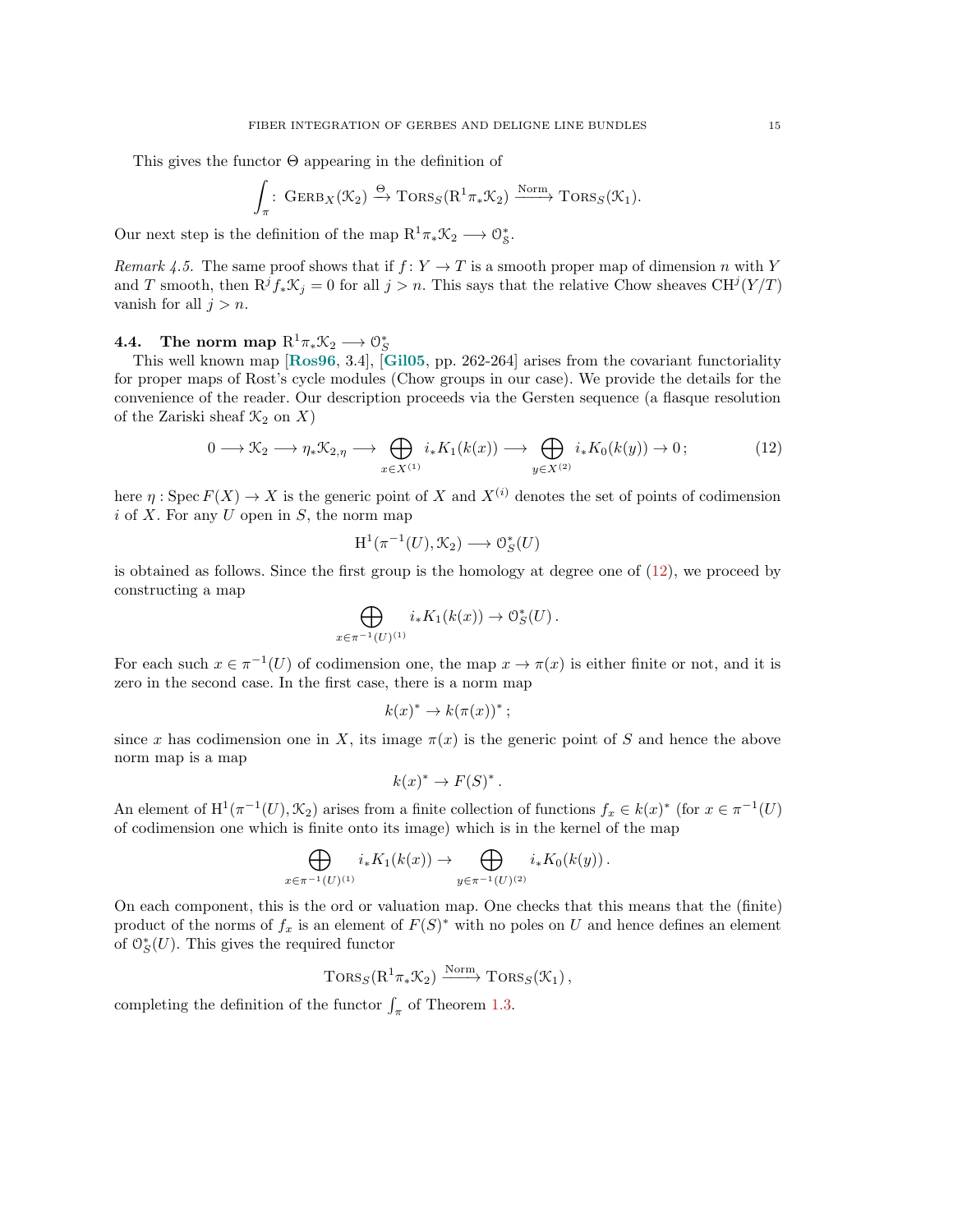## <span id="page-15-0"></span>5. Comparison with Deligne's construction

Given line bundles L and M (viewed as  $\mathbb{G}_m$ -torsors) on X, consider the  $\mathcal{K}_2$ -gerbe  $G_{L,M}$  on X. By Proposition [4.4,](#page-12-0) the element  $[G_{L,M}]$  of  $\mathrm{H}^2(X,\mathcal{K}_2)$  actually lives in  $E_1^2$  and hence  $G_{L,M}$  is horizontal. By Lemma [3.1,](#page-5-0)  $\Theta(G_{L,M})$  is a  $R^1\pi_*\mathcal{K}_2$ -torsor. By definition,  $\int_{\pi} G_{L,M}$  is its pushforward along the norm map of §[4.4,](#page-14-1)

Norm: 
$$
R^1 \pi_* \mathcal{K}_2 \longrightarrow \mathcal{O}_\mathcal{S}^*
$$
,

which gives a line bundle  $(L, M)$  on S. In this section, we show that this gives Deligne's line bundle  $\langle L, M \rangle$ . Since  $(L, M)$  is bi-additive and its construction is functorial, this reduces to showing the identity in Theorem [1.4:](#page-1-3)

$$
\langle \mathcal{O}(D), \mathcal{O}(E) \rangle \cong (\mathcal{O}(D), \mathcal{O}(E)),
$$

for any relative Cartier divisors  $D$  and  $E$  on  $X$  with  $D$  effective.

#### 5.1. Comparison

To show that  $\langle O(D), O(E) \rangle$  is isomorphic to  $(O(D), O(E))$ , one just has to show that they are equal in  $H^1(S, \mathbb{O}^*)$ . This amounts to showing that the diagram below is commutative:

<span id="page-15-1"></span>

The map  $\eta$  is the restriction to D of a line bundle  $\mathcal{O}(E)$ . The map  $\cup$  sends  $\mathcal{O}(E)$  to its cup-product with  $\mathcal{O}(D)$ . The boundary map  $\lambda$  in the localization sequence

$$
0 \to \mathcal{K}_{2,X} \longrightarrow j_*\mathcal{K}_{2,U} \longrightarrow i_*\mathcal{K}_{1,D} \to 0
$$

for X,  $U = X - D$ , and D. The map  $\theta$  is the map [\(11\)](#page-12-2)

$$
H^2(X, \mathcal{K}_2) \longrightarrow H^1(S, R^1 \pi_* \mathcal{K}_2).
$$

The commutativity of [\(13\)](#page-15-1) is an implicit consequence of the axiomatics of Rost [[Ros96](#page-27-9)], but we provide a direct proof.

#### 5.1.1. The top triangle of [\(13\)](#page-15-1)

We first prove the commutativity of the top triangle of [\(13\)](#page-15-1). Let  $\{U_i\}$  be a Zariski open cover of X such that D and E are principal divisors on  $U_i$ . Let  $\{f_i\}$  be defining equations for D and  $\{g_i\}$  be defining equations for E. Then,

$$
\{a_{ij}:=\frac{f_i}{f_j}\in\mathcal{O}^*(U_i\times U_j)\},\quad \{b_{ij}:=\frac{g_i}{g_j}\in\mathcal{O}^*(U_i\times U_j)\}
$$

are cocycle representatives for  $\mathcal{O}(D)$  and  $\mathcal{O}(E)$ . By the explicit description [[MR208](#page-27-6), (1-18)] of the cup-product map in Cech cohomology, the map  $\cup$  sends  $\{b_{ij}\}\$ to the 2-cocycle

<span id="page-15-2"></span>
$$
\{(a_{ij}, b_{jk})\} \in K_2(U_i \times U_j \times U_k). \tag{14}
$$

Given a cocycle  $s_{ij} \in \mathcal{O}^*(U_i \times U_j \times D)$  relative to the cover  $\{U_i \times D\}$  of D, one computes its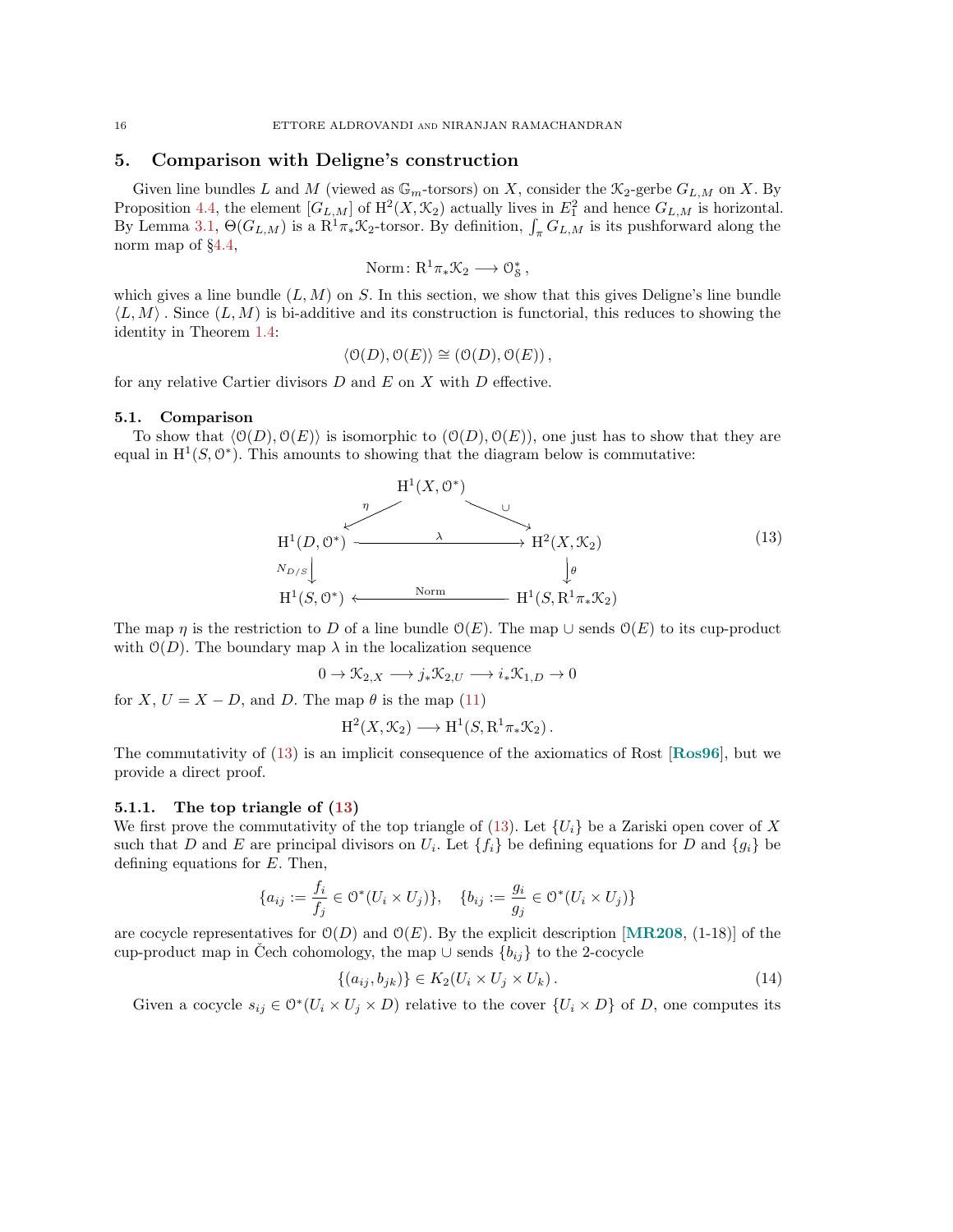image under  $\lambda$  as follows. Pick  $\tilde{s}_{ij} \in K_2(U_i \times U_j \times U)$  whose tame symbol along D is  $s_{ij}$ ; then check that its Cech boundary  $\partial(\tilde{s}_{ij})$  (a 2-cochain with values in  $\mathcal{K}_{2,U}$ ) is zero when viewed as a cochain with values in  $i_*\mathcal{K}_{1,D}$ . This means that  $\partial(\tilde{s}_{ij})$  is a 2-cocycle with values in  $\mathcal{K}_{2,X}$ ; this is defined to be the image of  $s_{ij}$  under  $\lambda$ . Let us apply this to compute the image of  $\mathcal{O}(E)|_D$  under  $\lambda$ .

Let  $\bar{b}_{ij}$  be the image of  $b_{ij}$  under the map

$$
O^*(U_i \times U_j) \to O^*(U_i \times U_j \times D).
$$

The cocycle  $\{\bar{b}_{ij}\}$  represents  $\mathcal{O}(E)|_D$ . To compute its image under  $\lambda$ , consider the element (symbol)

$$
t_{ij} = (f_i, b_{ij}) \in K_2(U \times U_i \times U_j).
$$

We know that  $b_{ij}$  is a unit in  $U_i \times U_j$  and so defines an element of  $K_1(U_i \times U_j)$ ; we know  $f_i$  is the defining equation of D on  $U_i$  and so it is a unit on  $U \times U_i$  and thus  $f_i$  defines an element of  $K_1(U \times U_i)$ . So  $t_{ij}$  is a well-defined element of  $K_2(U \times U_i \times U_j)$ . If v denotes the valuation

$$
F(X)^* \longrightarrow \mathbb{Z}
$$

defined by the divisor  $D$ , the tame symbol map is the map

$$
K_2(U) \to K_1(D)
$$
,  $(a, b) \mapsto (-1)^{v(a)v(b)}$ .  $\left(\frac{a^{v(b)}}{b^{v(a)}}\right)$ .

Since  $v(f_i) = 1$  and  $v(b_{ij}) = 0$ , we see that  $t_{ij}$  maps to the element

$$
(-1)^{1 \times 0} \cdot \overline{\left(\frac{f_i^0}{b_{ij}^1}\right)} = \overline{b}_{ij}^{-1} .
$$

So the cochain  $\{t_{ij}\}$  lifts the inverse of the cocycle  $\{\bar{b}_{ij}\}$ . Its Čech boundary (which represents the image under  $\lambda$  of the inverse of  $\{\bar{b}_{ij}\}\$ 

$$
t_{ij} - t_{ik} + t_{jk} = (f_i, b_{ij}) - (f_i, b_{ik}) + (f_j, b_{jk})
$$

is a 2-cocycle with values in  $\mathcal{K}_2$ . Since

$$
\left\{b_{ij} = \frac{g_i}{g_j}\right\}
$$

is a cocycle, the relation

$$
b_{ik} = b_{ij} + b_{jk}
$$

holds. Using this, the image of the inverse of  $\{\bar{b}_{ij}\}\$  under  $\lambda$  is given by the negative of the element in [\(14\)](#page-15-2):

$$
(f_i, b_{ij}) - (f_i, b_{ij}) - (f_i, b_{jk}) + (f_j, b_{jk}) = (\frac{f_j}{f_i}, b_{jk}) = -(a_{ij}, b_{jk}).
$$

This says that  $\lambda$  maps  $\{\bar{b}_{ij}\}$  to the class of the cup product of  $\mathcal{O}(D)$  and  $\mathcal{O}(E)$  in  $\mathrm{H}^2(X,\mathcal{K}_2)$  thus completing the proof of the commutativity of the top triangle in [\(13\)](#page-15-1).

### 5.1.2. The bottom square of [\(13\)](#page-15-1)

We begin with an explicit description of the map

$$
\theta \colon \mathrm{H}^2(X, \mathcal{K}_2) \to \mathrm{H}^1(S, \mathrm{R}^1 \pi_* \mathcal{K}_2)
$$

in [\(11\)](#page-12-2).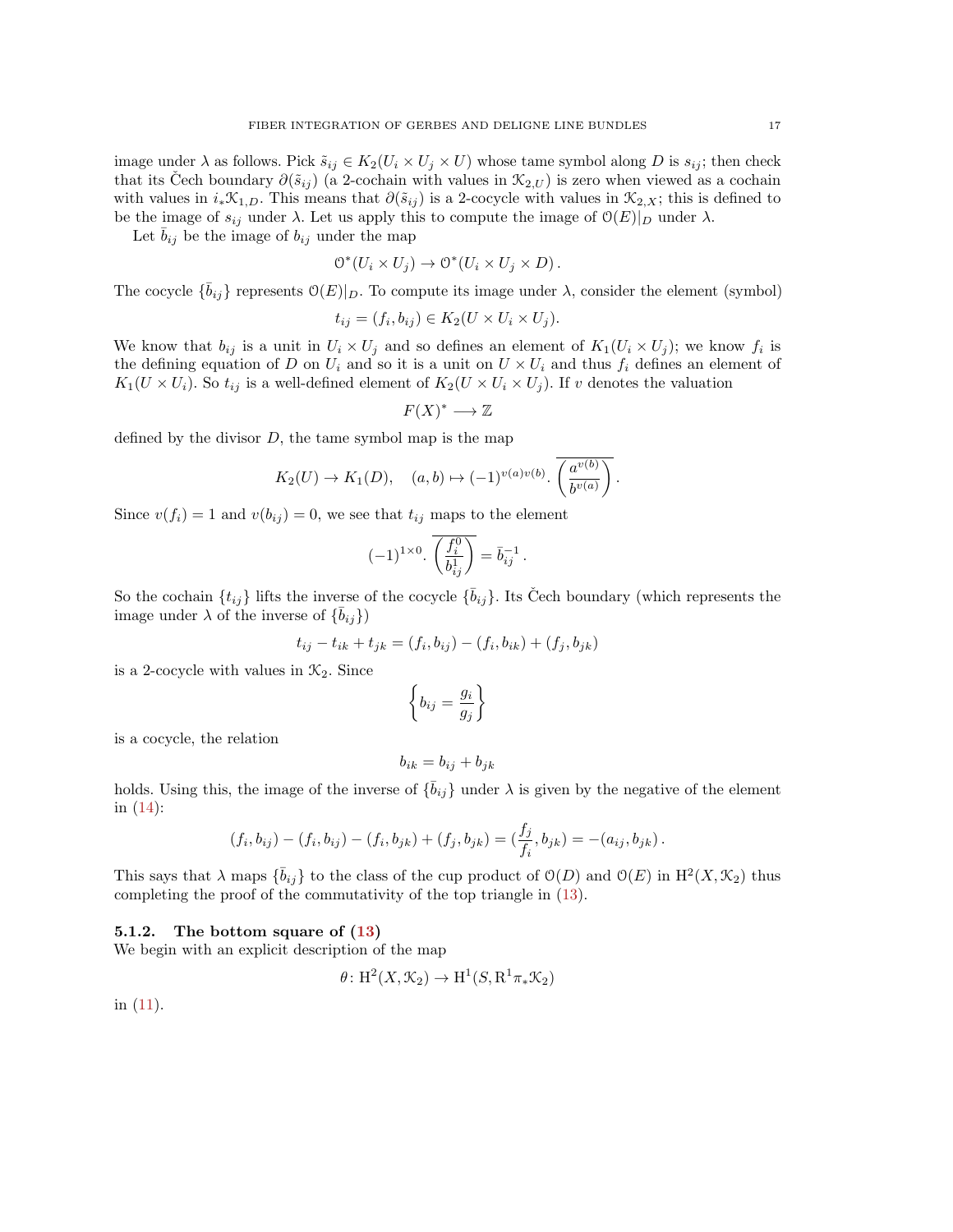Let G be a  $\mathcal{K}_2$ -gerbe on X. As  $CH^2(X) = H^2(X, \mathcal{K}_2)$  (Bloch-Quillen), we can pick a codimensiontwo cycle c representing [G] on X. As G is horizontal, there exists an open cover  ${V_\alpha}$  of S such that  $[G] = 0 \in H^2(W_\alpha, \mathcal{K}_2)$ , with  $W_\alpha = \pi^{-1}(V_\alpha)$ ; note  $\{W_\alpha\}$  is an open cover of X. In terms of the Gersten complex

$$
0 \longrightarrow \mathcal{K}_2 \longrightarrow \eta_* \mathcal{K}_{2,\eta} \longrightarrow \bigoplus_{x \in W_{\alpha}^{(1)}} K_1(k(x)) \stackrel{\text{ord}}{\longrightarrow} \bigoplus_{y \in W_{\alpha}^{(2)}} K_0(k(y)) \to 0,
$$

which computes the cohomology of  $\mathcal{K}_2$  on  $W_\alpha$ , we have that the vanishing in  $H^2(W_\alpha, \mathcal{K}_2)$  of the restriction  $c_{\alpha}$  of the codimension-two cycle c representing [G] on  $W_{\alpha}$ . Then, there exists an element  $h_{\alpha} \in \bigoplus_{x \in W_{\alpha}^{(1)}} K_1(k(x))$  such that  $\text{ord}(h_{\alpha}) = c_{\alpha}$  in the sequence on  $W_{\alpha}$ . So  $h_{\alpha}$  is a collection of divisors in  $\tilde{W}_{\alpha}$  whose associated functions cut out together the codimension-two cycle c. Since  $\text{ord}(h_{\alpha}) = \text{ord}(h_{\alpha'})$  on  $W_{\alpha} \cap W_{\alpha'}$ , we see that the element  $r_{\alpha,\alpha'} := h_{\alpha} - h_{\alpha'}$  on  $W_{\alpha} \cap W_{\alpha'}$  defines an element of  $H^1(W_\alpha \cap W_{\alpha'}, \mathcal{K}_2)$ . The cocycle condition is a formal consequence:

$$
r_{\alpha,\alpha'} + r_{\alpha',\alpha''} + r_{\alpha'',\alpha} = 0.
$$

Namely,  ${r_{\alpha,\alpha'}}$  defines a Čech 1-cocycle on S with values in  $R^1\pi_*\mathcal{K}_2$ ; this is the element  $\theta(G)$ . Taking norms down to  $S$  gives a Cech 1-cocycle

$$
\tilde{r}_{\alpha,\alpha'} \coloneq N_{D/S}\bigg(\frac{h_\alpha}{h_{\alpha'}}\bigg)
$$

with values in  $\mathbb{G}_m$  on S. This completes the description of the maps in the bottom square of [\(13\)](#page-15-1).

With all this in place, it is now easy to show that the bottom square of [\(13\)](#page-15-1) commutes. Recall the defining equations  $g_i$  of E relative to the open cover  $\{U_i\}$  of X. Restricting  $\mathcal{O}(E)$  to D and applying  $\lambda$  gives the gerbe  $G = G_{\mathcal{O}(D), \mathcal{O}(E)}$ , by the commutativity of the top triangle of [\(13\)](#page-15-1). We use the above description to compute the image of the gerbe under  $\theta$ ; we see that  $h_{\alpha}$  can be taken to be the collection of functions  $\bar{g}_{i,\alpha} = \bar{g}_i|_{D_{\alpha,i}}$  on  $D_{\alpha,i} = D \cap W_\alpha \cap U_i$  which cuts out the codimension-two cycle corresponding to the intersection of  $D$  and  $E$ . The norm down to  $S$  of the corresponding  $r_{\alpha,\alpha'}$  gives the Cech-cocycle with values in  $\mathcal{K}_1$  of S; this is the image of  $\mathcal{O}(E)$  along one part of the bottom square in [\(13\)](#page-15-1).

On the other hand, consider the image of  $\mathcal{O}(E)$  under the left vertical map of [\(13\)](#page-15-1). Let

$$
\bar{g}_{i,\alpha} = \bar{g}_i|_{D_{\alpha,i}}, \quad e_{\alpha} = \prod_i N_{D_{\alpha,i}/S}(\bar{g}_{i,\alpha}).
$$

The image of  $\mathcal{O}(E)$  under the map  $N_{D/S}$  is given by the cocycle

$$
c_{\alpha,\alpha'} := \frac{e_{\alpha}}{e_{\alpha'}} \in \mathcal{O}^*(V_\alpha \cap V_{\alpha'}).
$$

It is clear that  $c_{\alpha,\alpha'}$  is equal to Norm $(r_{\alpha,\alpha'})$ . This shows the commutativity of the diagram [\(13\)](#page-15-1), since the image of  $\mathcal{O}(E)$  along the vertical left map of [\(13\)](#page-15-1) gives Deligne's line bundle  $\langle \mathcal{O}(D), \mathcal{O}(E) \rangle$ , and the image along the other side of [\(13\)](#page-15-1) is

$$
(\mathcal{O}(D), \mathcal{O}(E)) = \text{Norm} \circ \Theta \circ \cup (\mathcal{O}(D), \mathcal{O}(E)) = \text{Norm} \circ \Theta \circ (G_{\mathcal{O}(D), \mathcal{O}(E)}) = \int_{\pi} G_{\mathcal{O}(D), \mathcal{O}(E)}.
$$

This proves Theorem [1.4](#page-1-3) and therefore Theorem [1.1.](#page-1-0)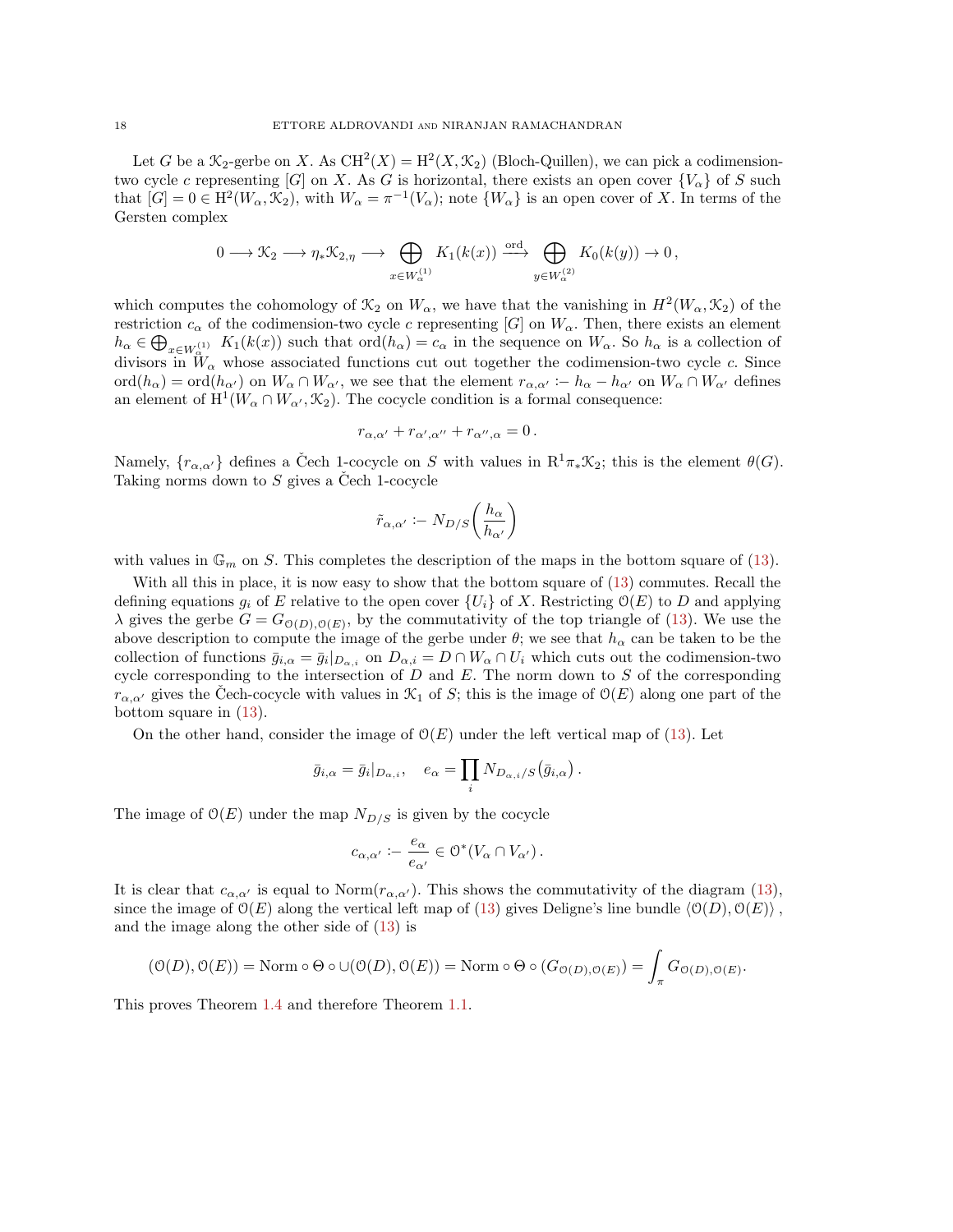## <span id="page-18-0"></span>6. Picard stacks and their endomorphisms

Here and elsewhere in this paper "Picard stack," or "Picard category," means "strictly commutative Picard" in the sense of Deligne [[Del73](#page-25-12)]. Namely, if we denote the monoidal operation of  $\mathcal{P}$  simply by +:  $\mathcal{P} \times \mathcal{P} \rightarrow \mathcal{P}$ , then the symmetry condition given by the natural isomorphisms  $\sigma_{x,y}$ :  $x + y \rightarrow y + x$ must satisfy the additional condition that  $\sigma_{x,x} = id_{x+x}$ . Such stacks have the pleasant property that there exists a two-term complex of abelian sheaves  $d: A^{-1} \to A^{0}$  such that  $\mathcal F$  is equivalent, as a Picard stack, to the one associated to the action groupoid formed from the complex. We denote this situation by

$$
\mathcal{P} \simeq \left[A^{-1} \xrightarrow{d} A^0\right]^\sim.
$$

A classical example arises from the well known divisor exact sequence of Zariski sheaves

<span id="page-18-2"></span>
$$
0 \to \mathbb{G}_m \to \eta_* F(Y)^\times \to \bigoplus_{y \in Y^1} (i_y)_* \mathbb{Z} \to 0,
$$
\n(15)

where Y is a smooth scheme over a field F and the sum is over the set  $Y^1$  of points of codimension one in  $Y$ . We get the equivalence:

$$
\mathrm{Tors}_Y(\mathbb{G}_m) \simeq \left[\eta_* F(Y)^\times \to \bigoplus_{y \in Y^1} (i_y)_* \mathbb{Z}\right]^\sim
$$

In the sequel we shall denote by  $\mathfrak{CH}^1_Y$  the Picard stack on the right hand side of the above relation and by  $\mathbf{CH}^1(Y)$  the Picard category of its global sections. Therefore we have  $\mathbf{Tors}_Y(\mathbb{G}_m) \simeq \mathbf{CH}^1(Y)$ .

Still from [[Del73](#page-25-12)], we have that morphisms and natural transformations form a Picard stack HOM( $\mathcal{P}, \mathcal{Q}$ ), where the additive structure is defined pointwise: if F, G are two objects, then (F +  $G(x) := F(x) + \alpha G(x)$ , for any object x of P. It is immediate to verify that this is symmetric and in fact strictly commutative if  $+_{\mathcal{Q}}$  is.

### <span id="page-18-3"></span>6.1. Ring structures

We set  $\text{END}(\mathcal{P}) = \text{Hom}(\mathcal{P}, \mathcal{P})$ . By the above considerations, it is a Picard stack, but the composition of morphisms gives it an additional unital monoidal structure, with respect to which  $END(\mathcal{P})$  acquires the structure of a stack of ring groupoids—also known as categorical rings—of the sort described in [[Ald15](#page-25-13)] (see also [[Dri21](#page-25-14)] for a résumé). Note that the "multiplication" monoidal structure, being given by composition of functors, is strictly associative.

Remark 6.1. If  $\mathcal{P} \simeq [A^{-1} \to A^0]^\sim$ , then by  $[AND9]$  END( $\mathcal{P}$ ) is equivalent, as a stack of ring groupoids, to  $CORR(A^{\bullet}, A^{\bullet})$ , the stack whose objects are butterfly diagrams: an object is given by an extension  $0 \to A^{\bullet} \to E \to A^0 \to 0$  such that its pullback to  $A^{-1}$  via  $d: A^{-1} \to A^0$  is trivial. Morphisms are morphisms of extensions.  $CORR(A^{\bullet}, A^{\bullet})$  is a stack of ring groupoids: the "+" is given by the Baer sum of extensions; the "×" is given by concatenation of butterflies described in loc. cit. This structure is associative, but not strictly so.

## 6.2. Quotients and colimits

Let  $F: \mathcal{P} \to \mathcal{Q}$  be a morphism of Picard stacks. Its cokernel Coker F is the stack associated to the following construction, the details of which can be found in the literature (see, e.g. [[Vit02,](#page-27-10) [KV00](#page-26-15)]).<sup>[3](#page-18-1)</sup>

<span id="page-18-1"></span><sup>&</sup>lt;sup>3</sup>This is valid for Picard categories and stacks that not necessarily strictly commutative.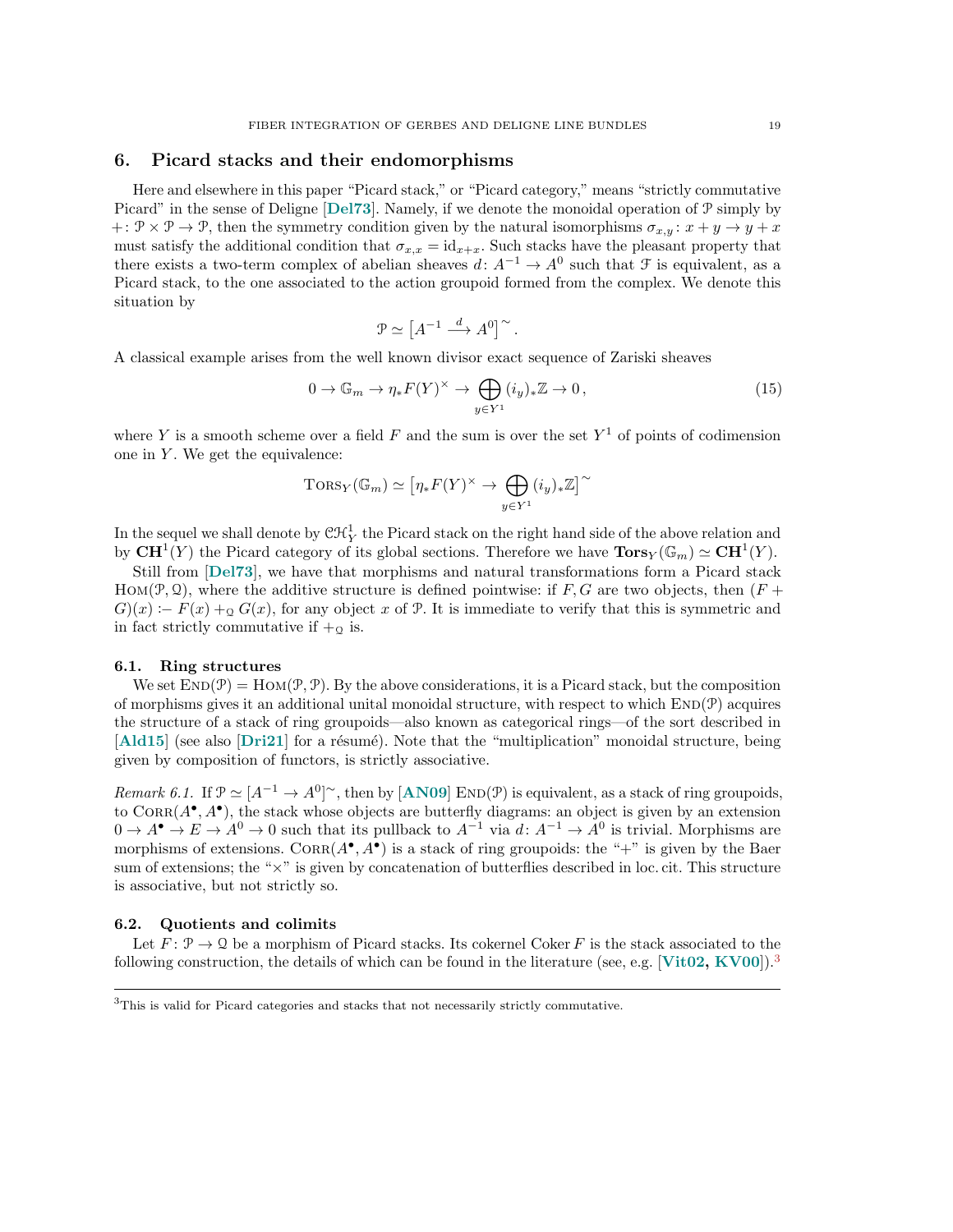Let assume  $F: \mathbf{P} \to \mathbf{Q}$  is a morphism of Picard categories. The cokernel Coker F is a Picard category defined as follows:

- 1. its class of objects is the same as that of Q;
- 2. a morphism  $[f, a]: x \to y$  is an equivalence class of pairs  $(f, a)$ , where f is morphism  $f: x \to y$  $x + F(a)$  in Q,  $a \in \text{Obj } P$ , and two pairs  $(f, a)$  and  $(g, b)$  are equivalent if there exists an arrow  $u: a \rightarrow b$  in **P** and the diagram

$$
\begin{array}{ccc}\n & f & g \\
y & +Fa & \xrightarrow{g} & y + F(b)\n\end{array}
$$

commutes.

3. The monoidal structure is defined to be that of Q on objects and by the class of the composite arrow

$$
x + y \to (x + F(a)) + (y + F(b)) \xrightarrow{\simeq} (x + F(a)) + (y + F(b))
$$
  

$$
\xrightarrow{\simeq} (x + y) + (F(a) + F(b)) \xrightarrow{\simeq} (x + y) + F(a + b)
$$

if  $[f, a] : x \to x'$  and  $[g, b] : y \to y'$ .

There is a canonical functor  $p_F : \mathbf{Q} \to \mathbf{Coker} F$  which is the identity on objects and sends an arrow  $f: x \to y$  in Q to the class of the composite:

$$
x \xrightarrow{f} y \xrightarrow{\simeq} y + 0_Q \xrightarrow{\simeq} y + F(0_P).
$$

There is an isomorphism  $\pi_F \colon p_F \circ F \Rightarrow 0 \colon \mathbf{P} \to \mathbf{Q}$  given by  $\pi_{F,a} \colon F(a) \xrightarrow{\simeq} 0_\mathbf{Q} + F(a)$ . It follows that we have an abelian group isomorphism

$$
\pi_0(\mathrm{Coker}\, F) \cong \mathrm{Coker}\big(\pi_0(F) \colon \pi_0(\mathbf{P}) \to \pi_0(\mathbf{Q})\big) .
$$

As mentioned, if  $F: \mathcal{P} \to \mathcal{Q}$  is a morphism of Picard stacks, we define Coker F to be the Picard stack associated to the pseudo-functor

$$
U \rightsquigarrow \text{Coker}\big(F_U \colon \mathcal{P}(U) \to \mathcal{Q}(U)\big)
$$

where  $U$  is in the base site.

In the following section, we apply this construction to the diagram

$$
\mathcal{P}_1 \xrightarrow{F_1} \mathcal{Q} \xleftarrow{F_2} \mathcal{P}_2
$$

and the resulting morphism  $F_1 + F_2$ :  $\mathcal{P}_1 \times \mathcal{P}_2 \to \mathcal{Q}$ , defined on objects by  $(F_1 + F_2)(x_1, x_2) =$  $F_1(x_1) + F_2(x_2)$ . We shorten or notation and simply write Coker( $F_1 + F_2$ ) as  $\mathcal{Q}/(\mathcal{P}_1 + \mathcal{P}_2)$ . By the above recollection we have

$$
\pi_0\big(\mathcal{Q}/(\mathcal{P}_1+\mathcal{P}_2)\big)\cong\pi_0(\mathcal{Q})/\big(\pi_0(\mathcal{P}_1)+\pi_0(\mathcal{P}_2)\big)\,.
$$

## <span id="page-19-0"></span>7. Categorification of correspondences

In this section,  $S =$  Spec F and a curve C is a smooth projective connected one-dimensional scheme over S. For simplicity, we assume (just in this section) that  $F$  is algebraically closed.

The main result (Theorem [7.1\)](#page-21-0) of this section is an application of Theorem [1.1](#page-1-0) using §[6](#page-18-0) to the categorification of well known identities [\(16\)](#page-20-0) and [\(19\)](#page-21-1) about correspondences on the self-product of a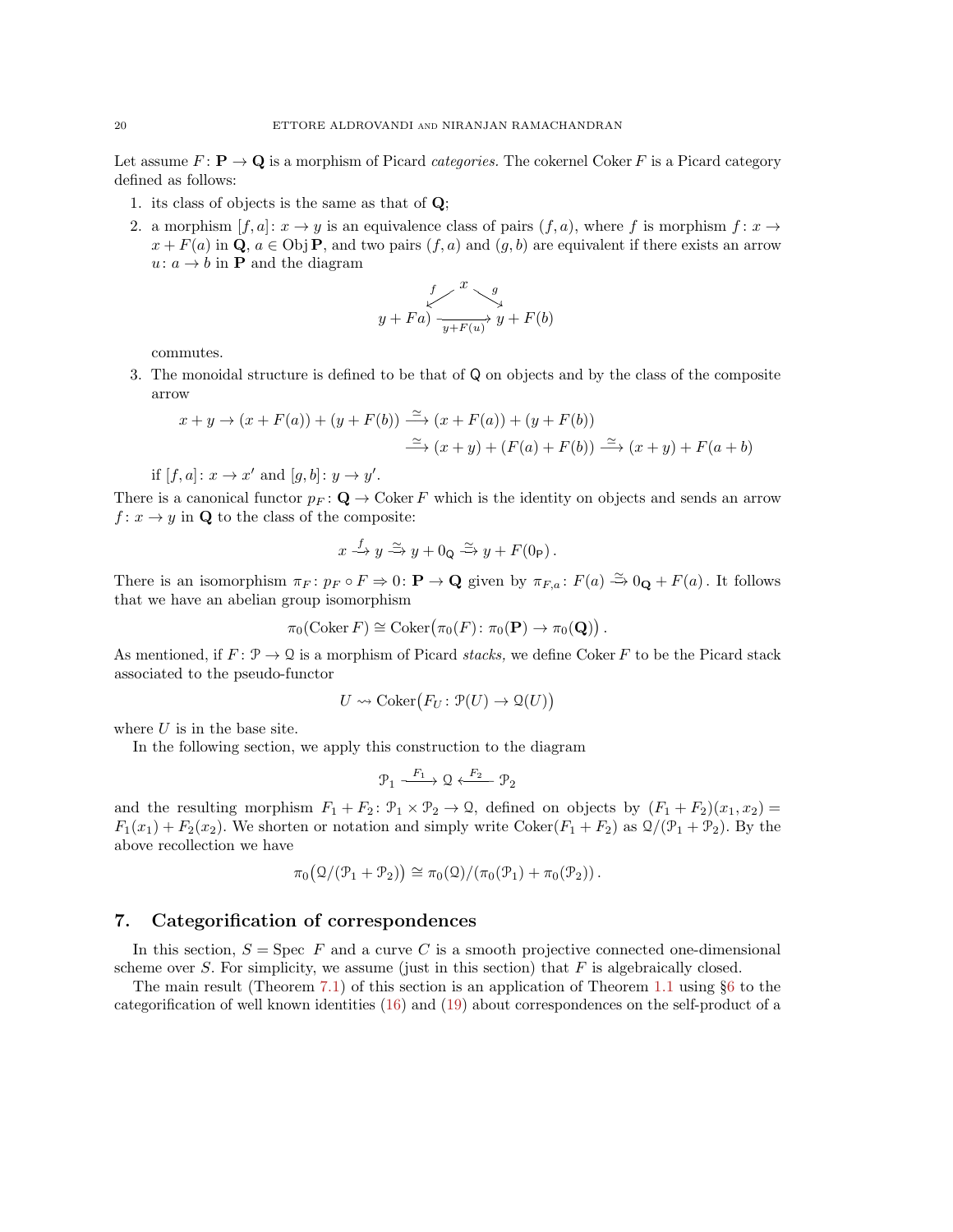In the following we are stating our results for Picard categories, but there are parallel statements for the corresponding Picard stacks.

## 7.1. Categorifying  $\mathrm{CH}^1(Y)$

For any smooth scheme Y over S, it follows from [\(15\)](#page-18-2) that the Chow group  $CH^1(Y)$  is isomorphic to the Picard group  $Pic(Y) = H^1(Y, \mathbb{G}_m)$  of Y; the Picard category  $\mathbf{C}\mathbf{H}^1(Y)$  is canonically equivalent to the Picard category of  $\mathbb{G}_m$ -torsors or line bundles on Y.

The Picard category  $\mathbf{CH}^1(Y)$  categorifies the Chow group  $\mathrm{CH}^1(Y)$  of divisors:

1.  $\text{CH}^1(Y) = \text{Pic}(Y) = \text{H}^1(Y, \mathbb{G}_m) = \pi_0(\text{CH}^1(Y));$ 

2. Any map  $f: Y \to Y'$  of smooth schemes defines an additive functor of Picard categories

$$
f^*: \mathbf{C}\mathbf{H}^1(Y') \to \mathbf{C}\mathbf{H}^1(Y), \qquad L \mapsto f^*L;
$$

the induced map on  $\pi_0$  is the pullback of divisors  $f^* : \text{CH}^1(Y') \to \text{CH}^1(Y)$ .

For a curve C, let Pic<sup>0</sup>(C) be the kernel of the degree map  $Pic(C) \to \mathbb{Z}$ . If  $CH^1(C)^0$  is the sub-Picard category of  $\mathbf{CH}^1(C)$  consisting of line bundles of degree zero, then  $\pi_0(\mathbf{CH}^1(C)^0) = \text{Pic}^0(C)$ .

### 7.2. Correspondences

We refer to [[Ful98](#page-26-1), Chapter 16] for details. Let C and D be curves and let  $\pi_C$  and  $\pi_D$  be the two projections on  $C \times D$ . A correspondence  $\alpha : D \vdash C$  from D to C is a divisor  $\alpha$  on  $C \times D$ . It defines a line bundle  $\mathcal{O}(\alpha)$  on  $C \times D$ . The correspondence  $\alpha$  acts on divisors: it induces a map

$$
\alpha^* \colon \operatorname{Pic}(D) \to \operatorname{Pic}(C) \quad m \mapsto (\pi_C)_*(\pi_D^* m. \alpha)
$$

which sends a divisor m on D to the pushforward along  $\pi_C$  of the intersection of  $\alpha$  and  $\pi_D^* m$  on  $C \times D$ . It restricts to a map  $Pic^0(D) \to Pic^0(C)$ : if m has degree zero, then so does  $\alpha^*(m)$ . We get a homomorphism

<span id="page-20-0"></span>
$$
T: \mathrm{CH}^1(C \times D) \to \mathrm{Hom}(\mathrm{Pic}(D), \mathrm{Pic}(C)) \to \mathrm{Hom}(\mathrm{Pic}^0(D), \mathrm{Pic}^0(C)), \quad \alpha \mapsto \alpha^* \tag{16}
$$

as  $\alpha^*$  depends only on the class of  $\alpha$  in CH<sup>1</sup>( $C \times D$ ).

Degenerate correspondences [[Ful98](#page-26-1), Example 16.1.2] constitute the subgroup

$$
I(D, C) = \pi_C^*(CH^1(C)) + \pi_D^*(CH^1(D))
$$

of  $CH^1(C \times D)$ . The map T induces an isomorphism [[Sch94](#page-27-11), Proposition 3.3, Theorem 3.9]

<span id="page-20-1"></span>
$$
T: \frac{\mathrm{CH}^1(C \times D)}{I(D, C)} \to \mathrm{Hom}(\mathrm{Pic}^0(D), \mathrm{Pic}^0(C)); \tag{17}
$$

see [[BL04](#page-25-16), Chapter 11, Theorem 5.1] for another proof when  $F = \mathbb{C}$ . Over a non-algebraically closed field, the isomorphism holds if  $C$  and  $D$  have rational points.

Composition of correspondences induces a ring structure on  $\mathrm{CH}^1(C\times C)$  with  $I(C, C)$  as an ideal [[Ful98](#page-26-1), Example 16.1.2]. It is known that

• **[Ful98](#page-26-1)**, Corollary 16.1.2 the map

<span id="page-20-2"></span>
$$
T: \text{CH}^1(C \times C) \to \text{End}(\text{CH}^1(C)), \quad \alpha \mapsto \alpha^*
$$
 (18)

is a homomorphism of rings.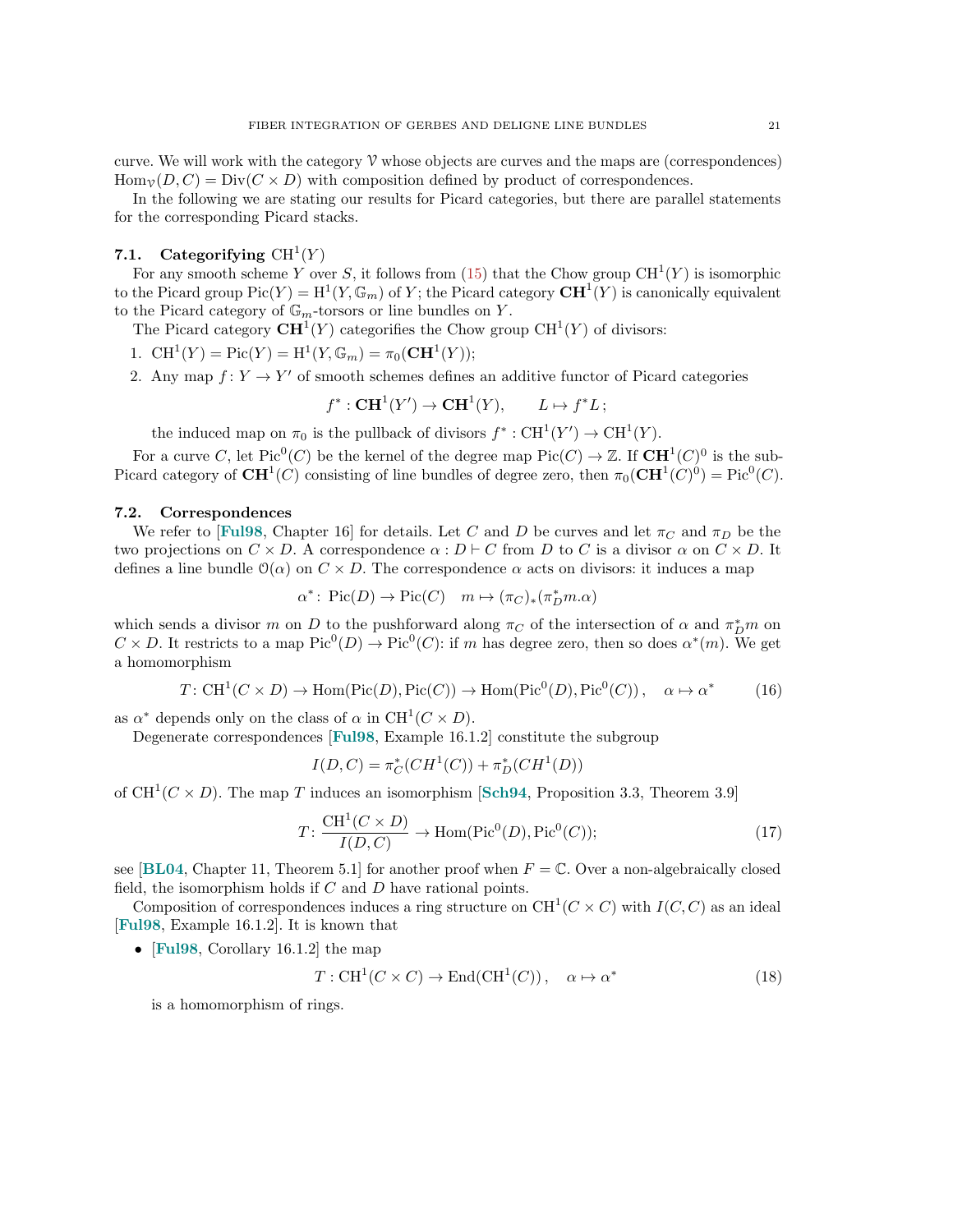• T induces a ring isomorphism [[Ful98](#page-26-1), Example 16.1.2(c)]

<span id="page-21-1"></span>
$$
T: \frac{CH^1(C \times C)}{I(C, C)} \to \text{End}(\text{Pic}^0(C)),\tag{19}
$$

as F is algebraically closed; see [[BL04](#page-25-16), Chapter 11, Theorem 5.1] for a proof when  $F = \mathbb{C}$ . The following result provides a categorification of the above statements.

<span id="page-21-0"></span>**Theorem 7.1.** There is an additive functor of Picard categories

$$
\tilde{T}: \mathbf{C}\mathbf{H}^1(C \times D) \to \mathrm{Hom}(\mathbf{C}\mathbf{H}^1(D), \mathbf{C}\mathbf{H}^1(C)) \to \mathrm{Hom}(\mathbf{C}\mathbf{H}^1(D)^0, \mathbf{C}\mathbf{H}^1(C)^0)
$$
(20)

which induces [\(16\)](#page-20-0) on  $\pi_0$ . T has the following properties:

(i) Let  $M(D, C) = \text{Coker}(\pi_C^* + \pi_D^*)$  be the cokernel of the additive functors

$$
\pi_C^* \colon \mathbf{CH}^1(C) \to \mathbf{CH}^1(C \times D) \leftarrow \mathbf{CH}^1(D) : \pi_D^*.
$$
 (21)

Then  $\tilde{T}$  induces an additive functor

$$
\tilde{T}_{D,C}: M(D,C) \to \text{Hom}(\mathbf{C}\mathbf{H}^1(D)^0, \mathbf{C}\mathbf{H}^1(C)^0)
$$
\n(22)

which, on  $\pi_0$ , is [\(17\)](#page-20-1).

(ii)  $CH^1(C \times C)$  comes naturally equipped with the structure of a categorical ring (§[6.1\)](#page-18-3) which, on  $\pi_0$ , is the composition of correspondences.

(iii) the functors

$$
\tilde{T}: \mathbf{C}\mathbf{H}^1(C \times C) \to \mathrm{END}(\mathbf{C}\mathbf{H}^1(C)), \quad \tilde{T}_{C,C}: M(C,C) \to \mathrm{END}(\mathbf{C}\mathbf{H}^1(C)^0) \tag{23}
$$

are functors of categorical rings (§[6.1\)](#page-18-3). These induce [\(18\)](#page-20-2), [\(19\)](#page-21-1) on  $\pi_0$ .

*Remark 7.2.* The assignment  $C \mapsto \mathbf{CH}^1(C)$  and  $g \in Div(C \times D) \mapsto \widetilde{T}(\mathcal{O}(g))$  comprise a pseudofunctor from  $\mathcal V$  (the category of curves and correspondences) to the 2-category of Picard categories (or stacks).

#### 7.3. Proof of Theorem [7.1](#page-21-0)

The existence of  $\tilde{T}$  is provided by the following lemma.

**Lemma 7.3.** For any correspondence  $\alpha : D \vdash C$ , the map  $\alpha^* : \text{CH}^1(D) \to \text{CH}^1(C)$  is induced by an additive functor  $\tilde{\alpha}^* \colon \mathbf{C}\mathbf{H}^1(D) \to \mathbf{C}\mathbf{H}^1(C)$ . This functor restricts to a functor  $\mathbf{C}\mathbf{H}^1(D)^0 \to \mathbf{C}\mathbf{H}^1(C)^0$ . Further, if  $\beta$  is another correspondence, then  $(\alpha + \beta)^* = \tilde{\alpha}^* + \tilde{\beta}^*$  as additive functors.

*Proof.* This is a simple application of Theorem [1.1.](#page-1-0) Given a line bundle  $M$  on  $D$ , consider the pair  $\pi_D^*M$  and  $\mathcal{O}(\alpha)$  of line bundles on  $C \times D$ ; [[AR16](#page-25-0)] constructs a  $\mathcal{K}_2$ -gerbe  $G_{(\mathcal{O}(\alpha), \pi_D^*M)}$  on  $C \times D$ . As this gerbe is horizontal by Proposition [4.4,](#page-12-0) one can integrate it along  $\pi_C : C \times D \to C$  to get a line bundle on C:

$$
\tilde{\alpha}^* M = \int_{\pi_C} G_{(\mathcal{O}(\alpha), \pi_D^* M)}.
$$

Both the additivity of  $\tilde{\alpha}^*$  and the property  $\widetilde{(\alpha + \beta)}^* = \tilde{\alpha}^* + \tilde{\beta}^*$  follow from the bi-additivity (Theorem [1.3\)](#page-1-2) of G. If the line bundle M on D has degree zero, then so does the line bundle  $\tilde{\alpha}^* M$  on C as its class in  $CH^1(C)$  is  $\alpha^*(M)$  which has degree zero.  $\Box$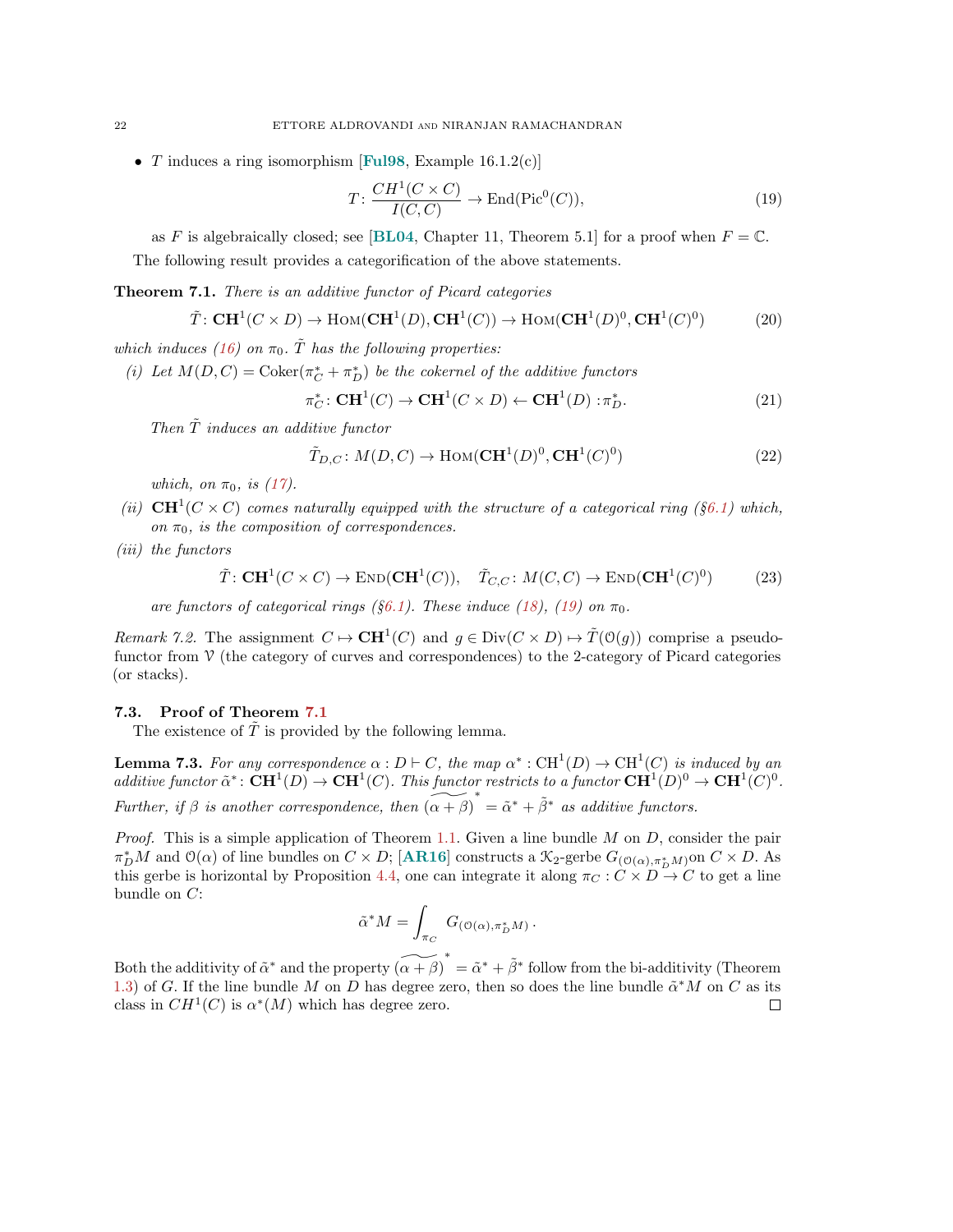This gives us a bi-additive functor of Picard categories

$$
\mathbf{CH}^1(C \times D) \times \mathbf{CH}^1(D) \to \mathbf{CH}^1(C), \qquad (\alpha, M) \mapsto \tilde{\alpha}^* M,
$$

and an additive functor

$$
\tilde{T}: \mathbf{C}\mathbf{H}^1(C \times D) \to \mathrm{Hom}(\mathbf{C}\mathbf{H}^1(D), \mathbf{C}\mathbf{H}^1(C)) \to \mathrm{Hom}(\mathbf{C}\mathbf{H}^1(D)^0, \mathbf{C}\mathbf{H}^1(C)^0)
$$

where, for any pair  $P$ ,  $P'$  of Picard categories,  $\text{Hom}(P, P')$  is the Picard category of additive functors from  $P$  to  $P'$ .

Statement (i) of Theorem [7.1](#page-21-0) concerns the factorization of  $\tilde{T}$  as

$$
\tilde{T}: M(D, C) \to \text{Hom}(\mathbf{C}\mathbf{H}^1(D)^0, \mathbf{C}\mathbf{H}^1(C)^0)
$$
\n(24)

This, in turn, follows from the triviality of  $\tilde{T}$  on  $\pi_C^* \mathbf{C} \mathbf{H}^1(C)$  and  $\pi_D^* \mathbf{C} \mathbf{H}^1(D)$ :

•  $\tilde{T}$  restricted to  $\pi_D^*\mathbf{CH}^1(D)$ .

If  $g: D \vdash C$  is the pullback  $\pi_D^* x$  of a divisor x on D, then  $\tilde{T}(g)$  applied to a line bundle L on D is defined as  $\int_{\pi_C} G_{(\mathcal{O}(g), \pi_D^* L)}$ . As the construction of the  $\mathcal{K}_2$ -gerbe is functorial, we have

$$
G_{(\pi_D^* x, \pi_D^* L)} = \pi_D^* G_{(x,L)};
$$

as  $H^2(D, \mathcal{K}_2) = 0$ , the  $\mathcal{K}_2$ -gerbe  $G_{(x,L)}$  on D is trivializable. Since  $\int_{\pi_C}$  is an additive functor,  $\tilde{T}(g)(L)$  is trivializable. It follows that

$$
\tilde{T}(g) : \mathbf{C}\mathbf{H}^1(D)^0 \to \mathbf{C}\mathbf{H}^1(C)^0
$$

is the trivial functor.

# •  $\tilde{T}$  restricted to  $\pi_C^* \mathbf{C}\mathbf{H}^1(C)$ .

If  $g: D \vdash C$  is  $\pi_C^* x$  of a divisor x on C and  $m = \sum m_j y_j$  is a divisor on D, then  $\tilde{T}(g)(m)$ corresponds to the deg m-th power of the line bundle  $\mathcal{O}(x)$  and hence is trivial when m has degree zero. This can be seen as follows:  $T(g)(m)$  is the object corresponding to the line bundle

$$
\langle \pi_D^*m, \pi_C^*x\rangle = \otimes_j \langle \pi_D^*y_j, \pi_C^*x\rangle^{\otimes m_j}.
$$

Since  $\pi_C : C \times y_j \hookrightarrow C \times D \to C$  is an isomorphism for any closed point  $y_j$  of D, one has  $\langle \pi_D^* y_j, \pi_C^* x \rangle = \mathcal{O}(x)$  by [\(2\)](#page-3-1). By bi-additivity,

$$
\langle \pi_D^* m, \pi_C^* x \rangle = (\mathfrak{O}(x))^{\text{deg } m}.
$$

If m has degree zero, then  $\tilde{T}(g)(m)$  is trivializable. So the functor

$$
\tilde{g}^* = \tilde{T}(g) : \mathbf{C}\mathbf{H}^1(D)^0 \to \mathbf{C}\mathbf{H}^1(C)^0
$$

is trivial.

This completes the proof of (i) of Theorem [7.1.](#page-21-0)

## 7.4. Composition

We show that  $\tilde{T}$  is compatible with composition of correspondences. Let  $X = C_1 \times C_2 \times C_3$  be the product of three curves  $C_1, C_2, C_3$  and let  $\pi_{ij}: X \to C_i \times C_j$  be the projections. If  $g: C_2 \vdash C_1$ is a correspondence on  $C_1 \times C_2$  and  $h : C_3 \vdash C_2$  on  $C_2 \times C_3$ , one can compose g and h to get a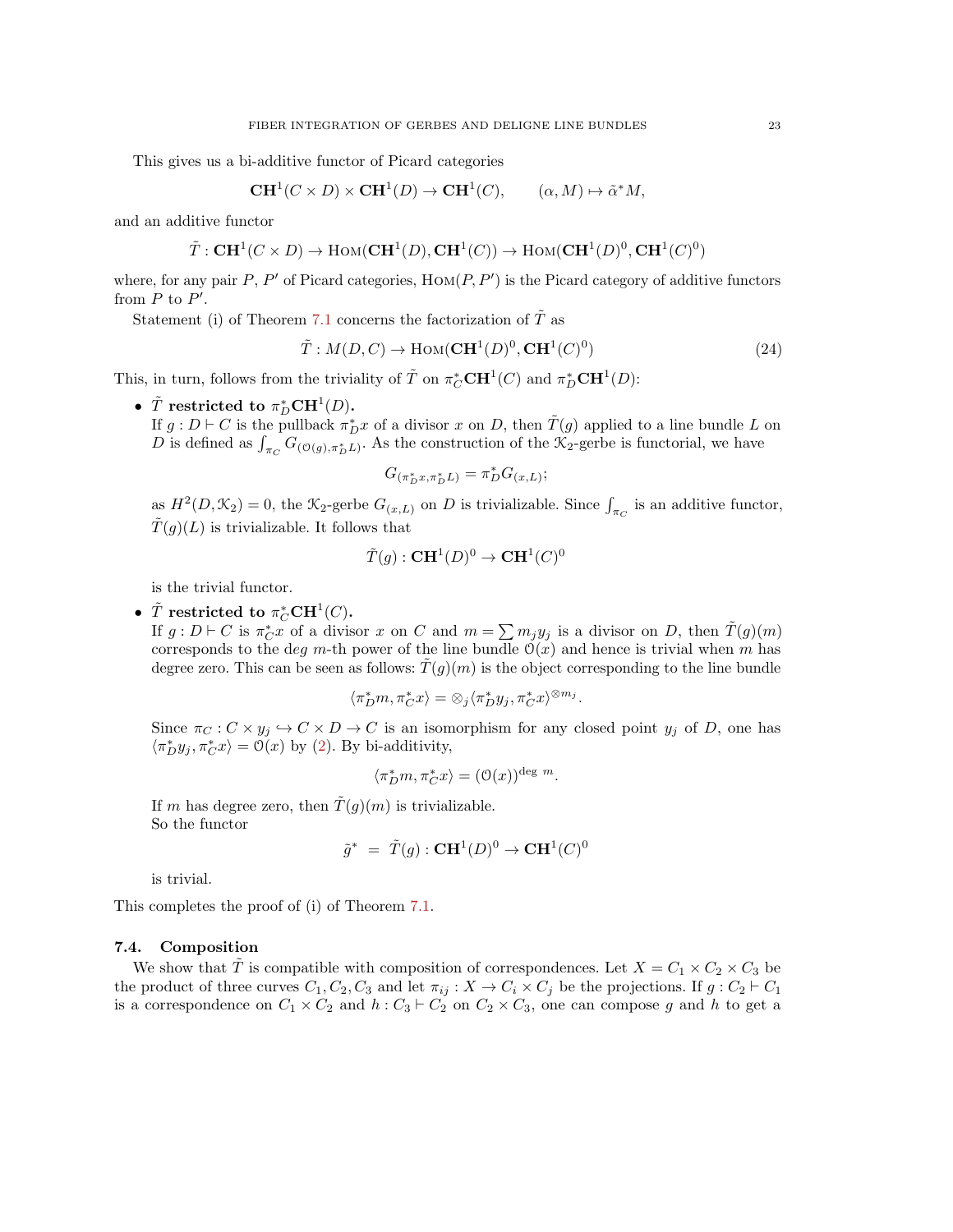correspondence  $g \circ h : C_3 \vdash C_1$  on  $C_1 \times C_3$ :

$$
g\circ h=(\pi_{13})_*(\pi_{23}^*h\ .\ \pi_{12}^*g),
$$

by pulling back g and h to X and intersecting them and pushing forward via  $\pi_{13}$  to  $C_1 \times C_3$ . This gives a bi-additive map

$$
\circ: \mathrm{CH}^1(C_1 \times C_2) \times \mathrm{CH}^1(C_2 \times C_3) \to \mathrm{CH}^1(C_1 \times C_3).
$$

Lemma 7.4. The above bi-additive map is induced by a bi-additive functor

$$
\tilde{\circ}: \mathbf{C}\mathbf{H}^1(C_1 \times C_2) \times \mathbf{C}\mathbf{H}^1(C_2 \times C_3) \to \mathbf{C}\mathbf{H}^1(C_1 \times C_3).
$$

*Proof.* The functor is defined as follows: The pair  $\pi_{12}^* \mathcal{O}(g)$  and  $\pi_{23}^* \mathcal{O}(h)$  of line bundles on X give rise to a  $\mathcal{K}_2$ -gerbe  $G_{(\pi_{12}^*\mathcal{O}(g),\pi_{23}^*\mathcal{O}(h))}$  on X. Since it is horizontal (Proposition [4.4\)](#page-12-0) for the map (a relative curve)  $\pi_{13}: X \to \tilde{C}_1 \times \tilde{C}_3$ , we can integrate it along  $\pi_{13}$  to obtain a line bundle  $\langle \pi_{12}^* \mathcal{O}(g), \pi_{23}^* \mathcal{O}(h) \rangle$ on  $C_1 \times C_3$ . The functor  $\tilde{\circ}$ , in the notation of Theorem [1.1,](#page-1-0) is

$$
\tilde{\circ} : (g, h) \mapsto \int_{\pi_{13}} G_{(\pi_{12}^* \mathcal{O}(g), \pi_{23}^* \mathcal{O}(h))} = \langle \pi_{12}^* \mathcal{O}(g), \pi_{23}^* \mathcal{O}(h) \rangle.
$$

It follows from Theorem [1.1](#page-1-0) that  $\tilde{\circ}$  induces  $\circ$  on  $\pi_0$ .

Taking  $C_1 = C_2 = C_3 = C$  proves (ii) of Theorem [7.1.](#page-21-0)

<span id="page-23-1"></span>**Lemma 7.5.** The functor  $\tilde{T}$  is compatible with composition: namely, the diagram

$$
\mathbf{CH}^{1}(C_{1} \times C_{2}) \times \mathbf{CH}^{1}(C_{2} \times C_{3}) \longrightarrow \mathbf{CH}^{1}(C_{1} \times C_{3})
$$
\n
$$
\tau \times \tau \downarrow \qquad \qquad \downarrow \tau
$$
\n
$$
\text{Hom}(\mathbf{CH}^{1}(C_{2}), \mathbf{CH}^{1}(C_{1})) \times \text{Hom}(\mathbf{CH}^{1}(C_{3}), \mathbf{CH}^{1}(C_{2})) \longrightarrow \text{Hom}(\mathbf{CH}^{1}(C_{3}), \mathbf{CH}^{1}(C_{1}))
$$
\n(25)

commutes up to natural isomorphisms  $\tilde{T}(q\tilde{\circ}h) \cong \tilde{T}(q) \circ \tilde{T}(h)$ .

*Proof.* For any smooth projective morphism  $f: Y \to B$  of relative dimension one and line bundles  $L_1, L_2$  on Y, let  $\langle L_1, L_2 \rangle_f = \int_f G_{(L_1, L_2)}$  denote the Deligne line bundle on B. Our task is to prove the existence of a natural isomorphism for any  $L \in \mathbf{CH}^1(C_3)$ :

<span id="page-23-0"></span>
$$
\langle\langle \pi_{12}^* \mathcal{O}(g), \pi_{23}^* \mathcal{O}(h) \rangle_{\pi_{13}}, \alpha_3^* L \rangle_{\alpha_1} \cong \langle \mathcal{O}(g), \gamma_2^* \langle \mathcal{O}(h), \beta_3^* L \rangle_{\beta_2} \rangle_{\gamma_1}
$$
(26)

where the maps are

$$
C_1 \times C_3 \xrightarrow{\alpha_3} C_3,
$$
  $C_2 \times C_3 \xrightarrow{\beta_3} C_3,$   $C_1 \times C_2 \xrightarrow{\gamma_2} C_2.$   
\n $\downarrow \alpha_1$   $\downarrow \beta_2$   $\downarrow \gamma_1$   
\n $C_1$   $C_2$   $C_1$ 

By additivity in L, it suffices to consider the case  $L = \mathcal{O}(x)$  for a closed point  $x = \text{Spec } F$  of  $C_3$ .

$$
\Box
$$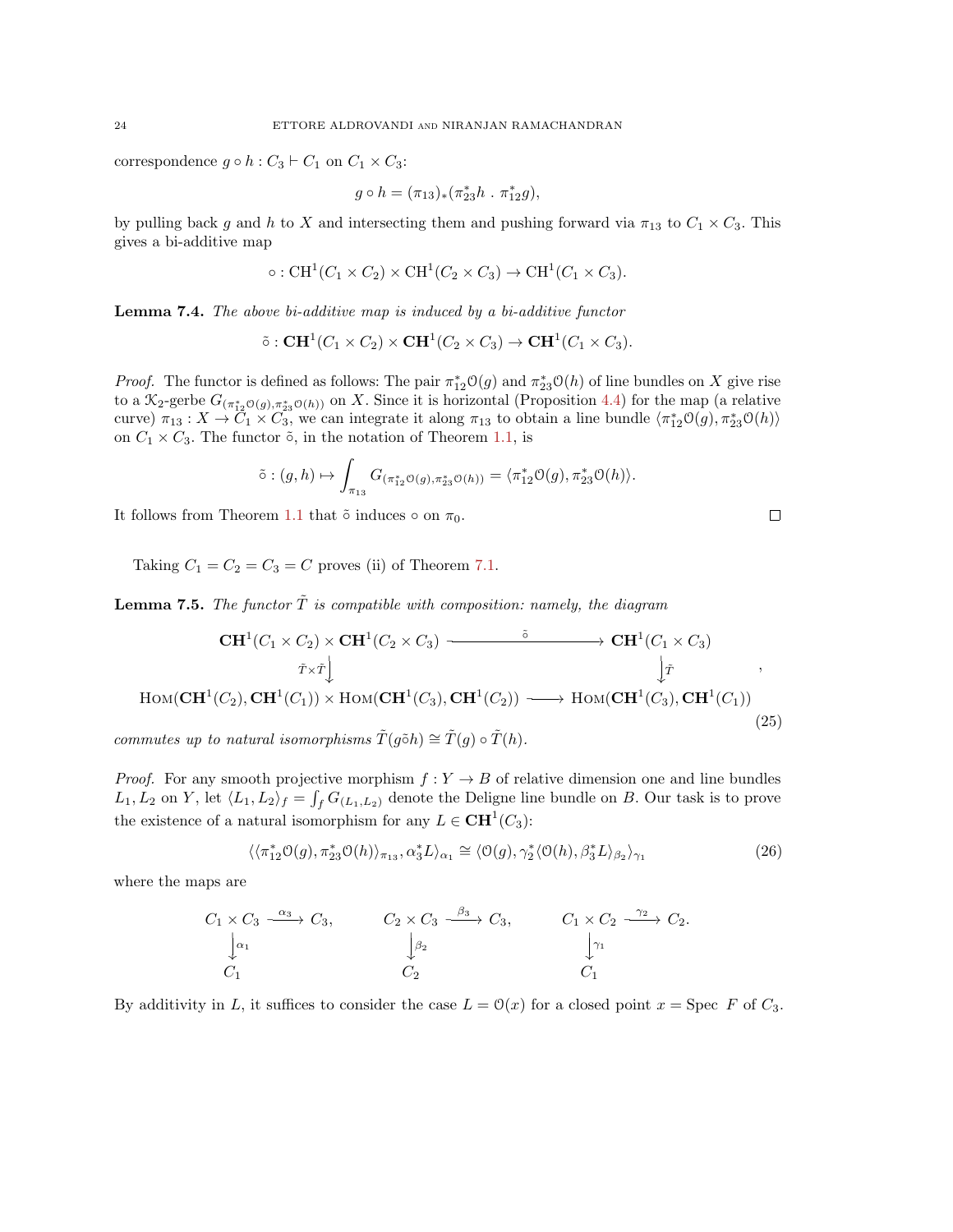We put

$$
\iota_1: C_1 \cong D = C_1 \times x \hookrightarrow C_1 \times C_3, \quad \iota_2: C_2 \cong E = C_2 \times x \hookrightarrow C_2 \times C_3, \iota_{12}: C_1 \times C_2 \cong C_1 \times C_2 \times x \hookrightarrow C_1 \times C_2 \times C_2 = X.
$$

By  $(2)$ , the left-hand-side of  $(26)$  is

$$
\langle\langle \pi_{12}^*\mathcal{O}(g), \pi_{23}^*\mathcal{O}(h)\rangle_{\pi_{13}}, \alpha_3^*L\rangle_{\alpha_1} \cong N_{D/C_1}(\langle \pi_{12}^*\mathcal{O}(g), \pi_{23}^*\mathcal{O}(h)\rangle_{\pi_{13}}|_{D}) \cong \iota_1^*\bigg(\langle \pi_{12}^*\mathcal{O}(g), \pi_{23}^*\mathcal{O}(h)\rangle_{\pi_{13}}\bigg).
$$

On the other hand, by  $(2)$ , the right-hand-side of  $(26)$  is

$$
\langle \mathcal{O}(g), \gamma_2^* \langle \mathcal{O}(h), \beta_3^* L \rangle_{\beta_2} \rangle_{\gamma_1} \cong \langle \mathcal{O}(g), \gamma_2^* N_{E/C_2}(\mathcal{O}(h)|_E) \rangle_{\gamma_1} \cong \langle \mathcal{O}(g), \gamma_2^* \iota_2^* \mathcal{O}(h) \rangle_{\gamma_1} \cong \langle \mathcal{O}(g), \iota_{12}^* \pi_{23}^* \mathcal{O}(h) \rangle_{\gamma_1},
$$

using  $C_2 \cong E$  for the second isomorphism and the following diagram for the last isomorphism:

$$
C_1 \times C_2 \xrightarrow{\cong} C_1 \times C_2 \times x \longrightarrow C_1 \times C_2 \times C_3 = X
$$
  
\n
$$
\downarrow_{\gamma_2}^{\gamma_2} \qquad \qquad \downarrow_{\gamma_3}^{\gamma_3}
$$
  
\n
$$
C_2 \xrightarrow{\cong} E \xrightarrow{\longrightarrow} C_2 \times C_3,
$$

where the top row is  $\iota_{12}$  and the bottom one is  $\iota_2$ . As  $\pi_{12} \circ \iota_{12}$  is the identity map on  $C_1 \times C_2$ , we have

$$
\langle \mathcal{O}(g), \iota_{12}^* \pi_{23}^* \mathcal{O}(h) \rangle_{\gamma_1} \cong \langle \iota_{12}^* \pi_{12}^* \mathcal{O}(g), \iota_{12}^* \pi_{23}^* \mathcal{O}(h) \rangle_{\gamma_1} \,.
$$

The required natural isomorphism in [\(26\)](#page-23-0), namely,

$$
\langle \iota_{12}^* \pi_{12}^* \mathcal{O}(g), \iota_{12}^* \pi_{23}^* \mathcal{O}(h) \rangle_{\gamma_1} \cong \iota_1^* \bigg( \langle \pi_{12}^* \mathcal{O}(g), \pi_{23}^* \mathcal{O}(h) \rangle_{\pi_{13}} \bigg)
$$

follows from functoriality: use the map of relative curves

$$
C_1 \times C_2 \xrightarrow{\cong} C_1 \times C_2 \times x \longrightarrow C_1 \times C_2 \times C_3 = X
$$
  
\n
$$
\downarrow_{\gamma_1} \qquad \qquad \downarrow_{\gamma_{13}} \qquad \qquad \downarrow_{\gamma_{13}} \qquad \qquad \downarrow_{\gamma_{13}} \qquad \qquad \downarrow_{\gamma_{13}} \qquad \qquad \downarrow_{\gamma_{13}} \qquad \qquad \downarrow_{\gamma_{13}} \qquad \qquad \downarrow_{\gamma_{13}} \qquad \qquad \downarrow_{\gamma_{13}} \qquad \qquad \downarrow_{\gamma_{13}} \qquad \qquad \downarrow_{\gamma_{13}} \qquad \qquad \downarrow_{\gamma_{13}} \qquad \qquad \downarrow_{\gamma_{13}} \qquad \qquad \downarrow_{\gamma_{13}} \qquad \qquad \downarrow_{\gamma_{13}} \qquad \qquad \downarrow_{\gamma_{13}} \qquad \qquad \downarrow_{\gamma_{13}} \qquad \qquad \downarrow_{\gamma_{13}} \qquad \qquad \downarrow_{\gamma_{13}} \qquad \qquad \downarrow_{\gamma_{13}} \qquad \qquad \downarrow_{\gamma_{13}} \qquad \qquad \downarrow_{\gamma_{13}} \qquad \qquad \downarrow_{\gamma_{13}} \qquad \qquad \downarrow_{\gamma_{13}} \qquad \qquad \downarrow_{\gamma_{13}} \qquad \qquad \downarrow_{\gamma_{13}} \qquad \qquad \downarrow_{\gamma_{13}} \qquad \qquad \downarrow_{\gamma_{13}} \qquad \qquad \downarrow_{\gamma_{13}} \qquad \qquad \downarrow_{\gamma_{13}} \qquad \qquad \downarrow_{\gamma_{13}} \qquad \qquad \downarrow_{\gamma_{13}} \qquad \qquad \downarrow_{\gamma_{13}} \qquad \qquad \downarrow_{\gamma_{13}} \qquad \qquad \downarrow_{\gamma_{13}} \qquad \qquad \downarrow_{\gamma_{13}} \qquad \qquad \downarrow_{\gamma_{13}} \qquad \qquad \downarrow_{\gamma_{13}} \qquad \qquad \downarrow_{\gamma_{13}} \qquad \qquad \downarrow_{\gamma_{13}} \qquad \qquad \downarrow_{\gamma_{13}} \qquad \qquad \downarrow_{\gamma_{13}} \qquad \qquad \downarrow_{\gamma_{13}} \qquad \qquad \downarrow_{\gamma_{13}} \qquad \qquad \down
$$

where the top row is still  $\iota_{12}$  and the bottom one is now  $\iota_1$ . This proves Lemma [7.5.](#page-23-1)

 $\Box$ 

Taking  $C = C_1 = C_2 = C_3$  in the above lemma, we obtain that

$$
\tilde{\circ}: \mathbf{C}\mathbf{H}^1(C \times C) \times \mathbf{C}\mathbf{H}^1(C \times C) \to \mathbf{C}\mathbf{H}^1(C \times C)
$$

is a monoidal functor of Picard categories and that

$$
\tilde{T}: \mathbf{C}\mathbf{H}^1(C \times C) \to \mathrm{END}(\mathbf{C}\mathbf{H}^1(C))
$$

is a functor of ring categories proving (iii).

This finishes the proof of Theorem [7.1.](#page-21-0)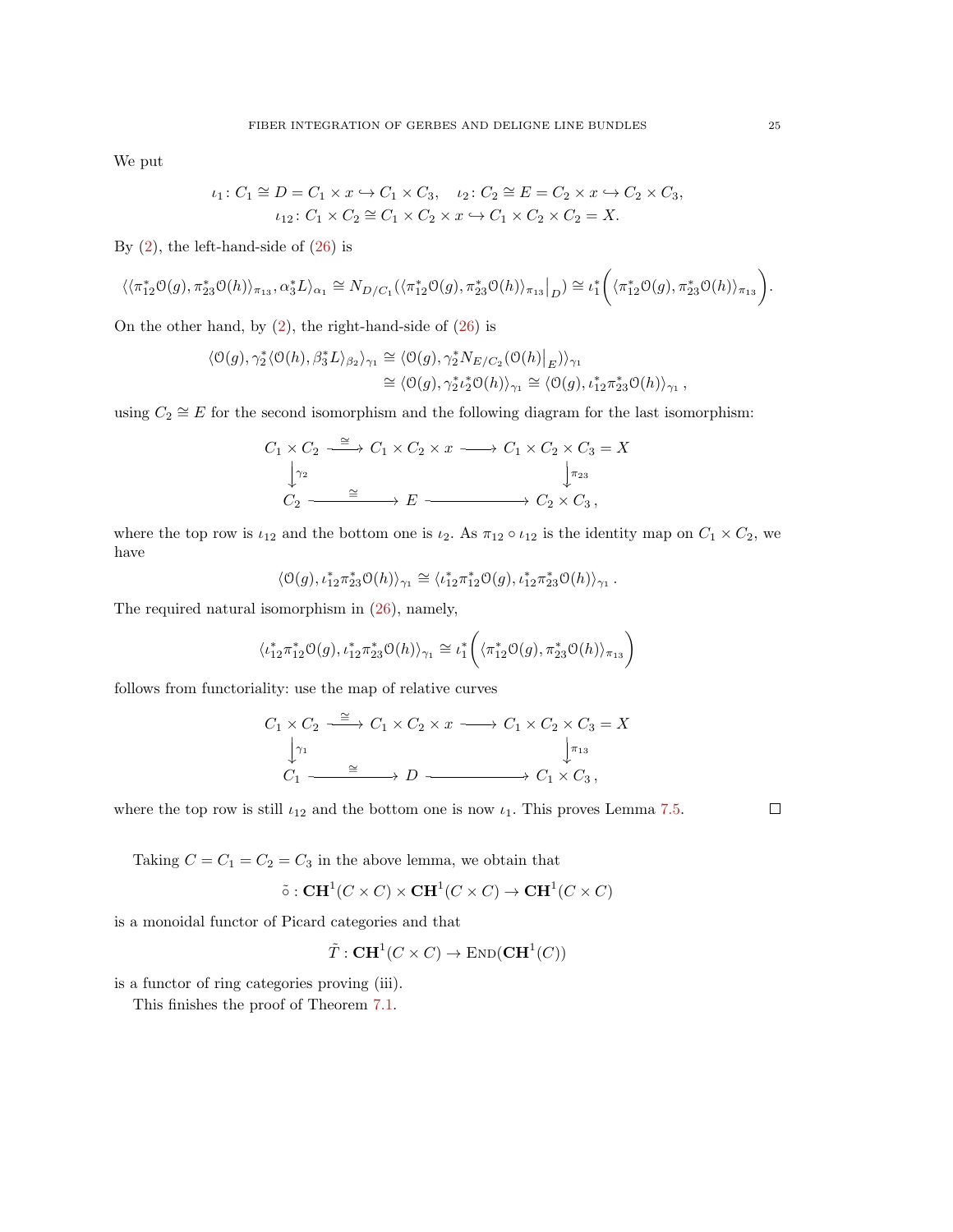## References

- <span id="page-25-13"></span>[Ald15] Ettore Aldrovandi, *Stacks of ann-categories and their morphisms*, Theory and Applications of Categories 30 (2015), 1256–1286, URL: [http://www.tac.mta.ca/tac/volumes/30/](http://www.tac.mta.ca/tac/volumes/30/39/30-39abs.html) [39/30-39abs.html](http://www.tac.mta.ca/tac/volumes/30/39/30-39abs.html).
- <span id="page-25-15"></span>[AN09] Ettore Aldrovandi and Behrang Noohi, Butterflies i: Morphisms of 2-group stacks, Advances in Mathematics  $221$  (2009), 687–773, [arXiv:0808.3627](http://arxiv.org/abs/0808.3627), [doi:doi:10.1016/j.](https://doi.org/doi:10.1016/j.aim.2008.12.014) [aim.2008.12.014](https://doi.org/doi:10.1016/j.aim.2008.12.014).
- <span id="page-25-0"></span>[AR16] E. Aldrovandi and N. Ramachandran, Cup products, the Heisenberg group, and codimension two algebraic cycles, Doc. Math. 21 (2016), 1313–1344. MR 3578206
- <span id="page-25-6"></span>[AR21] , Higher categorification of Chow groups, In preparation.
- <span id="page-25-16"></span>[BL04] Christina Birkenhake and Herbert Lange, Complex abelian varieties, second ed., Grundlehren der Mathematischen Wissenschaften [Fundamental Principles of Mathematical Sciences], vol. 302, Springer-Verlag, Berlin, 2004, [doi:10.1007/978-3-662-06307-1](https://doi.org/10.1007/978-3-662-06307-1). MR 2062673
- <span id="page-25-5"></span>[Blo84] S. Bloch, Height pairings for algebraic cycles, J. Pure Appl. Algebra 34 (1984), 119–145, [doi:10.1016/0022-4049\(84\)90032-X](https://doi.org/10.1016/0022-4049(84)90032-X). MR 772054
- <span id="page-25-3"></span>[Blo89] , Cycles and biextensions, Algebraic K-theory and algebraic number theory (Honolulu, HI, 1987), Contemp. Math., vol. 83, Amer. Math. Soc., Providence, RI, 1989, pp. 19–30, [doi:10.1090/conm/083/991974](https://doi.org/10.1090/conm/083/991974). MR 991974
- <span id="page-25-9"></span>[Bre78] L. Breen, Extensions du groupe additif, Inst. Hautes Etudes Sci. Publ. Math. (1978), ´ no. 48, 39–125. MR MR516914 (81f:14011)
- <span id="page-25-10"></span>[Bre83] , Fonctions thêta et théorème du cube, Lecture Notes in Mathematics, vol. 980, Springer-Verlag, Berlin, 1983. MR MR823233 (87d:14036)
- <span id="page-25-7"></span>[Bre94] , On the classification of 2-gerbes and 2-stacks, Ast´erisque (1994), no. 225, 160. MR 95m:18006
- <span id="page-25-4"></span>[BS88] A. A. Beĭlinson and V. V. Schechtman, *Determinant bundles and Virasoro algebras*, Comm. Math. Phys. 118 (1988), no. 4, 651–701, URL: [http://projecteuclid.org/euclid.cmp/](http://projecteuclid.org/euclid.cmp/1104162170) [1104162170](http://projecteuclid.org/euclid.cmp/1104162170). MR 962493
- <span id="page-25-12"></span>[Del73] Pierre Deligne, La formule de dualité globale, Théorie des Topos et Cohomologie Etale des Schémas (M. Artin, A. Grothendieck, and J. L. Verdier, eds.), vol. Tome 3, Springer Berlin Heidelberg, 1973, pp. 481–587.
- <span id="page-25-1"></span>[Del87] P. Deligne, Le d´eterminant de la cohomologie, Current trends in arithmetical algebraic geometry (Arcata, Calif., 1985), Contemp. Math., vol. 67, Amer. Math. Soc., Providence, RI, 1987, pp. 93–177, [doi:10.1090/conm/067/902592](https://doi.org/10.1090/conm/067/902592). MR 902592
- <span id="page-25-11"></span>[Del91] , Le symbole modéré, Inst. Hautes Études Sci. Publ. Math. (1991), no. 73, 147–181, URL: [http://www.numdam.org/item?id=PMIHES\\_1991\\_\\_73\\_\\_147\\_0](http://www.numdam.org/item?id=PMIHES_1991__73__147_0). MR 1114212
- <span id="page-25-14"></span>[Dri21] Vladimir Drinfeld, On a notion of ring groupoid, 2021, [https://arxiv.org/abs/2104.07090,](arXiv.org:2104.07090) [arXiv:2104.07090](http://arxiv.org/abs/2104.07090).
- <span id="page-25-2"></span>**[Duc90]** François Ducrot, Fibré déterminant et courbes relatives, Bull. Soc. Math. France 118 (1990), no. 3, 311–361, URL: [http://www.numdam.org/item?id=BSMF\\_1990\\_\\_118\\_3\\_](http://www.numdam.org/item?id=BSMF_1990__118_3_311_0) [311\\_0](http://www.numdam.org/item?id=BSMF_1990__118_3_311_0). MR 1078080
- <span id="page-25-8"></span>[Dus02] J. W. Duskin, Simplicial matrices and the nerves of weak n-categories. I. Nerves of bicategories, vol. 9, 2001/02, CT2000 Conference (Como), pp. 198–308. MR 1897816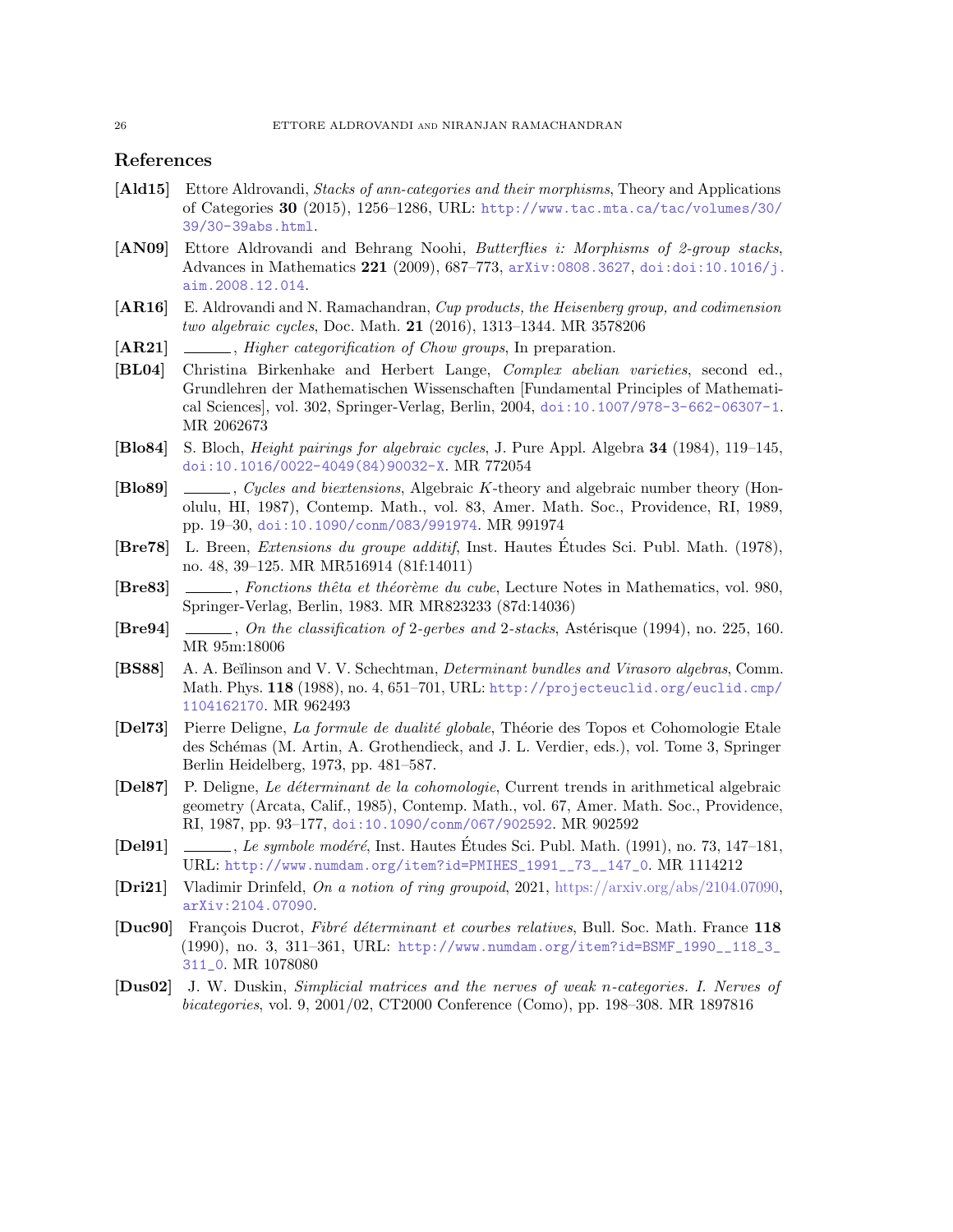- <span id="page-26-3"></span>[Elk89] R. Elkik, Fibrés d'intersections et intégrales de classes de Chern, Ann. Sci. École Norm. Sup. (4) 22 (1989), no. 2, 195–226, URL: [http://www.numdam.org/item?id=ASENS\\_](http://www.numdam.org/item?id=ASENS_1989_4_22_2_195_0) [1989\\_4\\_22\\_2\\_195\\_0](http://www.numdam.org/item?id=ASENS_1989_4_22_2_195_0). MR 1005159
- <span id="page-26-9"></span>[Ems17] M. Emsalem, Twisting by a torsor, Analytic and algebraic geometry, Hindustan Book Agency, New Delhi, 2017, pp. 125–152, [doi:10.1007/978-981-10-5648-2\\_9](https://doi.org/10.1007/978-981-10-5648-2_9). MR 3728130
- <span id="page-26-6"></span>[Eri13] D. Eriksson, Deligne's functorial riemann-roch theorem, Various papers on his webpage.
- <span id="page-26-5"></span>[Fra90] J. Franke, Chow categories, Compositio Math. 76 (1990), no. 1-2, 101–162, Algebraic geometry (Berlin, 1988), URL: [http://www.numdam.org/item?id=CM\\_1990\\_\\_76\\_1-2\\_](http://www.numdam.org/item?id=CM_1990__76_1-2_101_0) [101\\_0](http://www.numdam.org/item?id=CM_1990__76_1-2_101_0). MR 1078860
- <span id="page-26-4"></span>[Fra91] , Chern functors, Arithmetic algebraic geometry (Texel, 1989), Progr. Math., vol. 89, Birkhäuser Boston, Boston, MA, 1991, pp. 75–152. MR 1085257
- <span id="page-26-1"></span>[Ful98] William Fulton, Intersection theory, second ed., Ergebnisse der Mathematik und ihrer Grenzgebiete. 3. Folge. A Series of Modern Surveys in Mathematics [Results in Mathematics and Related Areas. 3rd Series. A Series of Modern Surveys in Mathematics], vol. 2, Springer-Verlag, Berlin, 1998, [doi:10.1007/978-1-4612-1700-8](https://doi.org/10.1007/978-1-4612-1700-8). MR 1644323
- <span id="page-26-14"></span>[Gil05] H. Gillet, K-theory and intersection theory, Handbook of K-theory. Vol. 1, 2, Springer, Berlin, 2005, pp. 235–293, [doi:10.1007/3-540-27855-9\\_7](https://doi.org/10.1007/3-540-27855-9_7). MR 2181825
- <span id="page-26-0"></span>[Gir71] J. Giraud, Cohomologie non abélienne, Springer-Verlag, Berlin-New York, 1971, Die Grundlehren der mathematischen Wissenschaften, Band 179. MR 0344253
- <span id="page-26-2"></span>[Gor09] S. Gorchinskiy, Notes on the biextension of Chow groups, Motives and algebraic cycles, Fields Inst. Commun., vol. 56, Amer. Math. Soc., Providence, RI, 2009, pp. 111–148, [doi:10.1016/s0315-0860\(08\)00015-3](https://doi.org/10.1016/s0315-0860(08)00015-3). MR 2562455
- <span id="page-26-13"></span>[Gro72] A. Grothendieck, Biextensions de faisceaux de groupes, Groupes de monodromie en g´eom´etrie alg´ebrique. I, Lecture Notes in Mathematics, vol. 288, Springer-Verlag, 1972, Séminaire de Géométrie Algébrique du Bois-Marie 1967–1969 (SGA 7 I), Dirigé par A. Grothendieck. Avec la collaboration de M. Raynaud et D. S. Rim, pp. 133–217.
- <span id="page-26-12"></span>[Ill71] L. Illusie, *Complexe cotangent et déformations. i*, Lecture Notes in Mathematics, Vol. 239, Springer-Verlag, Berlin, 1971. MR MR0491680 (58 #10886a)
- <span id="page-26-7"></span>[Jar15] J. F. Jardine, *Local homotopy theory*, Springer Monographs in Mathematics, Springer, New York, 2015, [doi:10.1007/978-1-4939-2300-7](https://doi.org/10.1007/978-1-4939-2300-7). MR 3309296
- <span id="page-26-10"></span>[Kai16] W. Kai, A higher-dimensional generalization of Lichtenbaum duality in terms of the Albanese map, Compos. Math.  $152$  (2016), no. 9, 1915–1934, [doi:10.1112/](https://doi.org/10.1112/S0010437X16007600) [S0010437X16007600](https://doi.org/10.1112/S0010437X16007600). MR 3568943
- <span id="page-26-8"></span>[KS06] M. Kashiwara and P. Schapira, Categories and sheaves, Grundlehren der Mathematischen Wissenschaften [Fundamental Principles of Mathematical Sciences], vol. 332, Springer-Verlag, Berlin, 2006. MR MR2182076 (2006k:18001)
- <span id="page-26-15"></span>[KV00] Stefano Kasangian and Enrico Vitale, Factorization systemms for symmetric cat-groups, Theory and Applications of Categories 7 (2000), no. 5, 47–70, URL: [http://www.tac.](http://www.tac.mta.ca/tac/volumes/7/n5/7-05abs.html) [mta.ca/tac/volumes/7/n5/7-05abs.html](http://www.tac.mta.ca/tac/volumes/7/n5/7-05abs.html).
- <span id="page-26-11"></span>[Lic69] S. Lichtenbaum, *Duality theorems for curves over p-adic fields*, Invent. Math. 7 (1969), 120–136, [doi:10.1007/BF01389795](https://doi.org/10.1007/BF01389795). MR 0242831